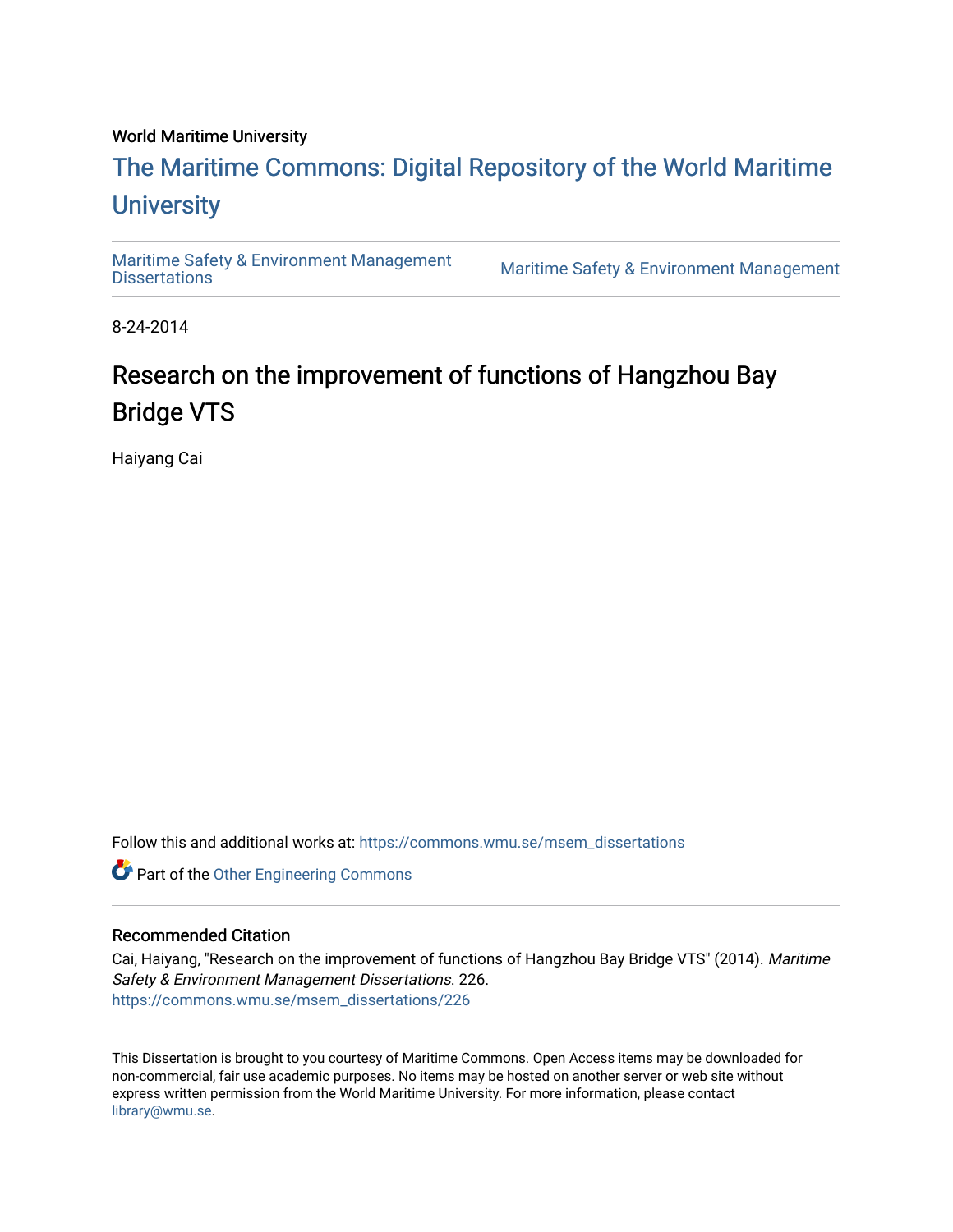### **WORLD MARITIME UNIVERSITY**

Dalian, China

# **RESEARCH ON THE IMPROVEMENT OF FUNCTIONS OF HANGZHOU BAY BRIDGE VTS**

By

### **CAI HAIYANG**

**The People's Republic of China**

A research paper submitted to the World Maritime University in partial fulfillment of the requirements for the award of the degree of

### **MASTER OF SCIENCE**

### **(MARITIME SAFETY AND ENVIRONMENTAL MANAGEMENT)**

2014

© Copyright by Cai Haiyang, 2014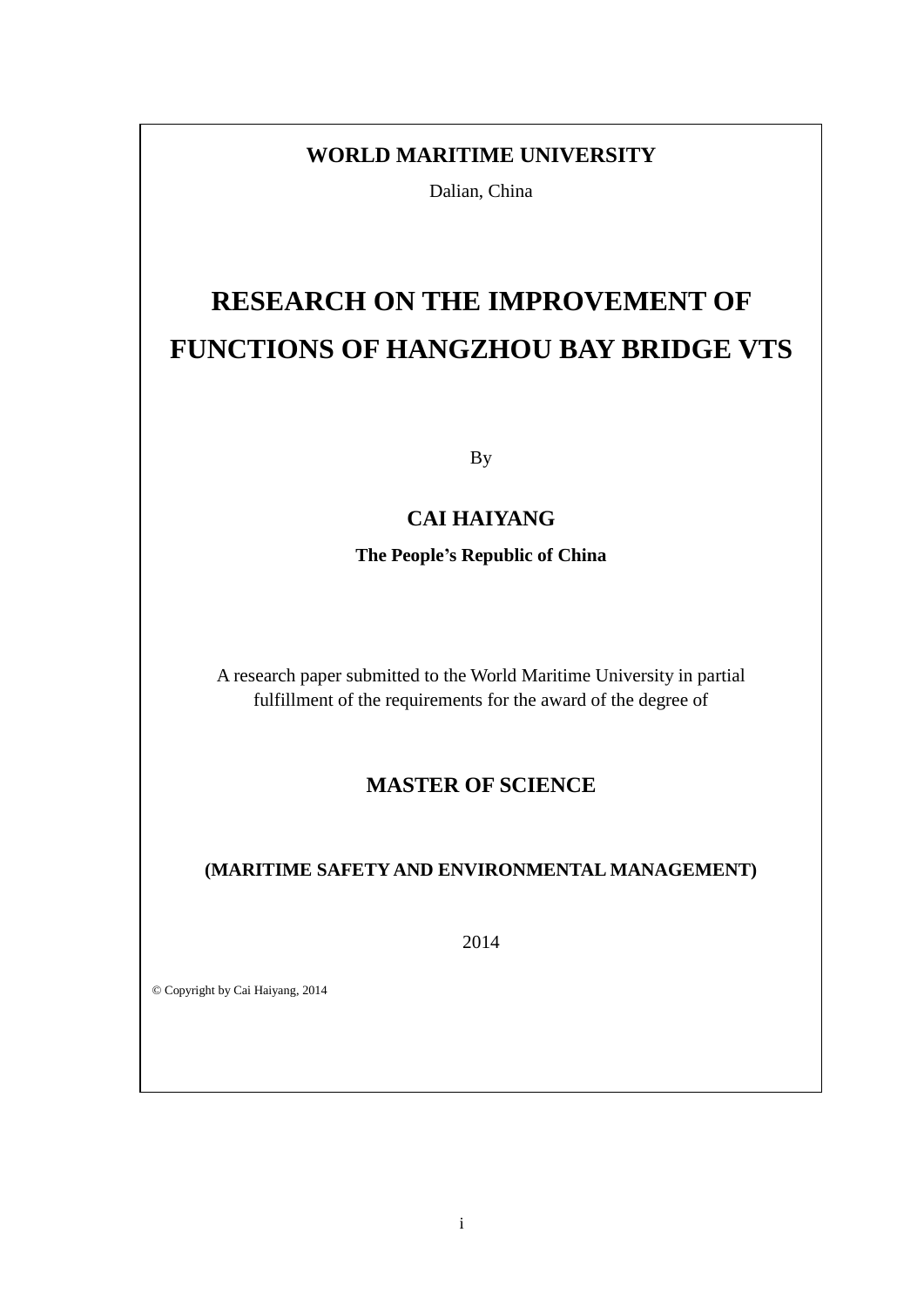#### **DECLARATION**

I certify that all the materials in this research paper that are not my own work have been identified, and that no material is included for which a degree has previously been conferred on me.

The contents of this research paper reflect my own personal views, and are not necessarily endorsed by the University.

| (Signature): | Cai Haiyang     |
|--------------|-----------------|
| (Date):      | 10th July, 2014 |

#### **Supervised by:**

Li Tieshan

Professor

Dalian Maritime University

Assessor:

Co-assessor: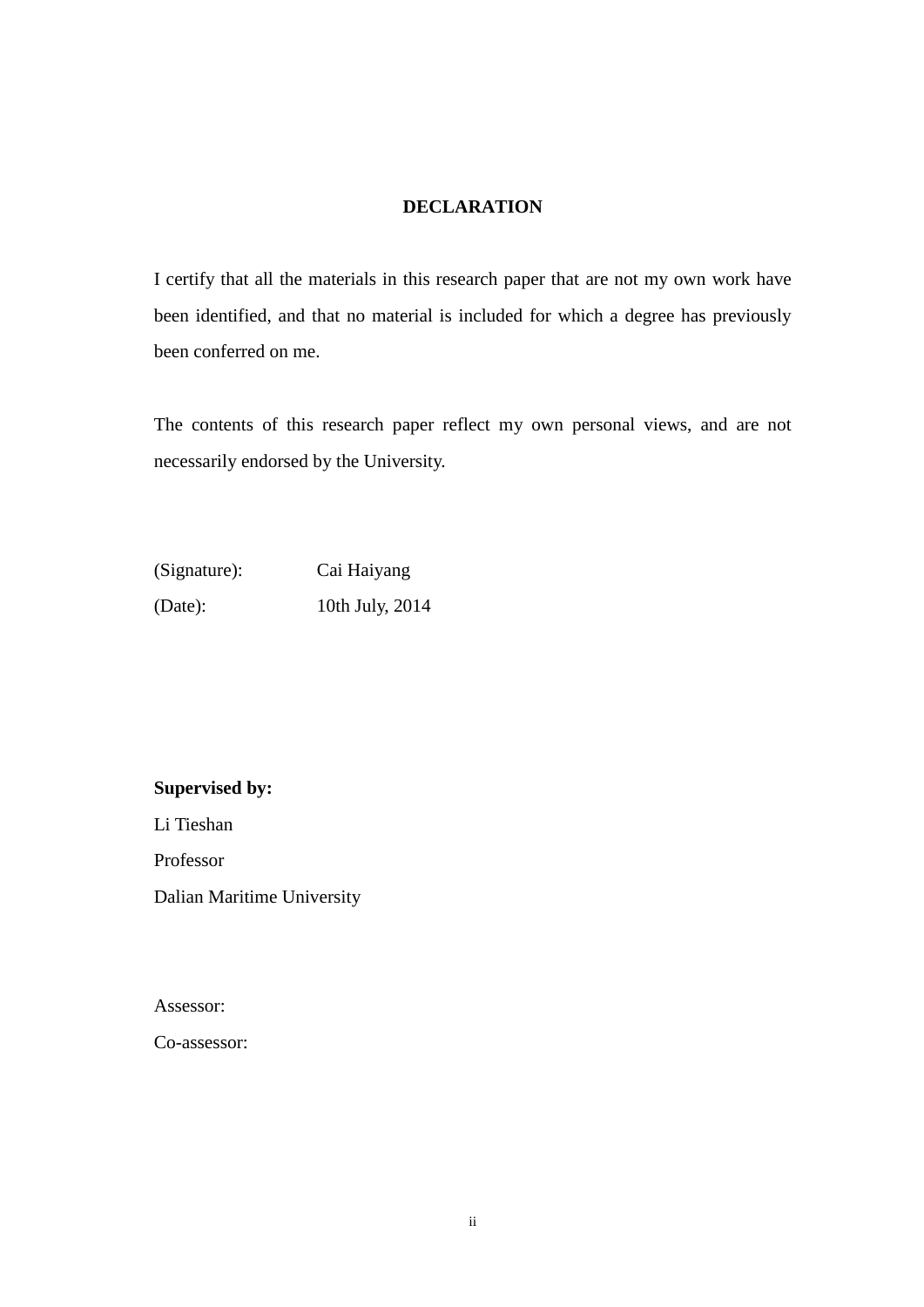#### **ACKNOWLEDGEMENTS**

This paper is developed as an important part of my studies to apply for the master's degree of Maritime Safety and Environmental Management (MSEM) at World Maritime University (WMU) and Dalian Maritime University (DMU). I am extremely grateful to all people who have given me support and help during this hard but cheerful period of time.

First and foremost, I would like to express my most sincere gratitude to my supervisor Professor Li Tieshan for his patience and encouragement and for guiding me through the process of this project. His help is indeed valuable.

I must give my heartfelt thanks to all the professors attending the MSEM 2014 program. Their professional knowledge broadened my eyesight and instilled in me new ideas and methodologies without which, the study would not have been completed. My gratitude also goes to the administrative staff at the International Convention Research Center of DMU, for providing me with support during my study.

I remain very grateful to all the classmates of MSEM 2014. I thank them for their company and for sharing their views and experiences. Together we experienced a nice time of life in DMU.

I also want to express my sincere thanks to my colleagues at Jiaxing MSA. My absence from work for MSEM program increased their workload and the research itself would not have been possible without their contribution.

iii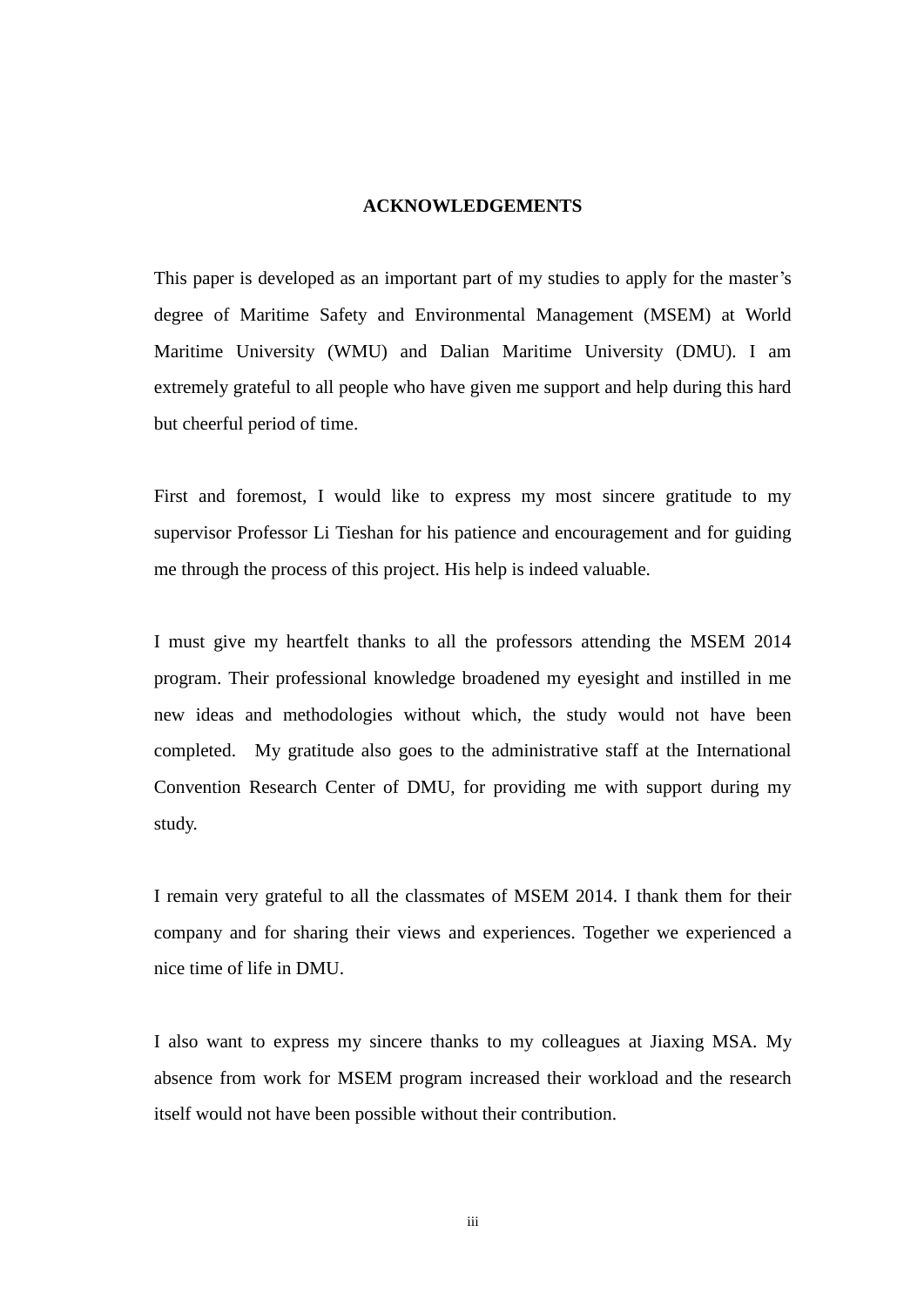Last but not least, my deepest gratitude goes to my parents and brother for their encouragement and support throughout the study, and for inspiring me to complete this project.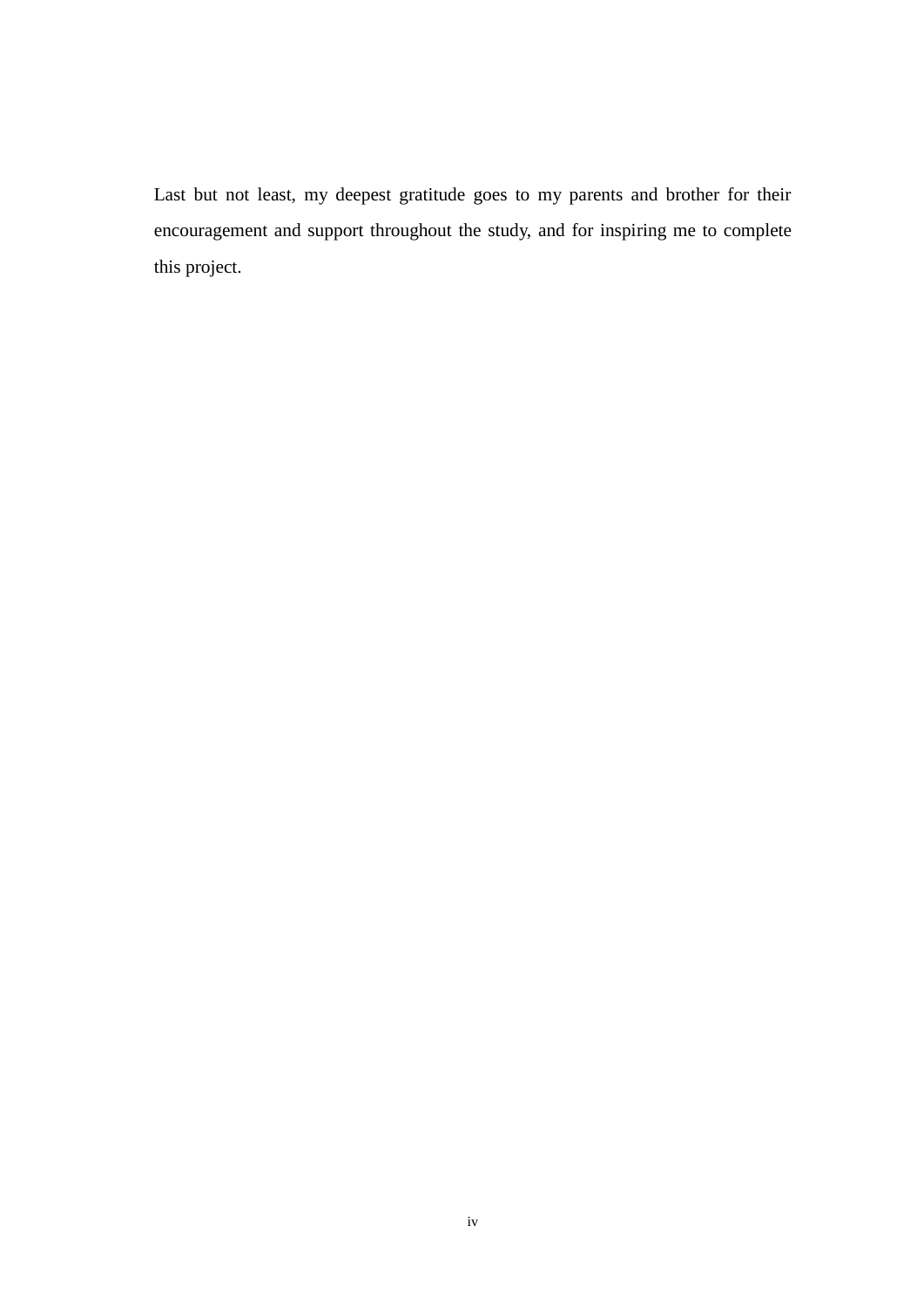#### **ABSTRACT**

Title of Research Paper: **Research on the Improvement of Functions of Hangzhou Bay Bridge VTS**

Degree: **Msc**

In China, the Vessel Traffic Service (VTS) plays a more important role in the strengthening of marine traffic management than providing traffic service to ships. Even when providing public information service, the VTS is often passive to provide these service, such as the other ships" movements, sea conditions and other required information, which largely affects the functions of VTS.

The paper is a research on the improvement of the functions of Hangzhou Bay Bridge VTS. The author mainly studies the status of Hangzhou Bay Bridge VTS, discusses the problems and presents some suggestions. There are a lot of problems to be solved in the practical work of Hangzhou Bay Bridge VTS, for instance how to make reasonable innovations in the public service model and how to expand the functions of Hangzhou Bay Bridge VTS in preventing ship-bridge collisions. Furthermore, we need to change the management system from passive management to active management, from decentralized management to systematic management, from traditional management to modern management and from qualitative management to quantitative management, and pay more attention to the timeliness and humanization of its public service. Only in this way can Hangzhou Bay Bridge VTS provide better service to Hangzhou Bay Bridge and Jiaxing port.

### **Keywords: HZ Bay Bridge VTS, Service, Information, Function, Improvement, Problem**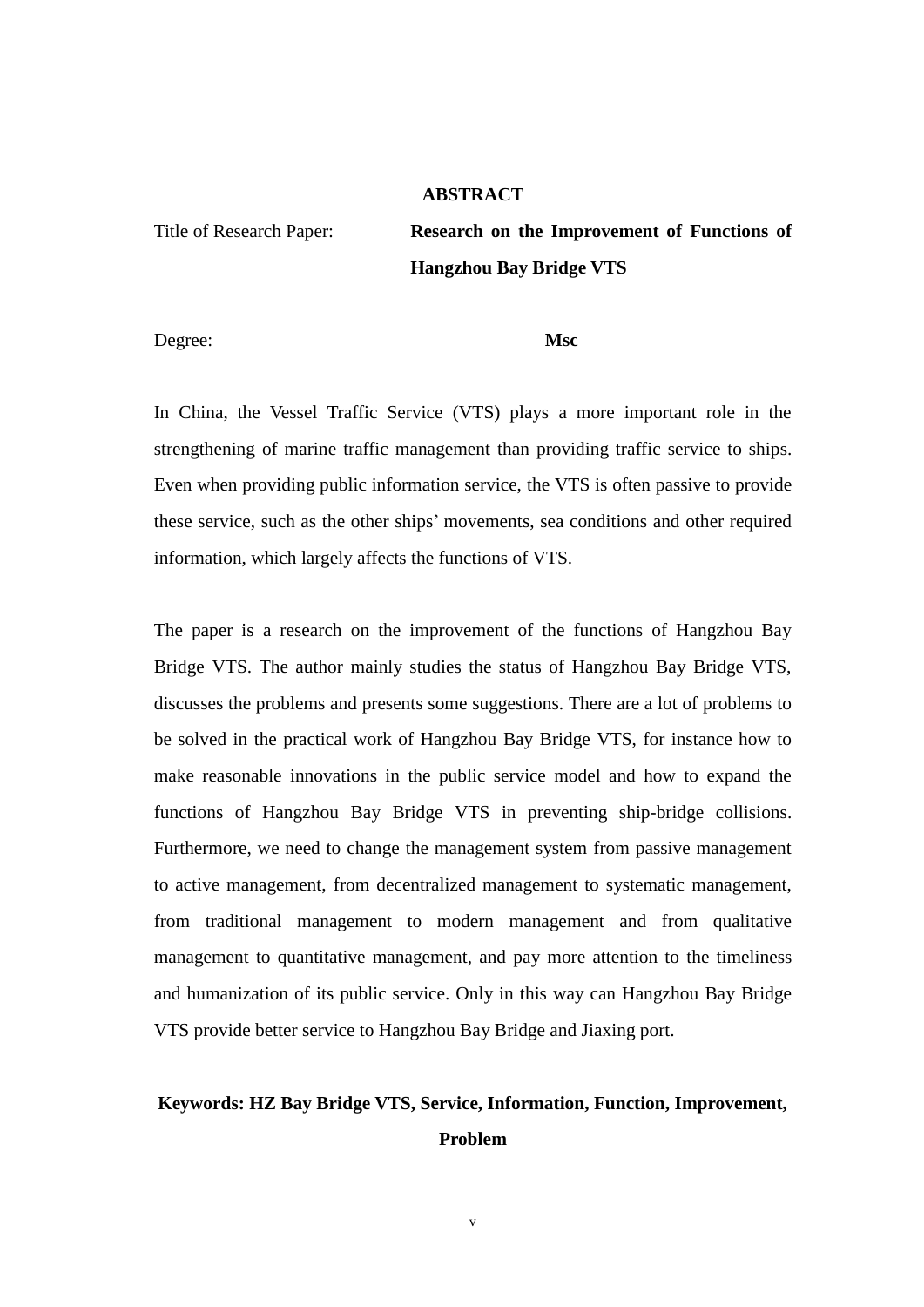#### **TABLE OF CONTENTS**

| <b>CHAPTER 3 The Present Status and Problems of Hangzhou Bay Bridge VTS 7</b> |
|-------------------------------------------------------------------------------|
| 3.3 The Main Problems of HZ Bay Bridge VTS and the Cause Analysis 11          |
| <b>CHAPTER 4 Countermeasures and Suggestions of Improving HZ Bay Bridge</b>   |
| 4.1 Measures to Improve the Capacity and Level of VTS Public Service  20      |
|                                                                               |
|                                                                               |
| APPENDIX A: The Questionnaire for HZ Bay Bridge VTS Officers  51              |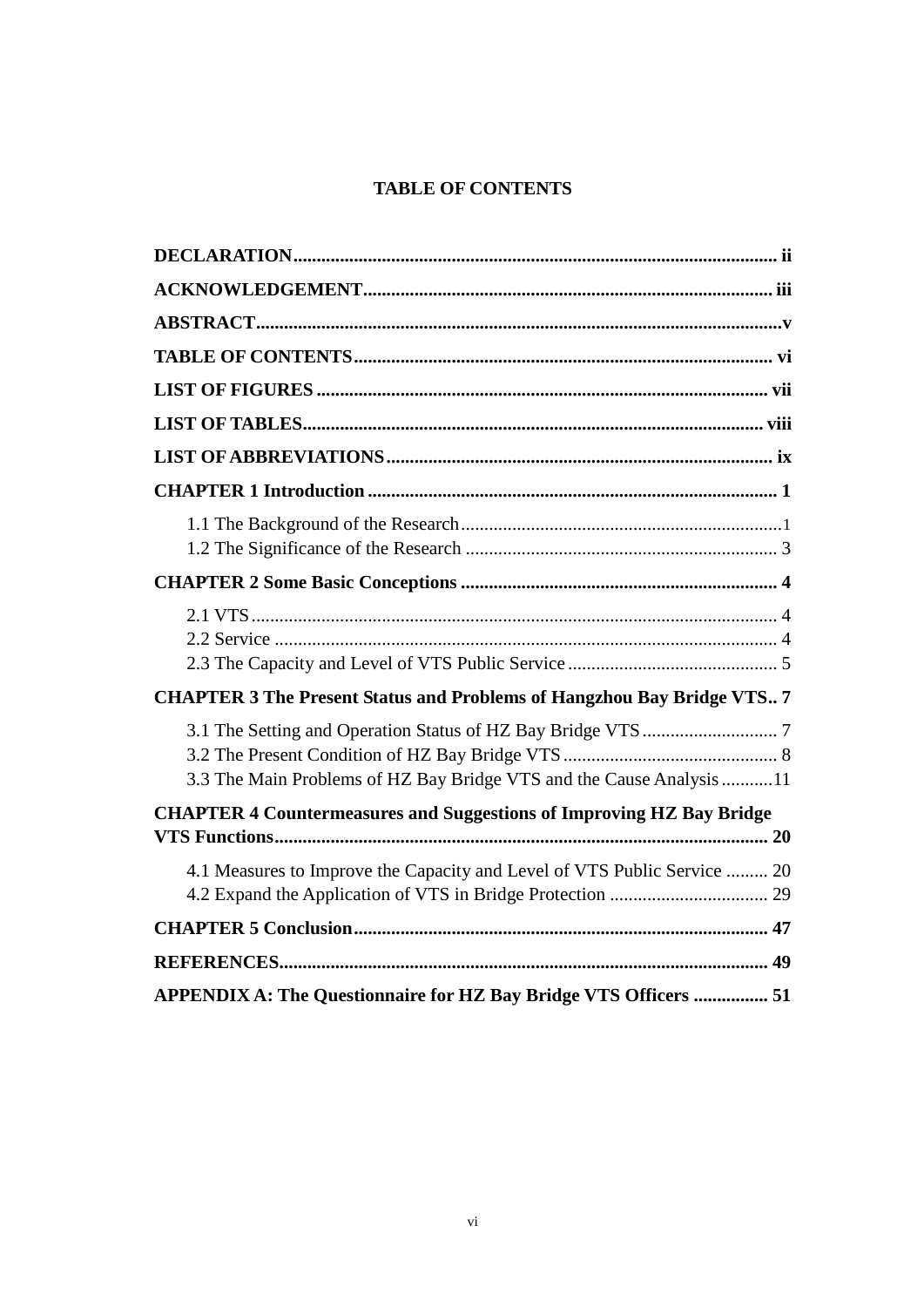### **LIST OF FIGURES**

| Figure 3-1 HZ Bay Bridge VTS coverage                                              | $\tau$ |
|------------------------------------------------------------------------------------|--------|
| Figure 4-1 Existing security protective measures of the bridge                     | 30     |
| Figure 4-2 The interface of VTS maritime basic application platform                | 32     |
| Figure 4-3 The maritime cruise boats of JX MSA                                     | 34     |
| Figure 4-4 The numbers of ships crossing the HZ Bay Bridge                         | 39     |
| Figure 4-5 The numbers of ships crossing the north navigation channel in the first |        |
| half of 2014                                                                       | 40     |
| Figure 4-6 The numbers of ships crossing the south navigation channel in the first |        |
| half of 2014                                                                       | 40     |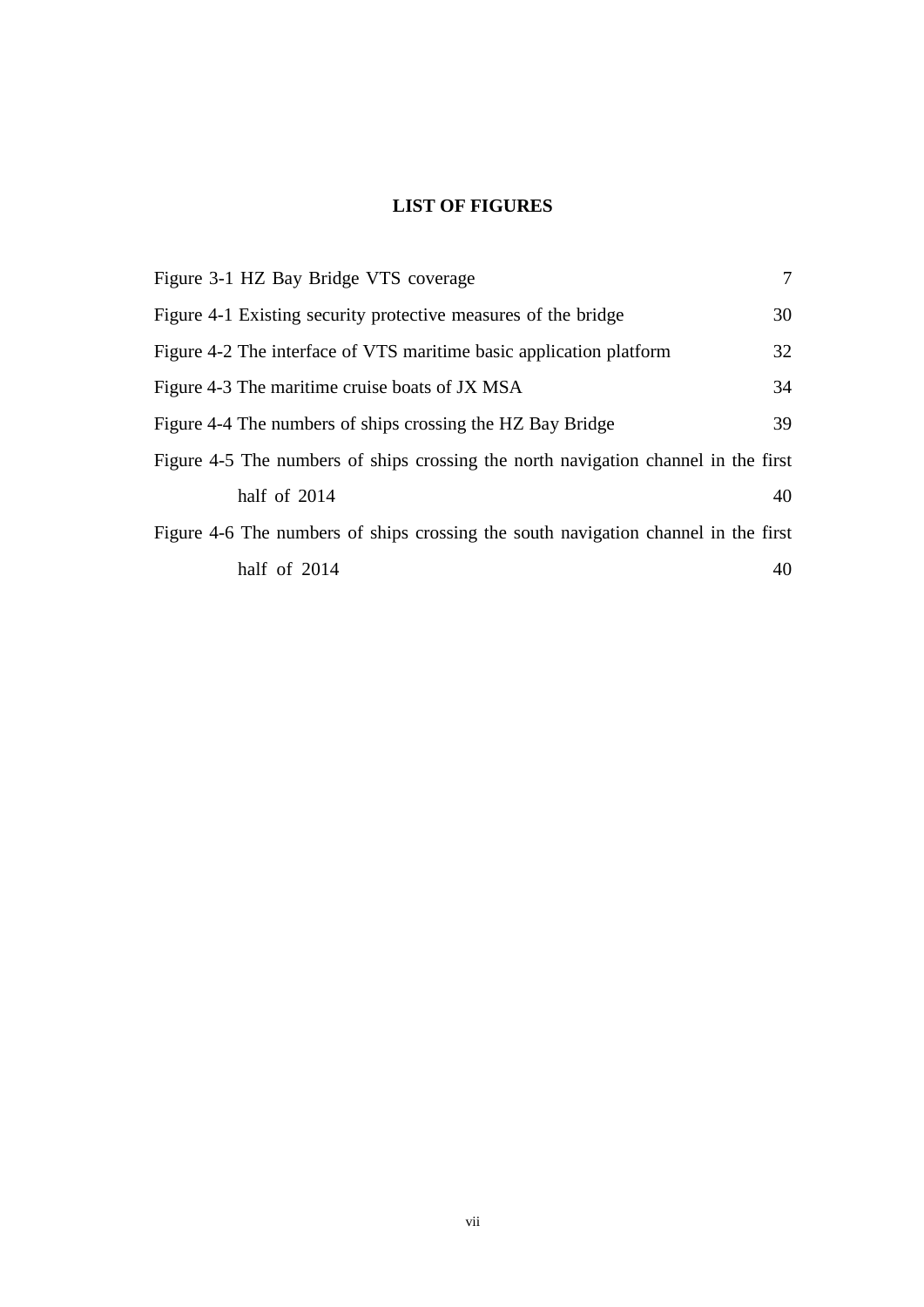### **LIST OF TABLES**

| Table 3-1 The service data of HZ Bay Bridge VTS in 2013 | 9  |
|---------------------------------------------------------|----|
| Table 3-2 The questionnaire survey of the VTS officers  | 18 |
| Table 4-1 The maritime cruise boats of JX MSA           | 34 |
| Table 4-2 Relevant regulations                          | 35 |
| Table 4-3 Relevant drill and meeting                    | 36 |
| Table 4-4 Relevant agreements                           | 37 |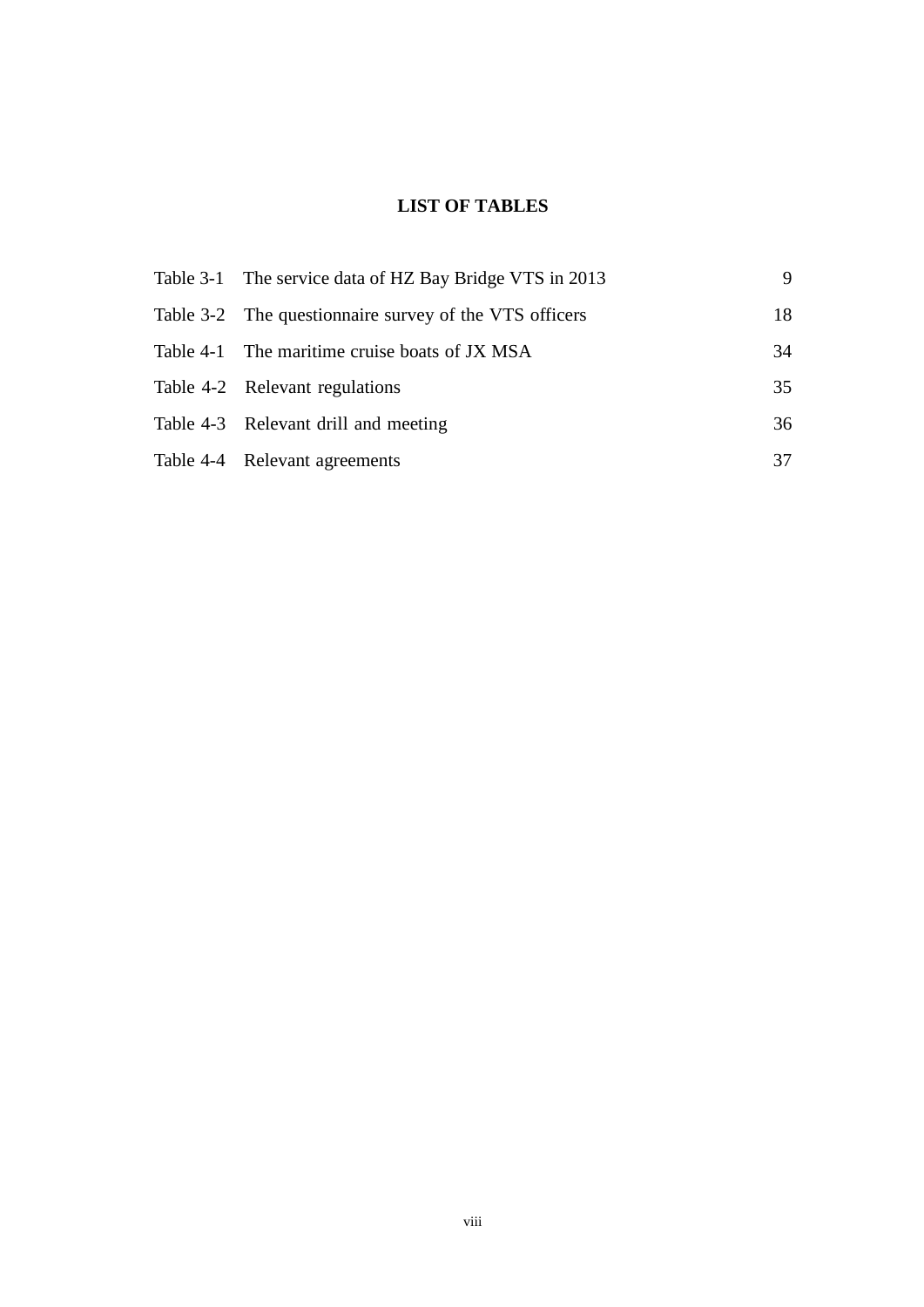### **LIST OF ABBREVIATIONS**

| AIS          | <b>Automatic Identification System</b>                                |
|--------------|-----------------------------------------------------------------------|
| <b>CCTV</b>  | <b>Closed Circuit Television</b>                                      |
| HZ           | Hangzhou                                                              |
| <b>IALA</b>  | International Association of Marine Aids to Navigation and Lighthouse |
|              | Authorities                                                           |
| <b>IMO</b>   | <b>International Maritime Organization</b>                            |
| <b>INS</b>   | <b>Information Service</b>                                            |
| JX           | Jiaxing                                                               |
| <b>LRIT</b>  | Long Range Identification and Tracking System                         |
| <b>MSA</b>   | Maritime Safety Administration                                        |
| <b>MSI</b>   | Maritime Safety Information                                           |
| <b>NAS</b>   | <b>Navigational Assistance Service</b>                                |
| <b>TOS</b>   | <b>Traffic Organization Service</b>                                   |
| <b>VHF</b>   | Very High Frequency                                                   |
| <b>VTIS</b>  | <b>Vessel Traffic Information Service</b>                             |
| <b>VTMIS</b> | <b>Vessel Traffic Management Information System</b>                   |
| <b>VTS</b>   | <b>Vessel Traffic Service</b>                                         |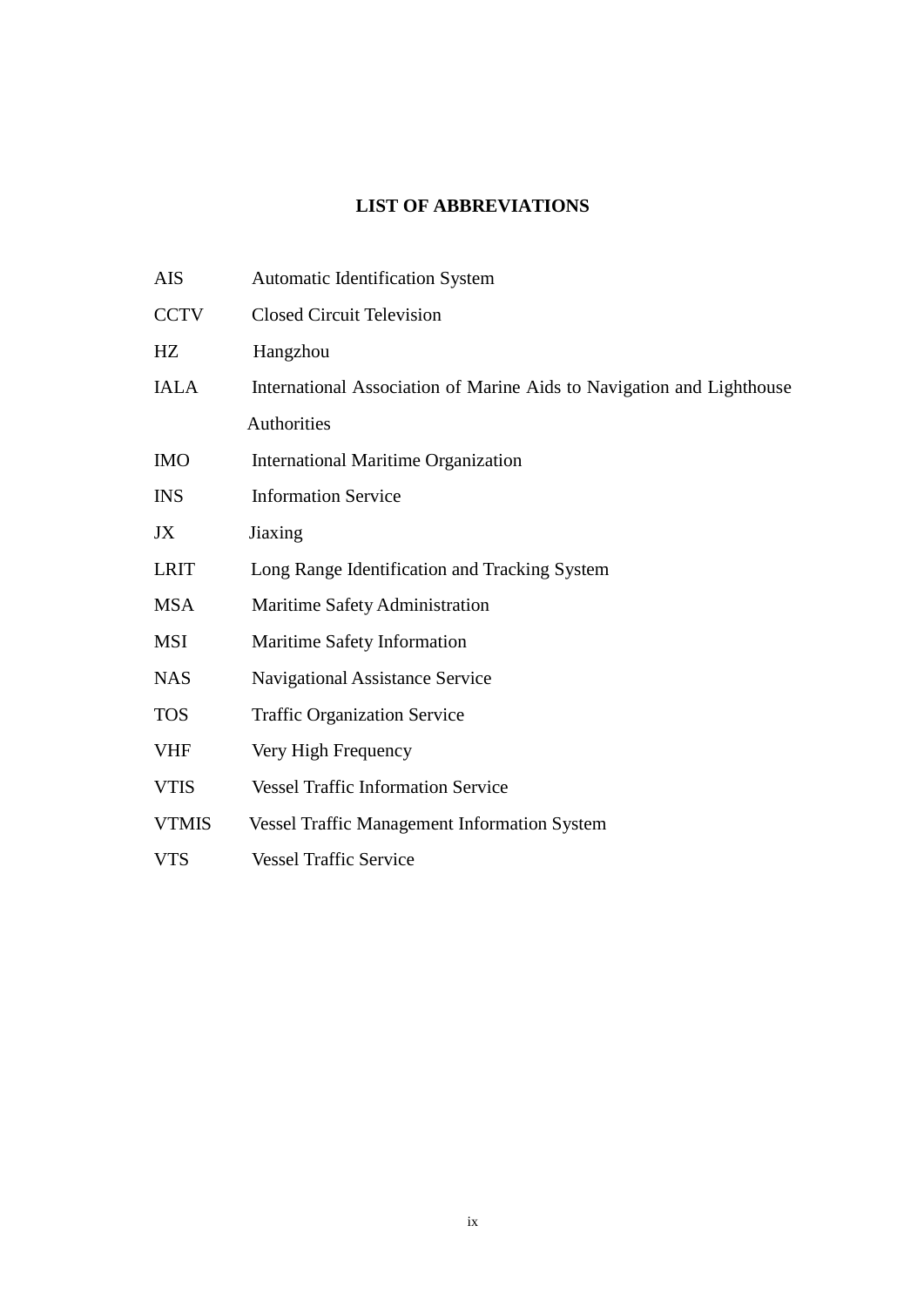#### **CHAPTER 1 Introduction**

#### **1. 1 The background of the research**

Since the Chinese government emphasized its government functions in the Sixteenth Congress, the construction of a service-oriented government in China has been vigorously propelled and is now under continuous comprehensive renovation. The research of a service-oriented government and its related public service ability has become the forefront of this kind of research.

Corresponding to exploring the construction of a service-oriented government, the ports and shipping industries in our country are experiencing prosperous development. Most of Chinese ports' cargo throughput and passenger capacity have been rocketing, and the number of ships that entering and leaving the ports is increasing with each passing day. The growing navigation density and busy water transportation make it a very urgent task for Maritime Safety Administration, especially the Vessel Traffic Service (VTS), to efficiently assure the safety of marine transportation and improve the marine transportation efficiency.

At present, most of the world"s ports are equipped with VTS. In China, VTS has been built in all major coastal ports and along the Yangtze river, meanwhile, the government has gradually established the Safety Supervision and Management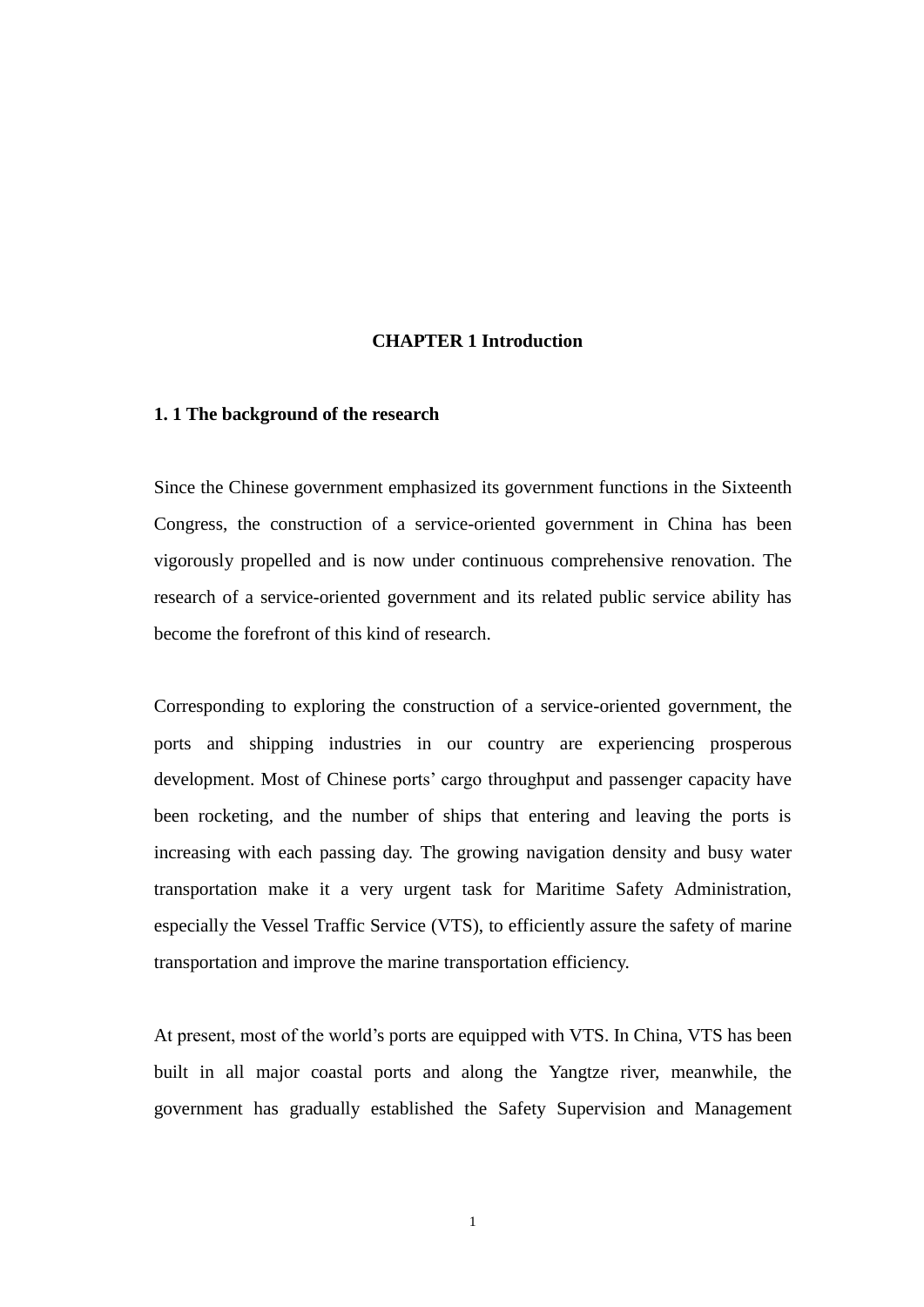Regulation on VTS of the People's Republic of China and the Regulation on the Operation Management of VTS of the People's Republic of China to set a clear rule of the authorities and other organizations by the law. At the same time, each VTS center also has formulated its corresponding user guide to declare its various functions and service functions. Judging from the construction and development of the VTS in China in the past 30 years, we can conclude that it started late but develops very fast, and it is constructed with higher standards but has operated with lower standards (Chen, 2013).

However, due to the under positioning of VTS in China, the weak service consciousness of government departments and civil servants, the excessive monopoly and supply imbalance of public service, the VTS cannot satisfy the public demand for its function of public service. In addition, since the 12th Five-Year Plan began, the construction of VTS in China has been saturated and the functions of VTS can only meet the requirements of the traditional administrative management but cannot get used to the transformation of VTS into service-oriented Maritime functions. Consequently it is not good for the development of VTS under this bottleneck status.

Jiaxing (JX) Maritime Safety Administration is the competent authority and JX VTS Center is the operating center of Hangzhou (HZ) Bay Bridge VTS which mainly serves the JX port and HZ Bay Bridge. HZ Bay Bridge areas boast a developed economy and JX port is an important port in the Yangtze River Delta and the major feeder feeding port of Ningbo-Zhoushan port. In recent years, JX port has developed very quickly and the position of ocean economy in JX city is also increasing rapidly, which places greater demands for HZ Bay Bridge VTS to fulfill its serving functions.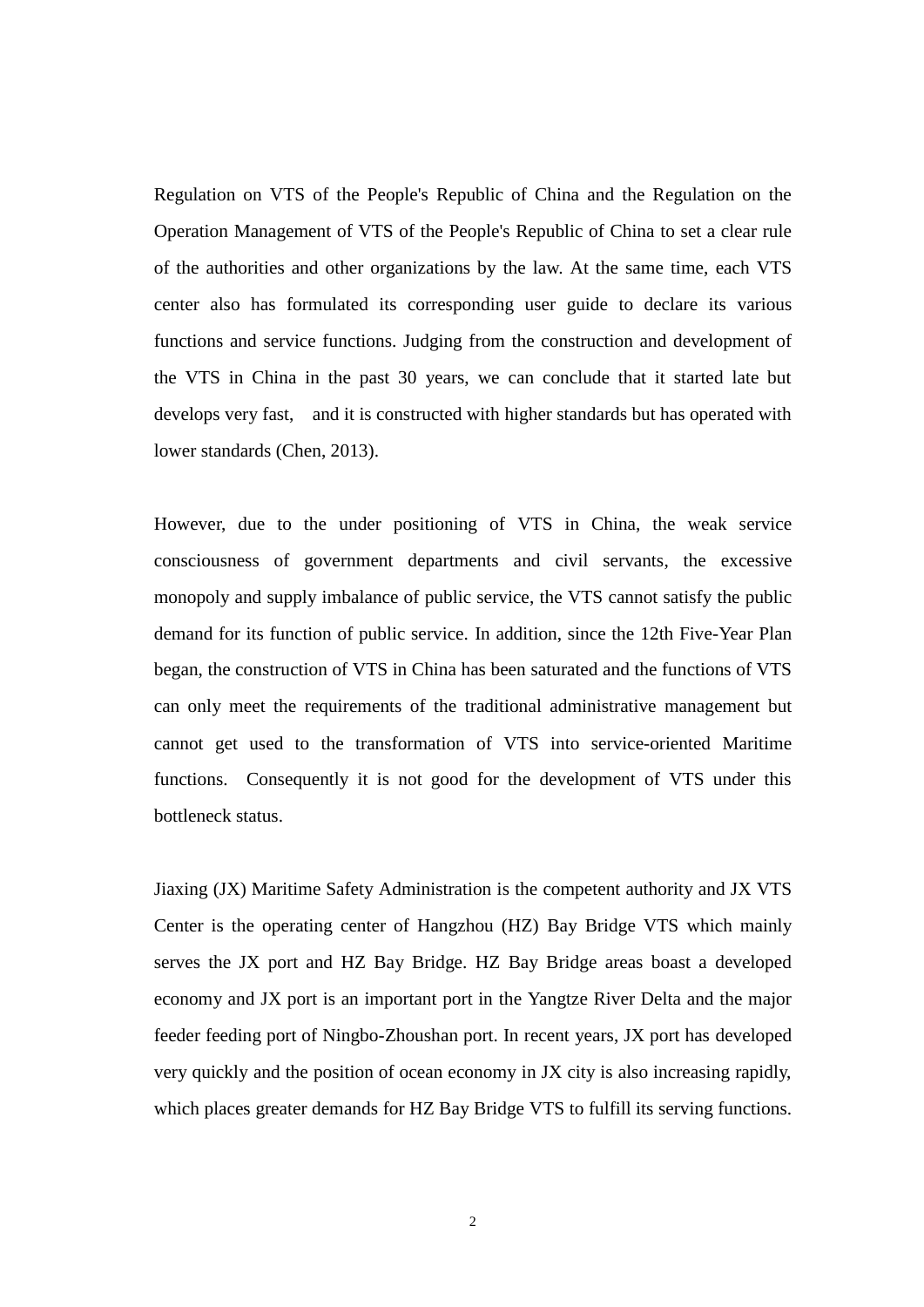And as an integral part of the port supervision and services and the guarantee of the safety of HZ Bay Bridge, it is of great significance to improve the public service capacity of HZ Bay Bridge VTS and expand its functions in bridge protection.

#### **1.2 The significance of the research**

During recent years, the role that VTS plays in the protection of ship navigation safety and marine environment and promotion of local economic has got universal affirmation. And it has drawn wide attention on the research of the improvement of the VTS functions. It is of great theoretical importance to make an exhaustive study on the system, public service function and other functions of VTS and then to improve the service quality of VTS and perfect the modern marine traffic security management.

Under the major premise of urging the construction of public service-oriented government in China, we must adhere to the right orientation and master the right positioning of VTS to satisfy the demands from the public. And there is a lot of work to do to carry out scientific management of HZ Bay Bridge VTS, to offer good public service, to introduce the successful experience of domestic and foreign advanced VTS, to fulfill the VTS officers" potential ability and to expand the functions of HZ Bay Bridge VTS.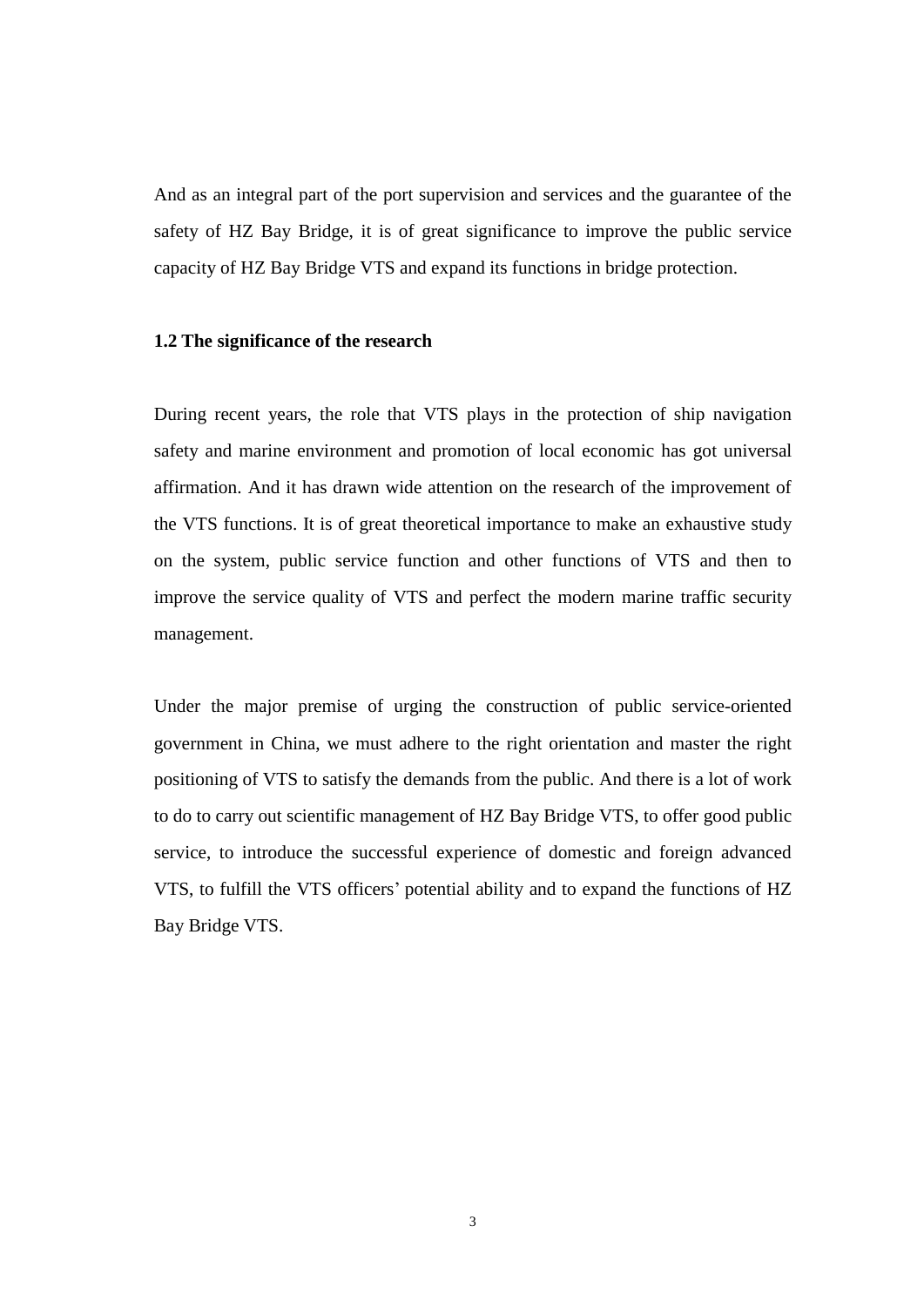#### **CHAPTER 2 Some Basic Conceptions**

#### **2.1 VTS**

Along with the development of shipping, some countries realized that the effective way to solve the problem of traffic efficiency, navigation safety and environmental protection is to establish a system on the shore which can monitor the ships' movement in the working water and offer information, advice or instruction to these ships. This system can coordinate with the ships and effectively control the traffic flow, and then help the port obtain long-term and maximum benefits and minimize the risk of ships traffic accident and marine environmental pollution (Zhu & Chen, 2008, 30-33). This system is known as the Vessel Traffic service.

Vessel Traffic Service (VTS) is a type of shore service implemented by a ""Competent Authority to improve the safety and efficiency of vessel traffic and to protect the environment" (IMO, 1997).

#### **2.2 Service**

What is service? According to Wikipedia, we can find the definition of service:

*A Service is a set of actions or solutions that are put in place or are performed to provide a repeatable and consistent set of outcomes, deliverables, and*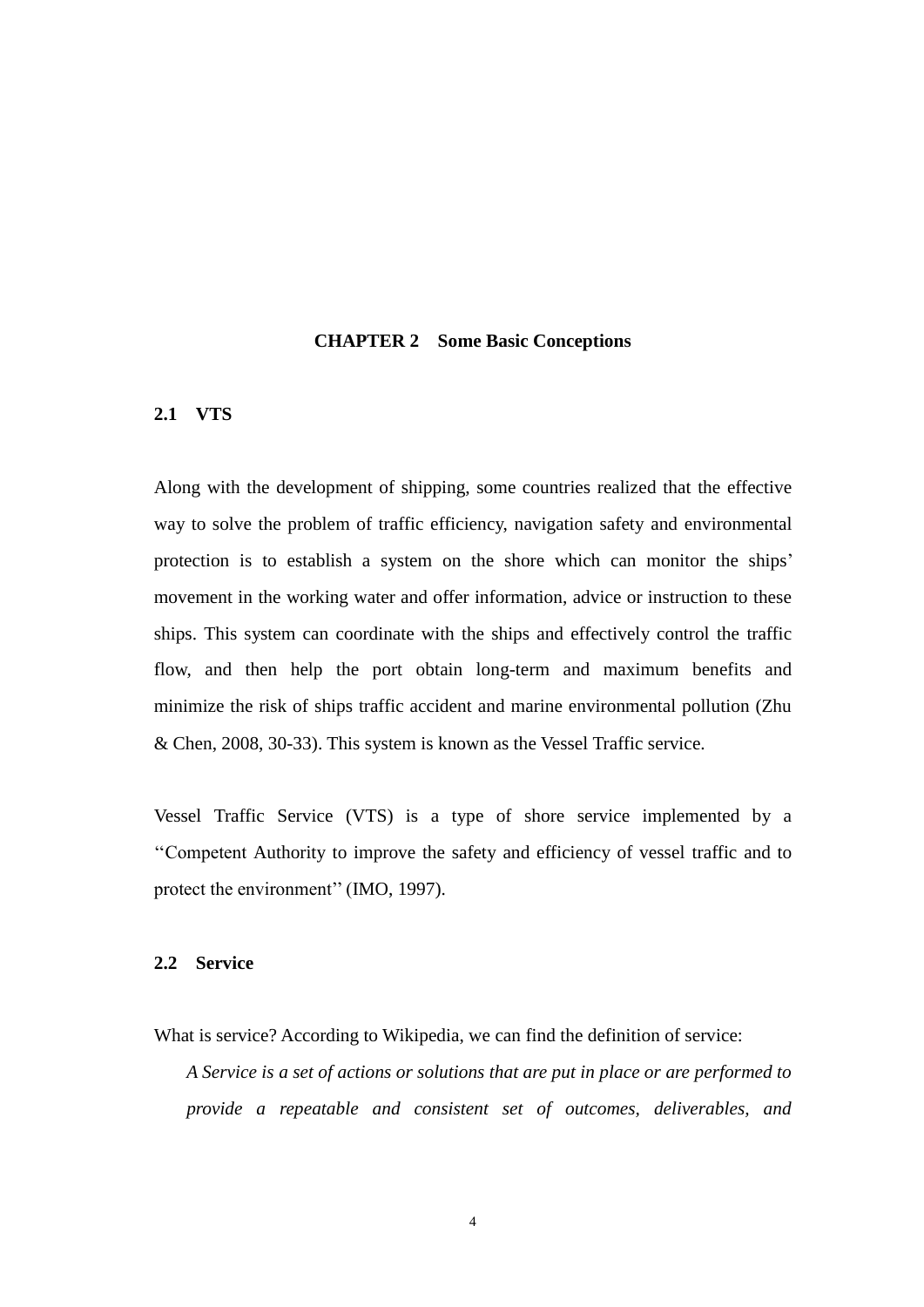*performance for people, organizations, and systems that represent consumers or beneficiaries of such results.*

(Wikipedia, 2014)

In different areas, service has a different meaning. Then return to the service of VTS. The services provided by VTS are carried out by its competent authority to increase transportation system efficiency and protect the ships and marine environment. According to IALA Vessel Traffic Manual (2008), three types of services are offered by VTS, namely Information Service (INS), Traffic Organization Service (TOS), and Navigational Assistance Service (NAS). "Service" is the aim of VTS. However, in China, the service of VTS is not as usual as the compulsory service which also contains the meaning of management.

#### **2.3 The capacity and level of VTS public service**

Public service capacity is whether the provider of public service can realize the demand of the receiver of public service, and after the provider realizes the demand, whether he/she can provide the public service timely, as well as the level of the public service can he provide. Properly speaking, public service capacity refers to the skill and technique mastered by the subject of public service to provide high-quality public services and products to meet the demand of the object of public service. The strength of the public service capacity determines whether he/she can really bear and deal with all matters of public service in the whole process.

Public service capacity of VTS should be equipped with advanced management and service concept and scientific and effective manning level. The level of VTS public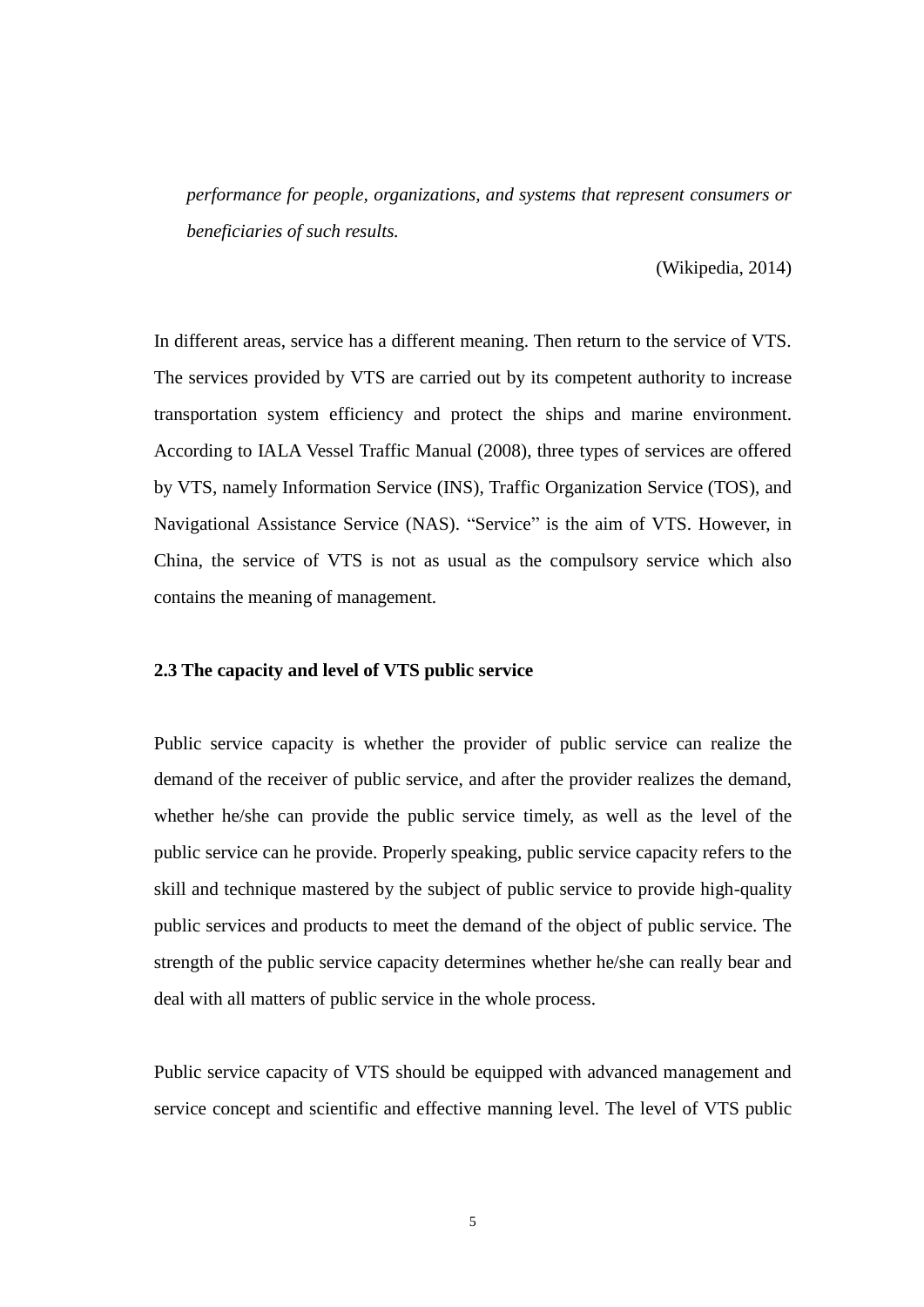service is closely related with the effectiveness and quality characteristic of VTS public service. From the point of the VTS public service provider, the effectiveness of VTS public service, which reflects on the reliability and continuity of communication, the accuracy and comprehensiveness of the information and the level of discovering the risk and giving a alarm, directly shows the level of VTS public service. From the point of the VTS public service receiver, the level of VTS public service is measured by the receiver's perception and experience in the process. When the level of VTS public service satisfies the functionality and guarantees the timeliness, the receiver will demand greater civilization and comfort from provider (Zhou, 2008, 76-77). On the other hand, the efficiency of VTS public service is the comprehensive assessment of the process and the result of VTS public service. The efficiency is the external reflection of the level, and the level is the base of efficiency.

This paper discusses how to improve the functions of HZ Bay Bridge VTS. According to the above analysis, an important part is how to improve the efficiency of HZ Bay Bridge VTS in order to heighten the capacity and level of HZ Bay Bridge VTS.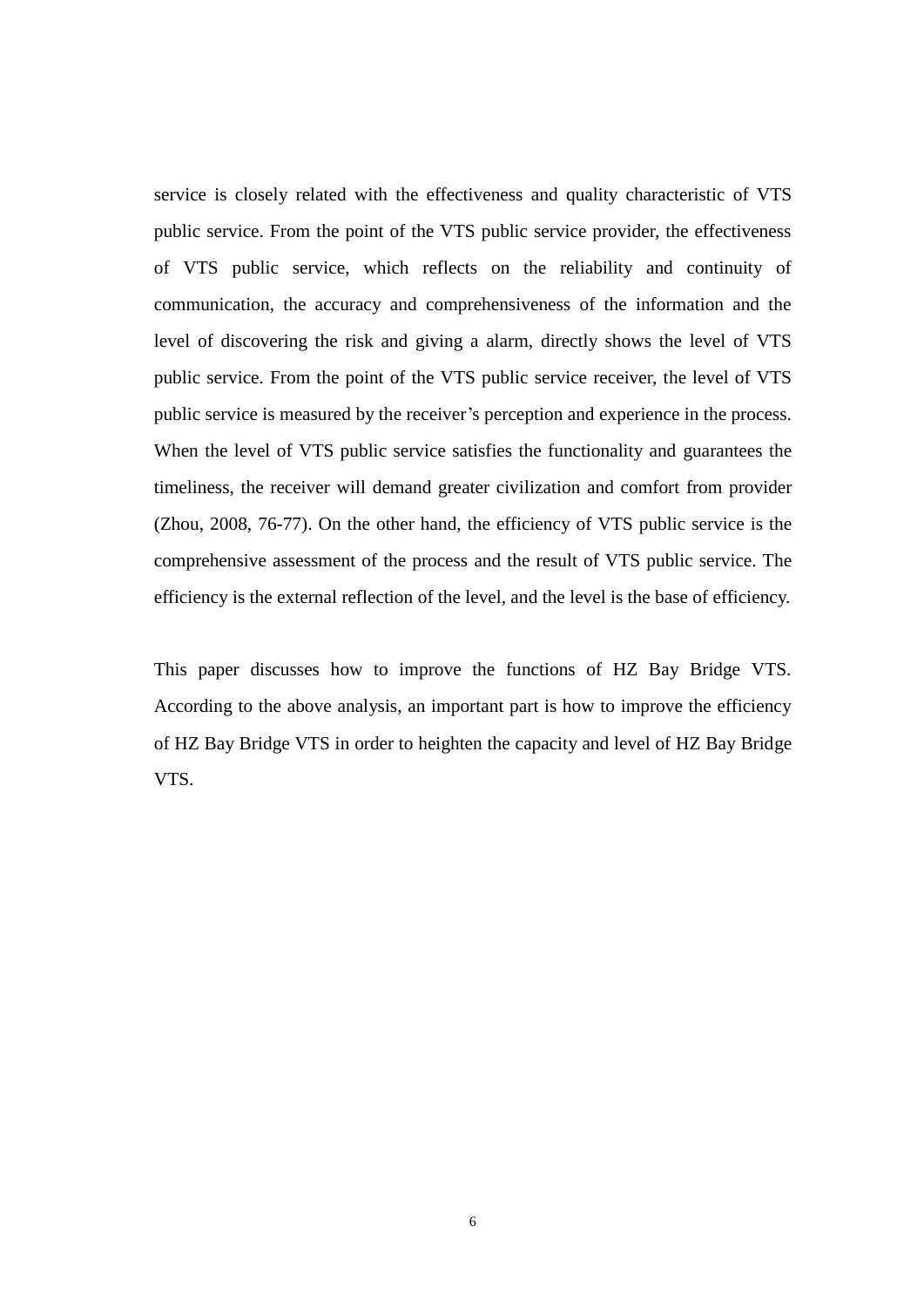#### **CHAPTER 3 The Present Status And Problems Of Hangzhou Bay Bridge VTS**

#### **3.1 The setting and operation status of HZ Bay Bridge VTS**



Figure 3-1 Hangzhou Bay Bridge VTS coverage Source: Hangzhou Bay Bridge VTS Guide for Users.

HZ Bay Bridge VTS is the auxiliary project of the construction of HZ Bay Bridge. It consists of two radar stations (Dengguangshan radar station and Xiangliang Port radar station) and a control center located in the office block of JX Maritime Safety Administration. HZ Bay Bridge VTS has two operating areas and contains the subsystem of Radar, Automatic Identification System (AIS), Closed Circuit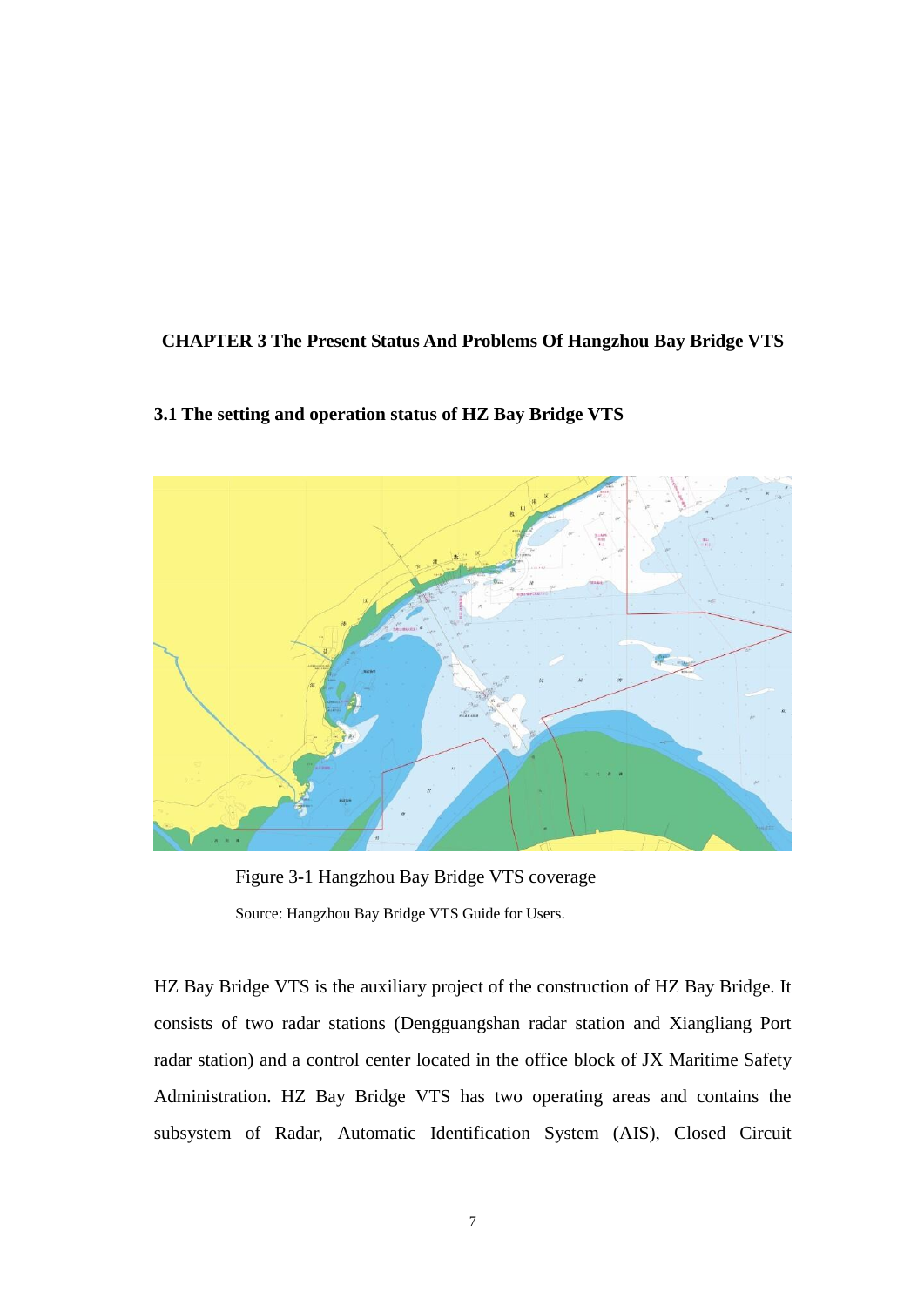Television (CCTV) System, Long Range Identification and Tracking (LRIT) System, Weather, Very High Frequency (VHF) System and so on. The Netherlandish company HITT built the core technological equipment and is responsible for the future technological support. HZ Bay Bridge VTS began to be constructed in 2009, then received completion acceptance and was put into trial operation in June 24, 2011. October 22, 2012, it successfully passed the completion inspection and all major equipment of HZ Bay Bridge VTS are accord with the design request. After HZ Bay Bridge VTS began to officially run , it carries out monitoring of JX Port and HZ Bay Bridge 24 hours a day. As shown in Figure 3-1, the area within the red lines is the HZ Bay Bridge VTS coverage.

After running over one years, HZ Bay Bridge VTS has established its watch system and working procedures, and also formulated a lot practical oriented normative documents on the basis of the working characteristics of VTS. All the VTS officers have obtained the certificates issued by Maritime Safety Administration of the People's Republic of China and can well implement their duties.

#### **3.2 The present condition of HZ Bay Bridge VTS**

In 2013, HZ Bay Bridge VTS focused on the safety supervision and management work to promote more standard and detailed management, in order to strengthen the capacity of accident warning and pre-control, marine environment protection and bridge protection. Both the management level and service level of HZ Bay Bridge VTS have significantly increased. Table 3-1 indicates the main service data of HZ Bay Bridge VTS in 2013.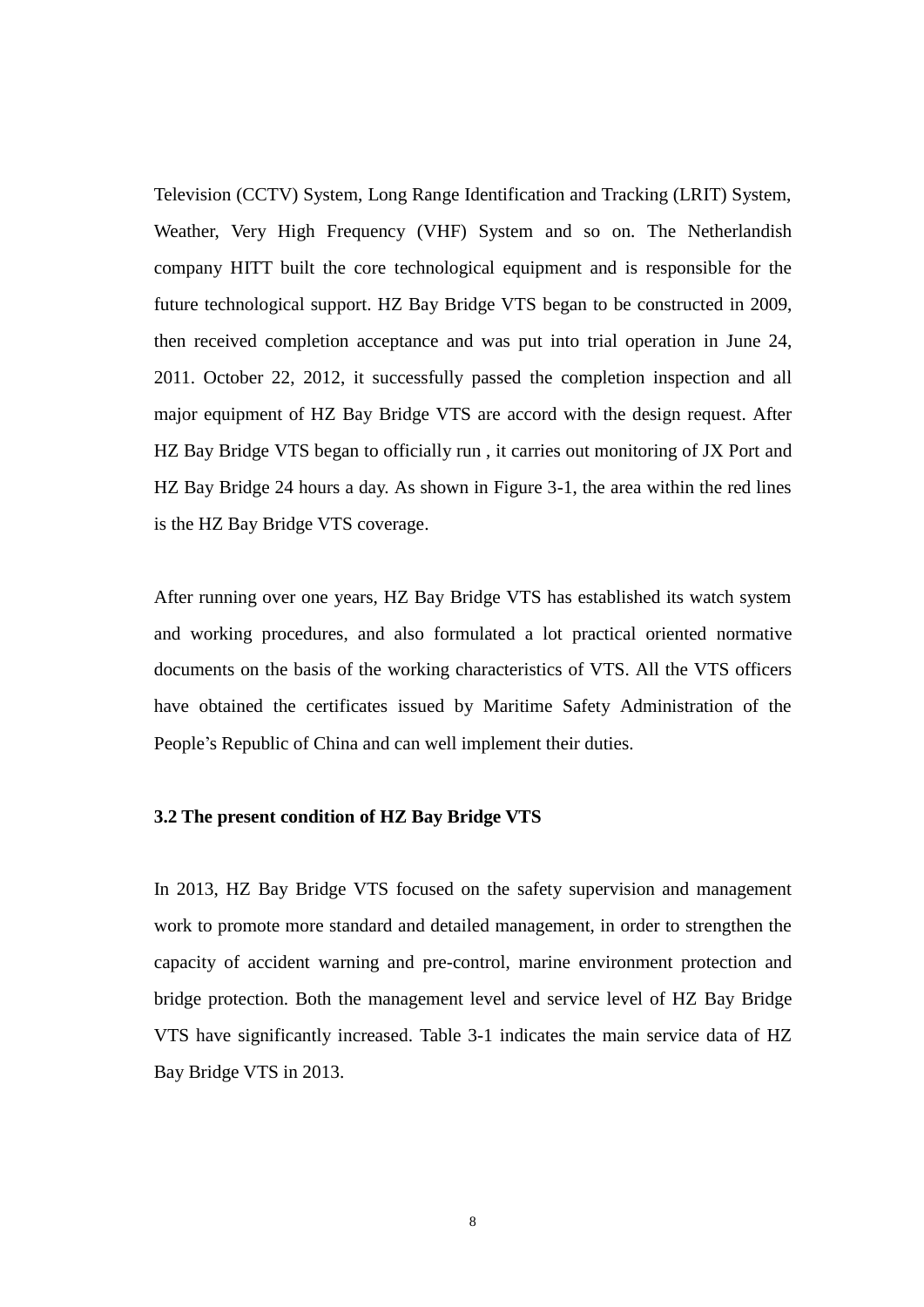| The service data of HZ Bay Bridge VTS in 2013 |                  |  |  |  |
|-----------------------------------------------|------------------|--|--|--|
| Effective operation of VTS                    | 365 days         |  |  |  |
| VTS available rate                            | 99.6%            |  |  |  |
| Monitoring by VTS                             | 18582 port calls |  |  |  |
| Monitoring by AIS                             | 18252 port calls |  |  |  |
| Berthing and unberthing monitoring by         | 6195 port calls  |  |  |  |
| <b>CCTV</b>                                   |                  |  |  |  |
| maritime<br>Publishing<br>the<br>safety       | 12309 times      |  |  |  |
| information                                   |                  |  |  |  |
| Providing navigational aids                   | 1232 times       |  |  |  |
| Traffic organization                          | 1193 times       |  |  |  |
| The security alert of HZ Bay Bridge VTS       | 6 times          |  |  |  |
| Publishing the severse weather warning        | 44 times         |  |  |  |
| Discovering and correcting the violation      | 57 cases         |  |  |  |

Table 3-1 The service data of HZ Bay Bridge VTS in 2013

Source: Jiaxing MSA, (2013). Statistics of HZ Bay Bridge VTS.

In recent years, HZ Bay Bridge VTS has centered around marine traffic safety supervision and persisted in law-based administration, efficient and convenient principle, honesty and trustworthiness. It has fulfilled its responsibilities of serving for people and supervising scientifically, continued to optimize the VTS service function and enhanced its ability of maritime security to protect the safety of lives and property of people and meet people"s requirements of the safety of sailing and smooth communication.

Firstly, deepen the service concept. HZ Bay Bridge VTS treats ships and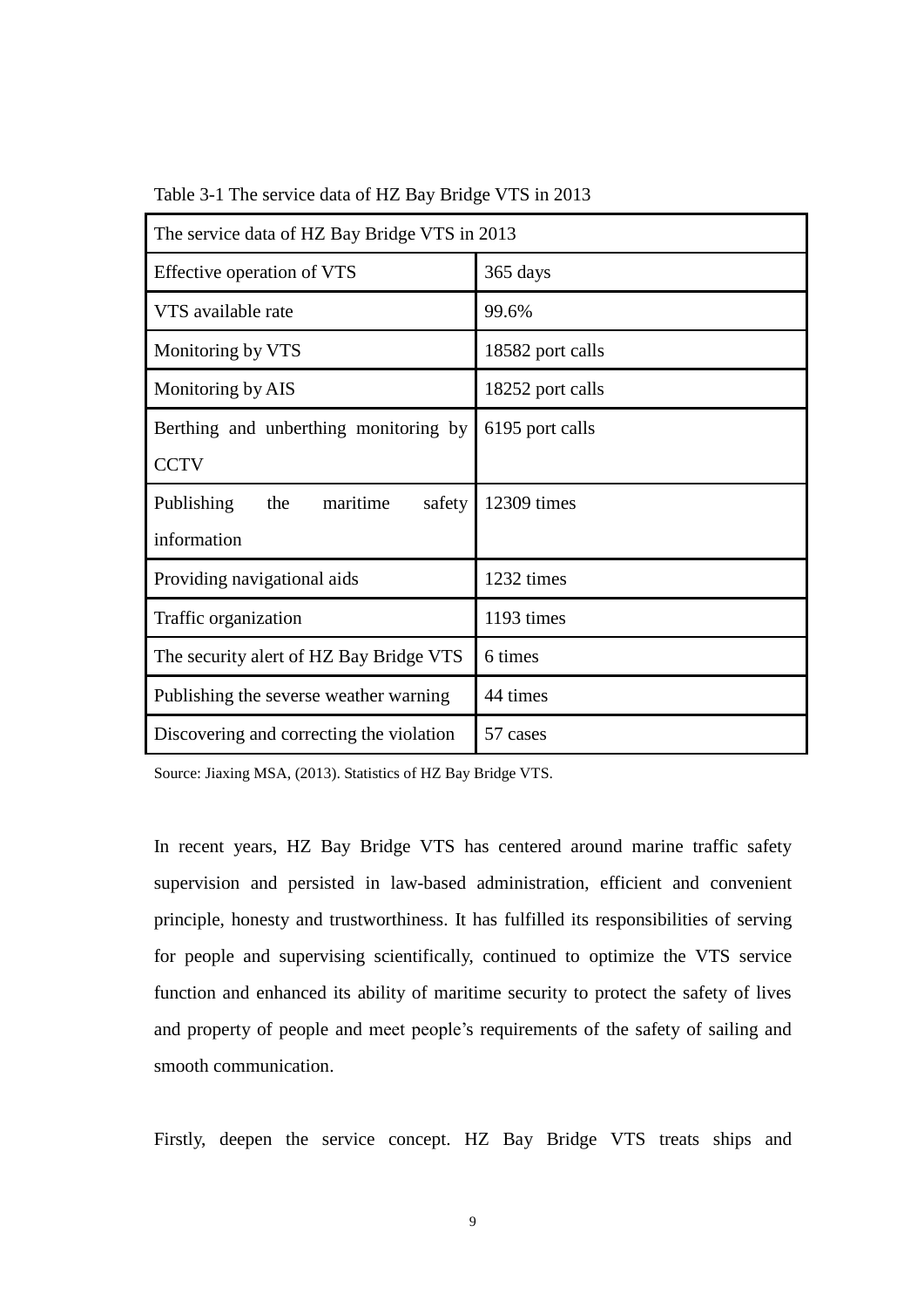administrative counterpart as "the customer", and firmly establishes the post service awareness of "supervise for one minute and serve for 60 seconds" to deepen the VTS service concept. Besides, it gives full play to the special role of VTS in assuring the safety of ship navigation and then to enhance the influence and visibility in serving ships, ports, shipping companies and HZ Bay Bridge.

Secondly, standardize the service. HZ Bay Bridge VTS follows the semi-military management model and standardizes the working environment to achieve standardized management and service. And by using the standard marine navigational vocabulary, HZ Bay Bridge VTS carries out standard duty language to improve the image of the VTS service.

Thirdly, expand the VTS service. HZ Bay Bridge VTS always tries to supervise more effectively and serve more excellently. So it makes full use of the existing resources and innovates more new service carriers, such as newspapers, internet, micro blog and Wechat, to distribute safety information. The diversify of the service means HZ Bay Bridge VTS can provide more safety guidelines to ships.

Fourthly, perfect the supervisory mechanism. HZ Bay Bridge VTS puts itself under the supervision of the mass initiatively by means of employing special supervisors, holding supervisors meetings and taking a survey of satisfaction and then to improve the working methods.

Fifthly, enrich the connotation of the service and actively participate in social activities. HZ Bay Bridge VTS keeps to communicate with some developed countries" and other advanced domestic VTS in order to optimize the mode of the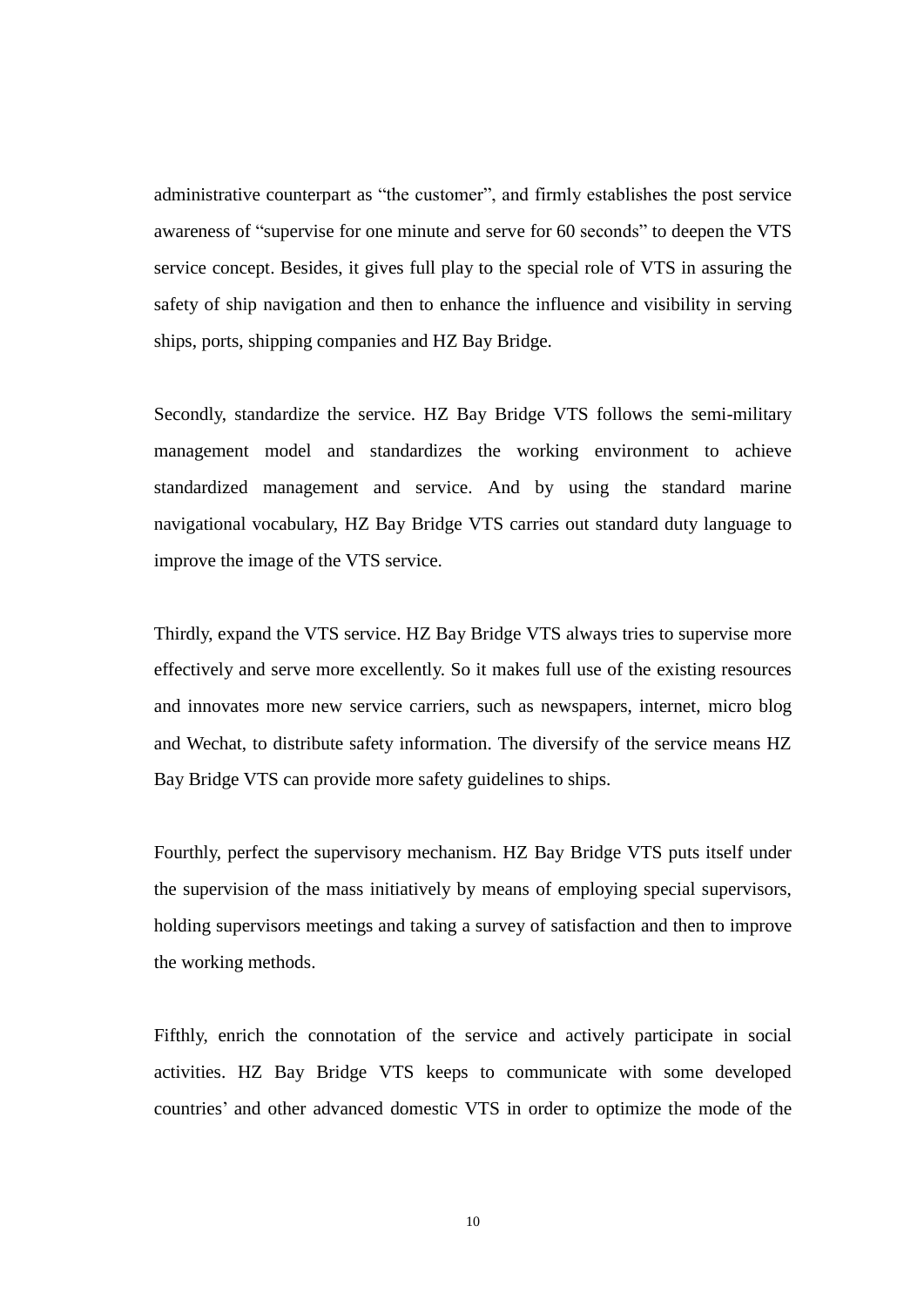supervision and service and elevate service quality. At the same time, HZ Bay Bridge VTS starts to develop the Open Day and the "Bridge Guard" brand-building. Besides. it actively participates in the public welfare activities to create a good atmosphere in serving the society and to improve its high visibility and influence.

Lastly, build linkage mechanism with field inspection. HZ Bay Bridge VTS has established exchanges and co-operation mechanism with General Station of Exit and Entry Frontier Inspection and Department of Ocean and Fisheries. These three units often carry out law enforcement activities periodically and they give full play to their jurisdictions and functional superiority to make joint efforts in inspection and management of JX Port and HZ Bay Bridge. Moreover, HZ Bay Bridge VTS termly holds forums with HZ Bay Bridge Administration, HZ Bay Bridge Development Company, the upper and lower terminals, pilot station and other relative departments to analyze the situation and troubleshoot the risks. On the basis of the forums, an emergency drill is held by HZ Bay Bridge VTS and some related departments to enhance the quick-reaction capability each quarter.

#### **3.3 The main problems of HZ Bay Bridge VTS and the cause analysis**

#### **3.3.1 Unclear function position**

For a long time, in the framework of the maritime administrative functions, there are two different understandings of the functions of VTS, that are supervision and service. Furthermore, in the actual performance of the duties and functioning, not only HZ Bay Bridge VTS but also all VTS in China focus on supervision. And the different understanding of the orientation brings about the different requirements of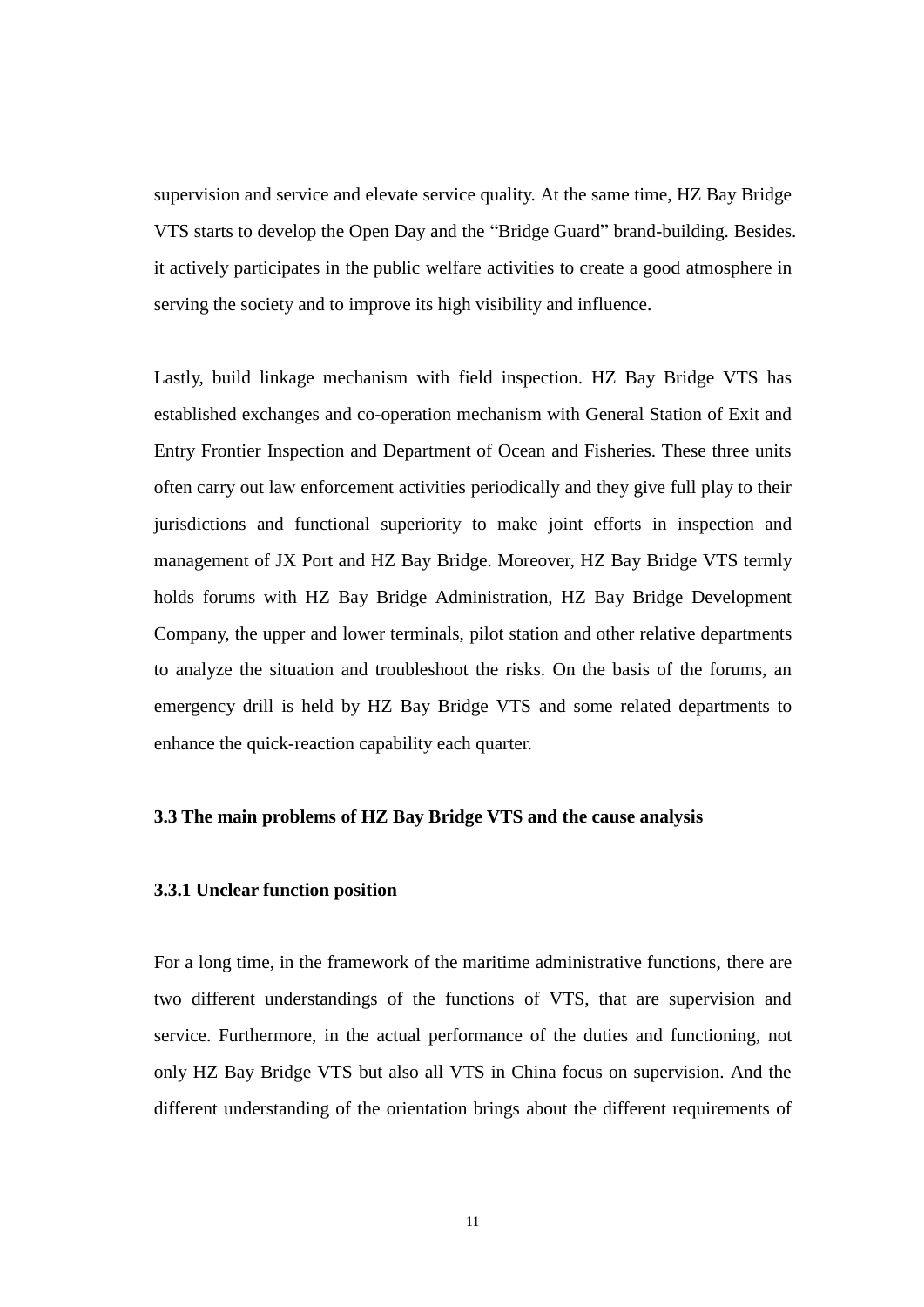resource allocation, seeking the efficiency and requirement of the public service level.

### **(a). The ambiguous position of the functions makes the working model different under different functions of supervision or service**

When performing the function of "service", VTS shall emphasizes the important characteristic of non-profit public welfare. It requires VTS to offer help when the activities may make the shipping market failure in the VTS monitoring area. And with the help, the shipping market can take measures itself to avoid or cut down the loss in advance (Li, 2013). Therefore, the main task of VTS to perform the "service" function is to ensure the effectiveness of those safety information and navigation aids. And only when VTS is offering service does it need to monitor the movement of the ship, and the monitor ends after service is completed. Although the VTS officers are required to attend VHF 24H a day to receive the application for navigation aids or ship reporting at any moment, they do not need to attend the VTS monitor interface 24H a day. Because they are not responsible for the finding of the hidden danger in VTS monitoring area at all times. Accordingly, in this case, the requirements of the actual working model of VTS are relatively simple; the division of each VTS officer"s operations area is relatively extensive, the standard of the resource allocation is relatively lower, and the requirements of the comprehensive quality and numbers of VTS officers are also relatively lower.

When performing the function of "supervision", VTS then shall emphasizes the administrative characteristic of being mandatory. It requires VTS to find and interfere the activities that make the shipping market failure happens. As a result, it needs to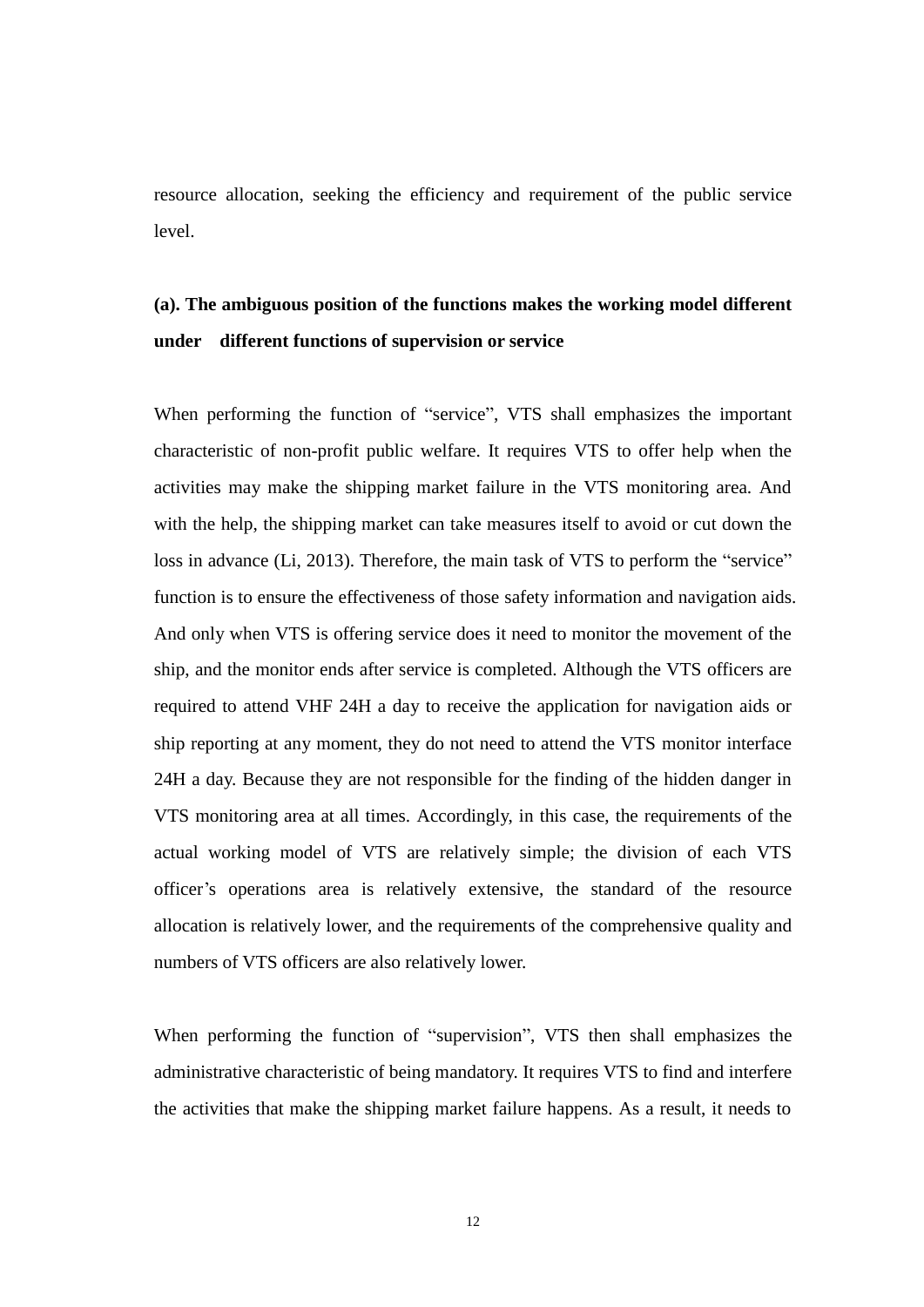follow a control of the ship movements continuously and completely. The VTS officers must fix their eyes on the screen 24 hours every day to find any hidden risks and take measures to remove them. Obviously, the requirements of the actual working model of VTS are more complex and high-leveled. The division of each VTS officer"s operations area must be more refined and the standard of the resource allocation, especially the comprehensive quality and numbers of VTS officers, also shall be higher than performing the "service" function only. In addition, supporting documents of the related laws and regulations shall be formulated to insure the effects of the "supervision" , i.e. the effectiveness of the interfering of market failure.

### **(b). The ambiguous position of the functions has direct adverse effect on actual working**

Firstly, it affects the further display of the functions of HZ Bay Bridge VTS and is the root cause of the bottleneck of the effectiveness of VTS function. This long standing problem has caused the shortage of the unified corresponding standard of the resource allocation. As a result, the problem that constructing with high standards but operating with low standards has long existed in the VTS in China including HZ Bay Bridge VTS. HZ Bay Bridge VTS has been treated more as the supplementary means of JX Maritime Safety Administration. Therefore, it mainly focuses on supervision. However, it does not pay great attention to the high requirements needed to perform the supervision function, for instance neither the numbers of the VTS officers nor the capacity of them can satisfy the heavy tasks, so the working quality can only be based on lower standards and cannot be assured. Moreover, under the background of constructing service-oriented Maritime Safety Administration, the navigation environment of JX Port and HZ Bay Bridge waters is also becoming more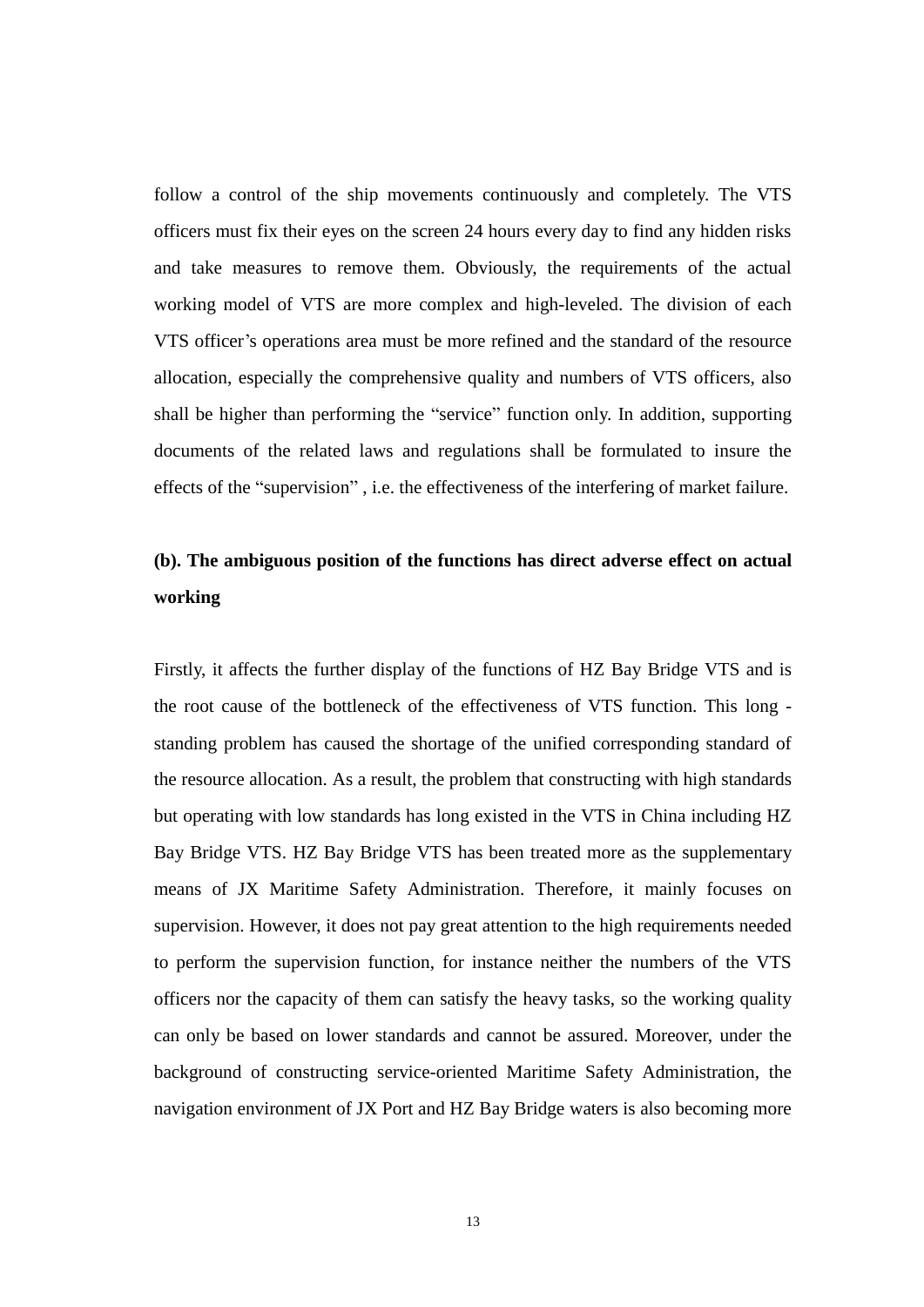and more complicated. Increasing problems, such as monitoring blind areas, navigation obstruction by fishing vessels, small-scale ships" navigation in fog and so on, all add difficulty and pressure to performing the function of supervision. The lower standard supervision will cause the "bottleneck" become smaller and smaller and then further affect the effectiveness of HZ Bay Bridge VTS.

Next, it restricts raising the service level of HZ Bay Bridge VTS. The purpose of giving full play to the VTS service level is to export the public product with specific quality characteristics, i.e. VTS public service. Nevertheless, the VTS public service is by no means provided without foundation, which is based on the supporting of corresponding resources (Zhang, 2011). Therefore, the ambiguous position of the VTS functions makes both the supervision and service functions remain on the lower basis of the resource allocation and accordingly the VTS service level remains on the low-level of corresponding resource allocation. It has affected the heightening of the VTS service level over a long period of time.

Finally, it largely increases the risks of VTS officers' performance of their duties and is not good for the development of the work force. Although the risks of the job are no doubt affected by officers" sense of duty, objective factors caused by the ambiguous position, such as mismatching between unscientific division of the VTS monitoring areas and allocation of human resources, may also turn to be the hidden factors of risks.

#### **3.3.2 Imperfect VTS agency and staffing**

The agency and staffing of HZ Bay Bridge VTS are not scientific and divorced from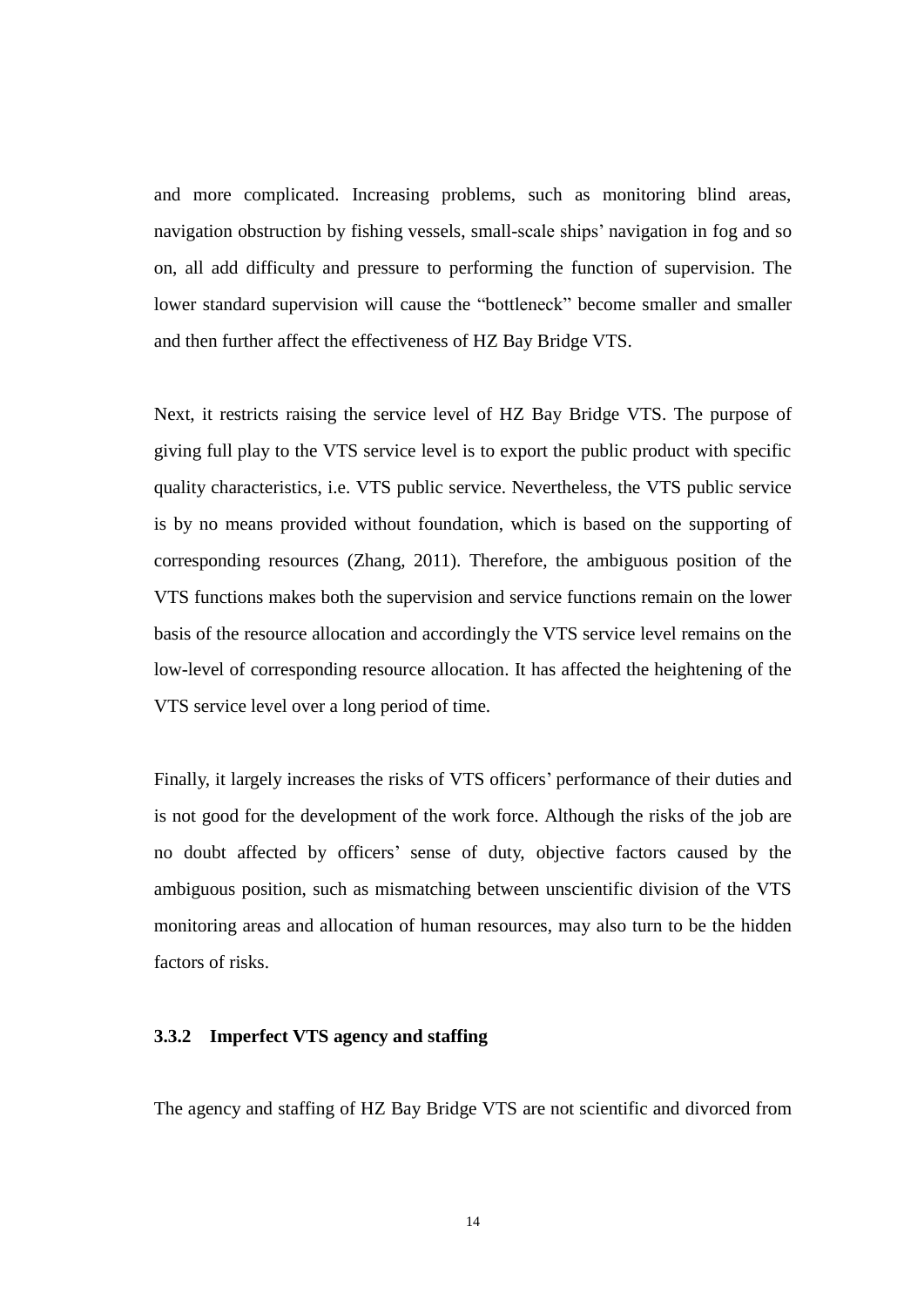practical working demands. In 2013, the Maritime Safety Administration in China turned to be one government sector instead of a public institution. And JX Maritime Safety Administration also adjusted the agency and staffing according to the government"s approved document. HZ Bay Bridge VTS is still working with the maritime rescue coordinating center, control center and navigation department, but the staffing of HZ Bay Bridge VTS cannot meet the requirements of the number and specialty and is far away from the actual operational requirement. According to the requirements of the China MSA, the two operating platforms of HZ Bay Bridge VTS need to be equipped with 14 officers excluding the equipment's maintenance staff. However, the government only approved 10 officers including the maintainer, only accounting for 14.3% of all the officers of JX Maritime Safety Administration.

Making light of the staffing of VTS still affects the belongingness of the VTS officers and the stability of the team. HZ Bay Bridge VTS is now working together with those departments and sometimes the officer is seconded from other post and is not entrusted into a specific position. And these officers do not have strong sense of belonging which is not good for the development of both themselves and the VTS.

#### **3.3.3 Unsound HZ Bay Bridge VTS management**

Just like most VTS in China, HZ Bay Bridge VTS was constructed with higher standards but now operates with lower standards. In order to start running earlier, it hastily drew up the internal and external regulations and systems before the institutional framework had been clearly set, the working procedure had been formed and the officers had been reasonable allocated. The number of the operating platforms and the division of the operating areas are determined in haste without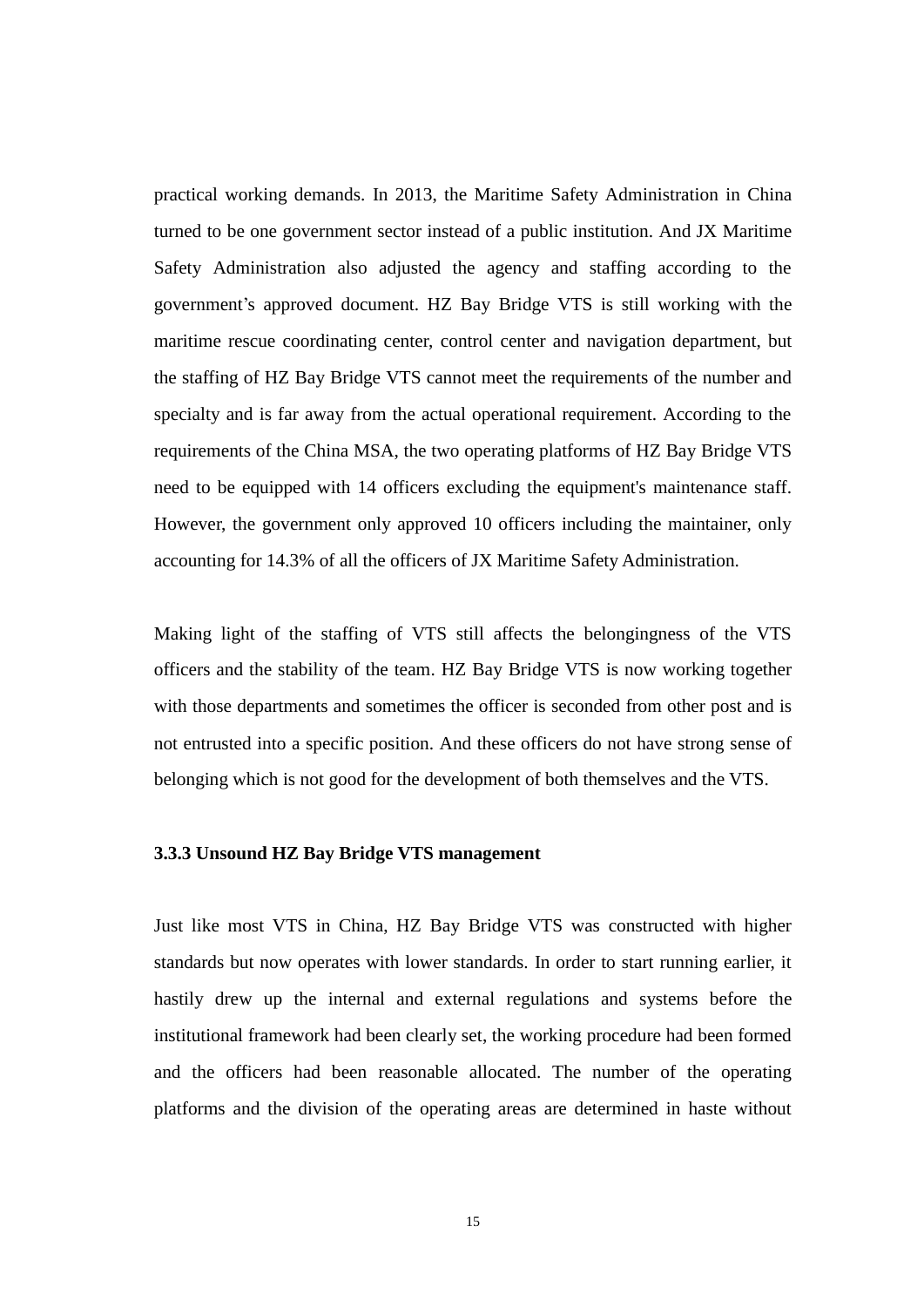wide consultation and full assessment. And until now it never has had a chance to update and improve this situation, which affects the quality and effectiveness of the supervision and service of HZ Bay Bridge VTS.

The marginalization of the VTS management is another important reason. The management and check-up of VTS become a mere formality and some policies and measures cannot be put in place. Under the main functions of maritime superintendency, the VTS is always in a supporting role. Although the significance of HZ Bay Bridge VTS has been generally recognized and VTS has attracted more and more concern, the departments at all levels are perfunctory about the formulating and implementing of various VTS management systems and they pay more attention to the formality than the actual effect.

In addition, the maintenance of the VTS cannot get the full weight it deserve, so the hardware basic of VTS is not firm. The manpower, material resources and capability required to assure daily maintenance are all not enough. There is only one maintenance officer in HZ Bay Bridge VTS and he is also the VTS officer. Therefore there is a crisis that if some of the VTS equipment was broken it would not be repaired in a short time. On the other hand, there exists a great warp of the maintenance budget, and the planning of the budget is not scientific. Part of funding is even diverted into other purposes. Furthermore, the logistics support of the VTS operation is insufficient, which affects the positivity of VTS officers and the efficiency of maintenance.

#### **3.3.4 Working mode lacks of humanity**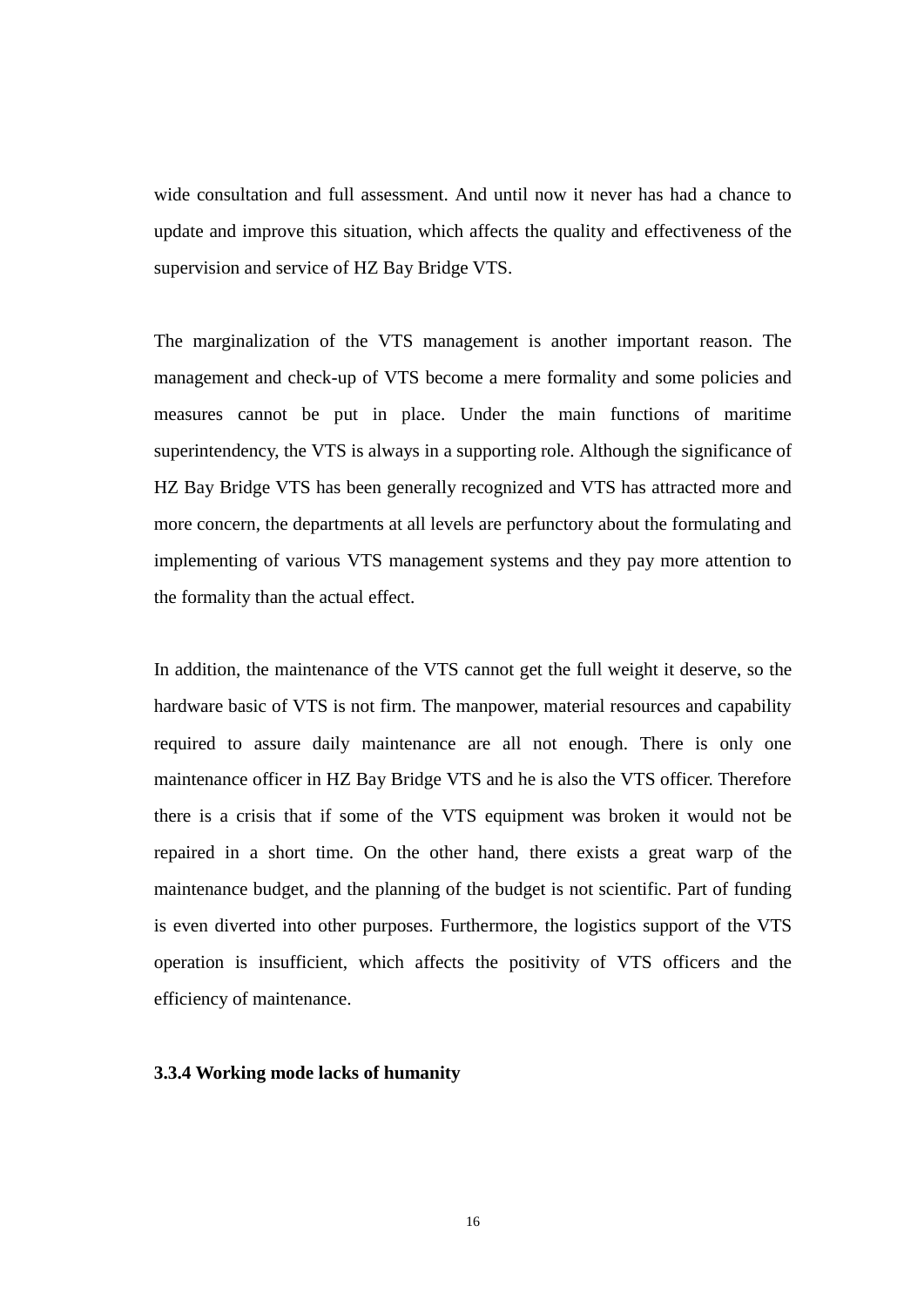*In the current situation, ships in the VTS area cannot make optimal use of the resources available as their actions are based on limited information and local optimizations. This leads to a situation in which, when resources are insufficient, safety may be seriously impaired.*

(Westrenen & Praetorius, 2014)

The means and method of the maritime safety information broadcasting are too simple. HZ Bay Bridge VTS generally broadcasts safety information on the fixed VHF channel and the amount of information is very large. Therefore, many ships have to spend a lot of time listening to some repeated information to avoid losing new message. Quite a few ships hope the safety information broadcasting service can be more user-friendly. Besides, the requirements of ships' reporting of movement are too complicated which place a burden on ships.

In addition, the utilization of the extranet to provide service is not good enough, for instance its content is single, timeliness is weak and interaction is limited. At present, the content published online are mainly the notice for navigators, navigation warning, and sometimes these information are delayed. Moreover, it is hard for ships to search for the information they need as there is no handy search engine. The main purpose of publishing information online is to make government affairs public but it does not really take users' demand into consideration. The practicability of these information is not strong and cannot play the subsidiary role of the single VHF broadcasting.

#### **3.3.5 Lacking of staff inspiration**

VTS officer is a special and tough position which needs to be on duty 24 hours a day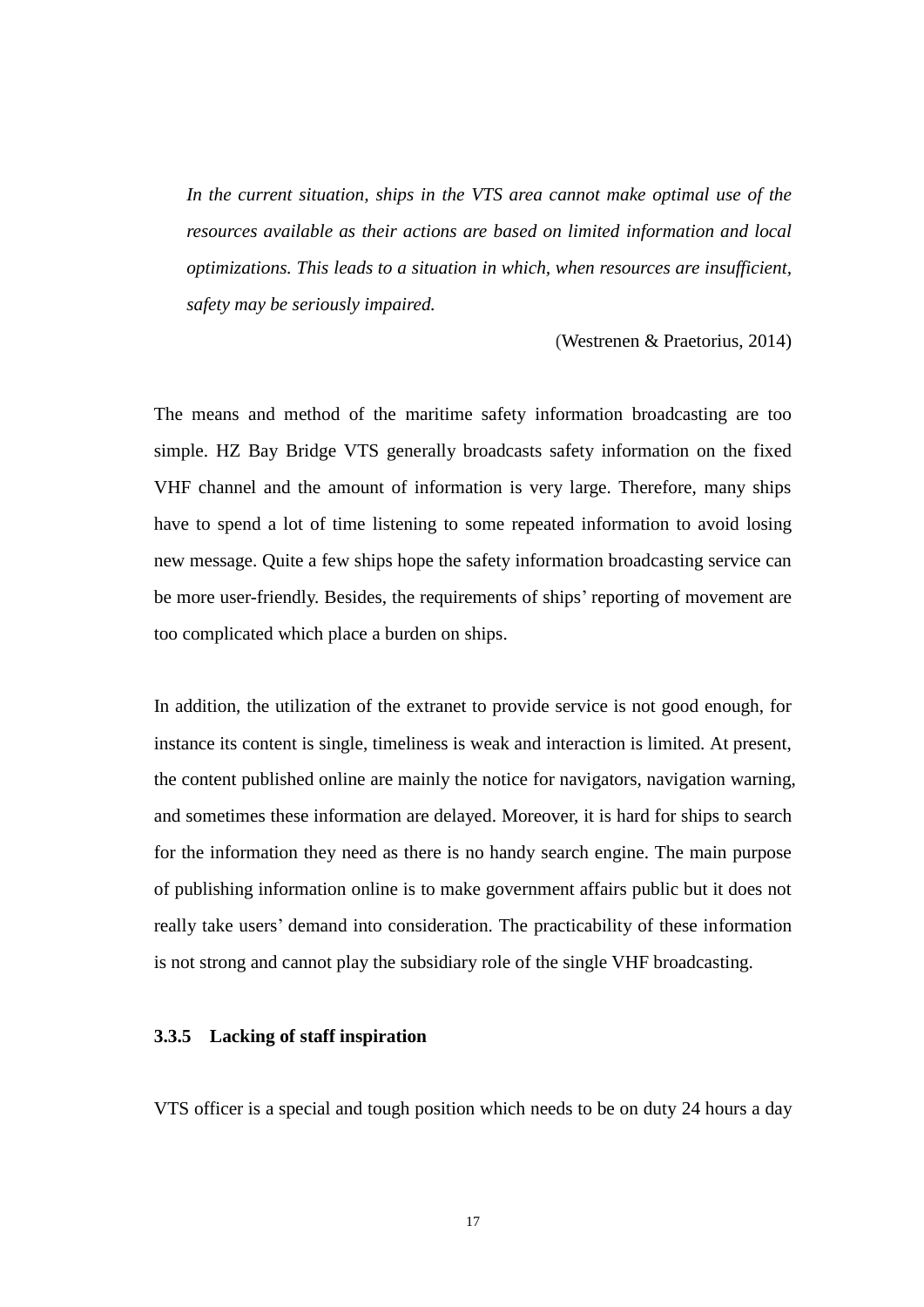and it is also detrimental to health. The daily work of VTS officers is quite boring and many of their duties are on the night shift. The VTS officers have few time to communicate with other departments and do not have strong sense of pride and recognition in their job. Although JX MSA has drafted preferential policies to increase the VTS officer's allowance, these policies have not been effectively implemented. Therefore, most of the VTS officers in HZ Bay Bridge VTS do not put all their hearts and souls into work and do not actively give advice and suggestions to the improvement of the VTS. In 2012, Zhejiang MSA wanted to recruit certain chief officers or maters with rich navigation experience, but only less than two-thirds applied. The main reason is that this post does not have good prospects and is too boring and tired.

The VTS officers in HZ Bay Bridge VTS are not sufficient and most of them are young people. The lacking of reasonable staff exchange mechanism and training makes most of them feel less prospective and have no passion in their works.

Once worked in HZ Bay Bridge VTS, the author carried out a questionnaire survey among the VTS officers with job convenience. The questionnaires were sent to ten VTS officers and all of them were taken back. The statistics is shown in table 3-2.

|            | allowance<br>for<br>night-shift | post<br>allowance | current<br>position | prospect<br>plan | personal<br>development | job rotation<br>mechanism |
|------------|---------------------------------|-------------------|---------------------|------------------|-------------------------|---------------------------|
| satisfied  | $\overline{2}$                  | 3                 | $\overline{4}$      | 3                |                         |                           |
| just so-so | $\overline{4}$                  |                   | $\boldsymbol{0}$    |                  |                         |                           |

Table3- 2: The questionnaire survey of the VTS officers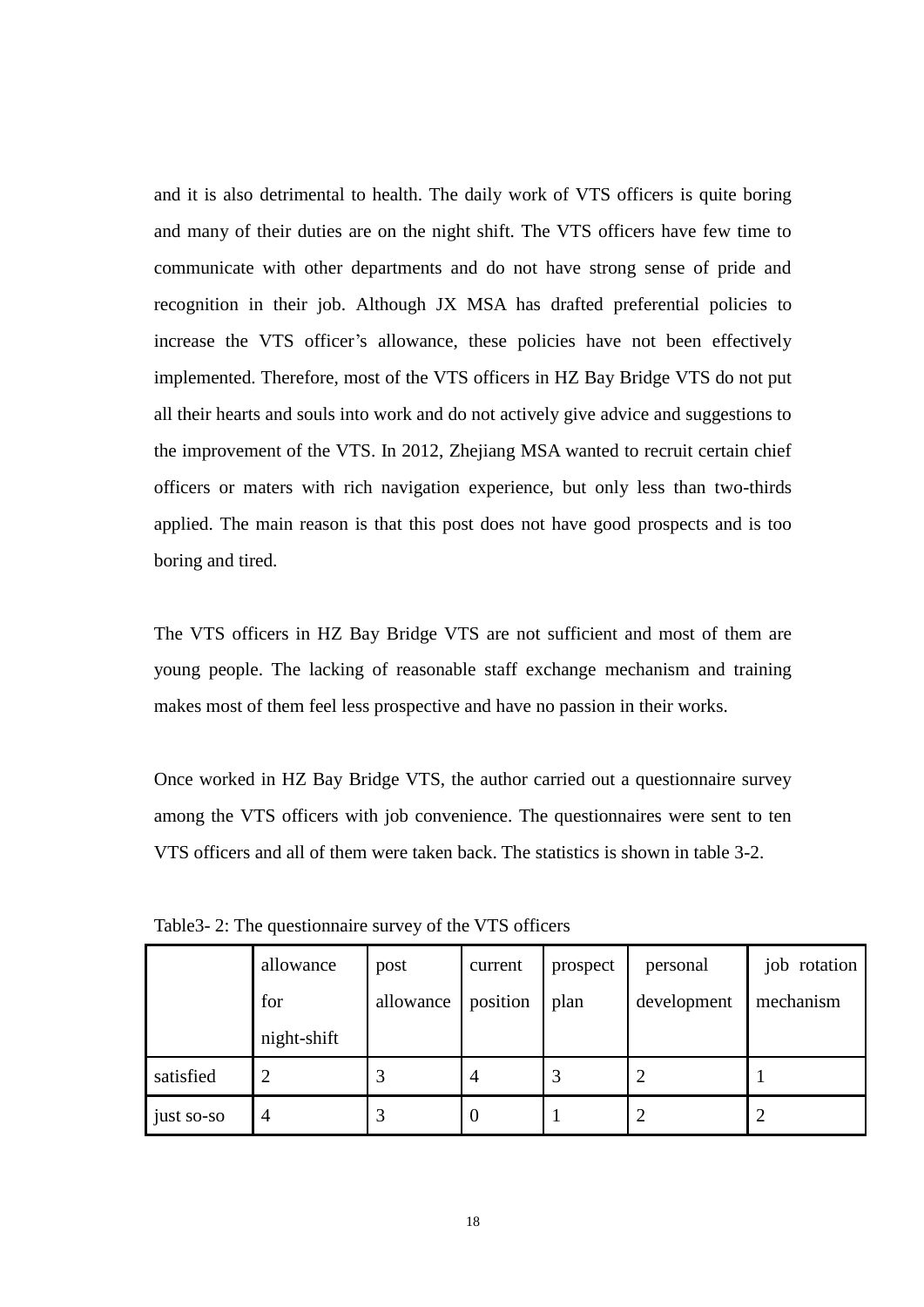| not satisfied 3 |  |  |  |
|-----------------|--|--|--|
| not sure        |  |  |  |

Source: Compiled by the author based on questionnaire survey.

All the questionnaires were anonymous. And judging from the result, we can find that most of the VTS officer are not satisfied with this job.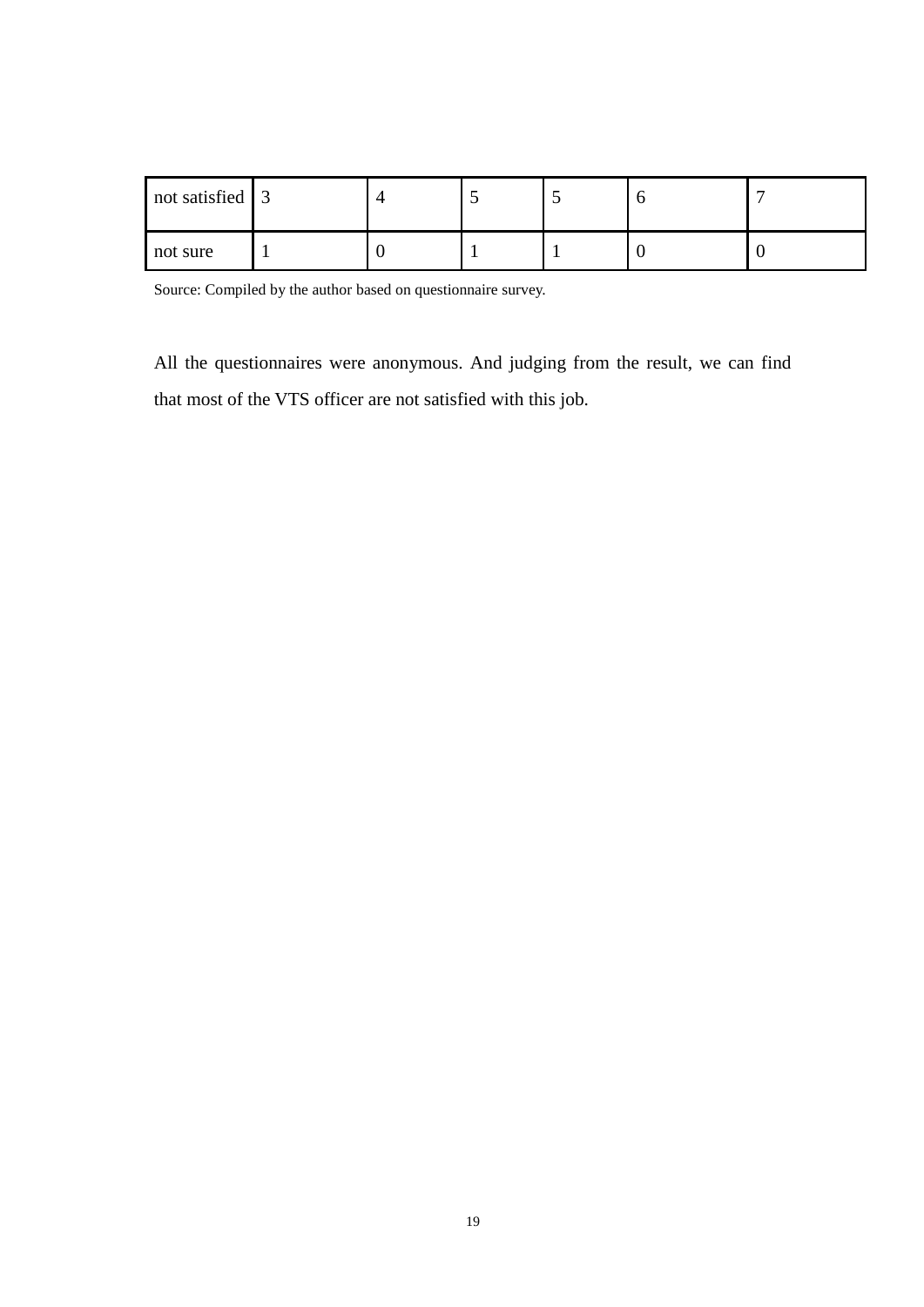### **Chapter 4 Countermeasures and Suggestions of Improving HZ Bay Bridge VTS Functions**

**4.1 Measures to improve the capacity and level of VTS public service** 

### **4.1.1 Change the position of HZ Bay Bridge VTS to flexibly and effectively fit the social and economic environment**

According to the new theory of public service, public service has the characteristic of universality. And with respect to universality, the core position of government departments is to differentiate and rationally choose the "planner" or the "producer". That is to accept public service as their duty and to recognize that they should not monopolize the providing of public service. There exists a misunderstanding in the administrative management of traditional government: the government plays both the part of above-mentioned "planner" and the "producer". With the establishment and improvement of the market economy in China, the function of government is no longer all-around management but it shall turn to be limited management to build a service-oriented government (Min, 2008, 27-28). The same is VTS department.

Under this background, more important task is to change the management concept of HZ Bay Bridge VTS and to change the position of VTS by solving practical problems. Only when ensuring manpower, material resources and capability to match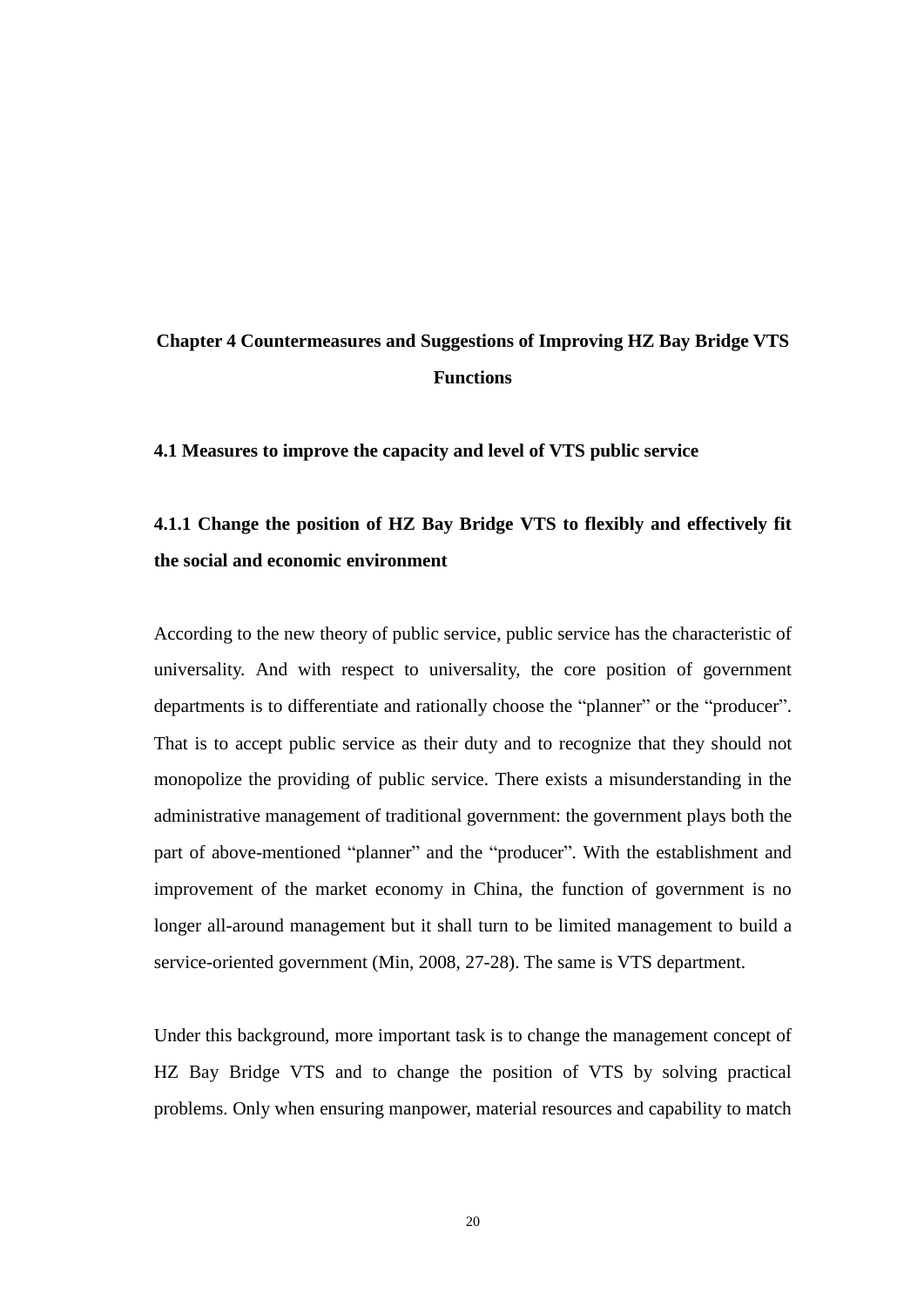the functions of HZ Bay Bridge VTS, can the problem of the ambiguous position be solved radically.

#### **4.1.2 Strengthen functional support**

#### **4.1.2.1 Further promote the building of legal system**

As law enforcement departments, the public service provided by Maritime Safety Administration shall be also based on Chinese laws (Xu, 2011, 46-48). Therefore, only with a perfect legal system, can VTS assure validity, democratization and effectiveness of the public service, and can VTS officers and ships coordinate together under related legal and regulatory framework.

Carry out post evaluation of laws and regulations of HZ Bay Bridge VTS. A matching legal system environment is needed to adjust to the change caused by the transform of the VTS position. So it is important to strengthen the legislative work of VTS and carry out post evaluation of existing laws and regulations on the basis of problems and new phenomena. And to put forward suggestions of revision and improvement through comprehensive investigation and evaluation of policy measures, effectiveness of implementation and influencing factors.

#### **4.1.2.2 Strengthen technological transformation and maintenance**

Because of changes of the navigation environment in HZ Bay Bride VTS areas and the aging of VTS equipment, blind areas of VTS are increasing which affects the reliability of VTS monitoring and daily work efficiency. Other problems such as the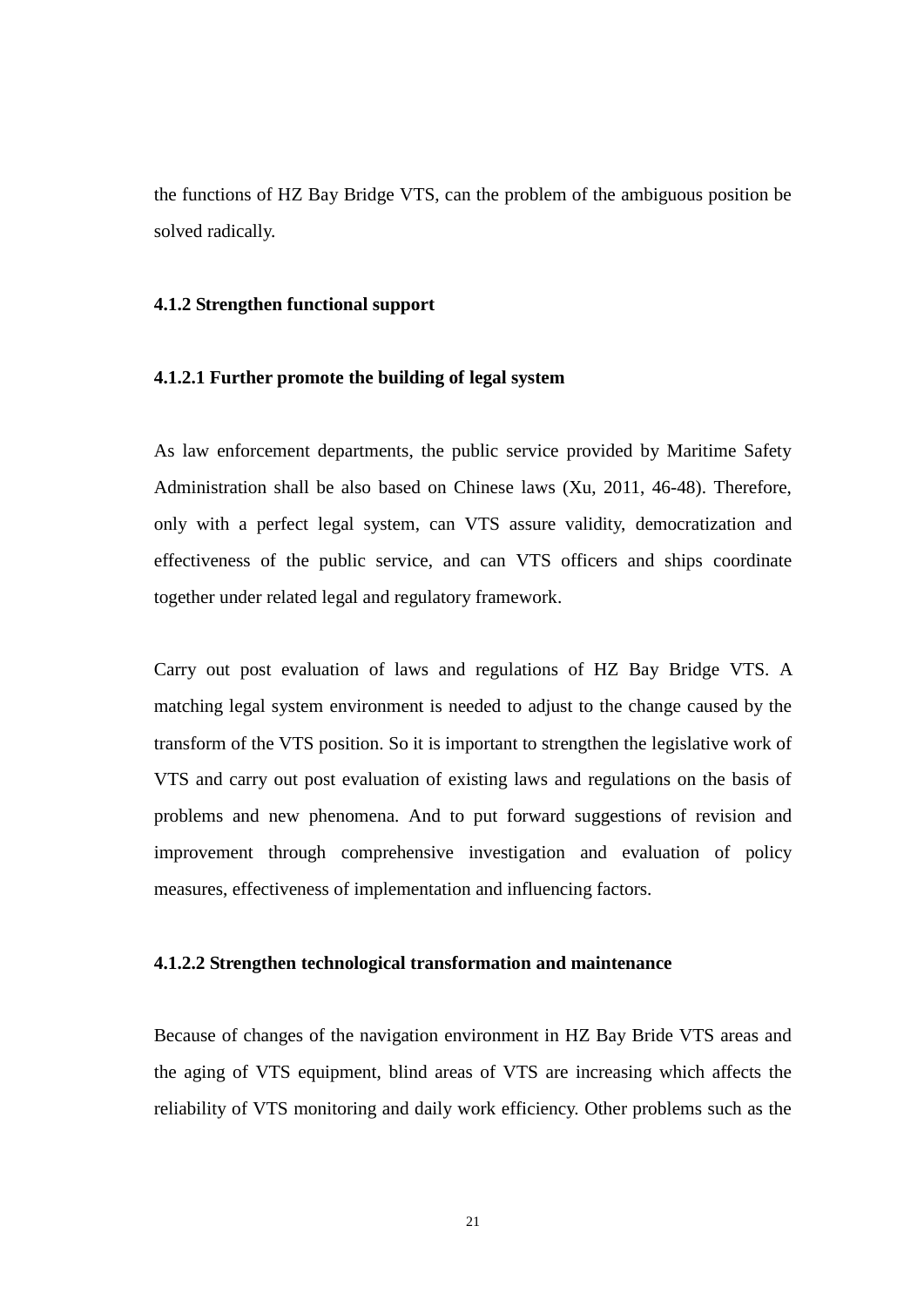cross-interference to VHF communication, failure in receiving safety information due to poor signal quality and added times of movement report because of losing signal when passing through the bridge, not only affect the work efficiency of VTS but also arouse a lot of bad feelings at the ships. Accordingly, it is significant to strengthen the technological transformation and maintenance, thus constantly improve the hardware environment of HZ Bay Bride VTS and raise the public service level.

#### **4.1.2.3 Enlarge publicity to improve the soft environment of VTS**

Land users in shipping context include ship-owners, operators, managers and other interested parties. They are sometimes called "blunt end" of shipping activities. These users are playing an important role in maritime safety because they are remotely controlling or affecting shipboard operations (Anderson, 2013). To bring the effect and function of VTS into full play, not only the high service level of VTS is required but also the cooperation and interaction with served objects. So it needs to establish and perfect the long-term mechanism of publicity and training. Thereby, both VTS and the served objects can fully recognize their rights, obligations and liabilities. To achieve this goal, firstly we can expand the training of bridge officers to ensure that they well coordinate with VTS officers. Secondly, we can innovate the publicity and training mode. For instance, we can introduce the promotion and training into the knowledge update training of seafarers, ask VTS officers to give lectures in maritime universities and add the opening days of VTS to strengthen the public"s cognition of VTS and the awareness of voluntary compliance with related regulations. Thus, the influence and popularity of HZ Bay Bride VTS can be raised and a friendly external environment for VTS can be built.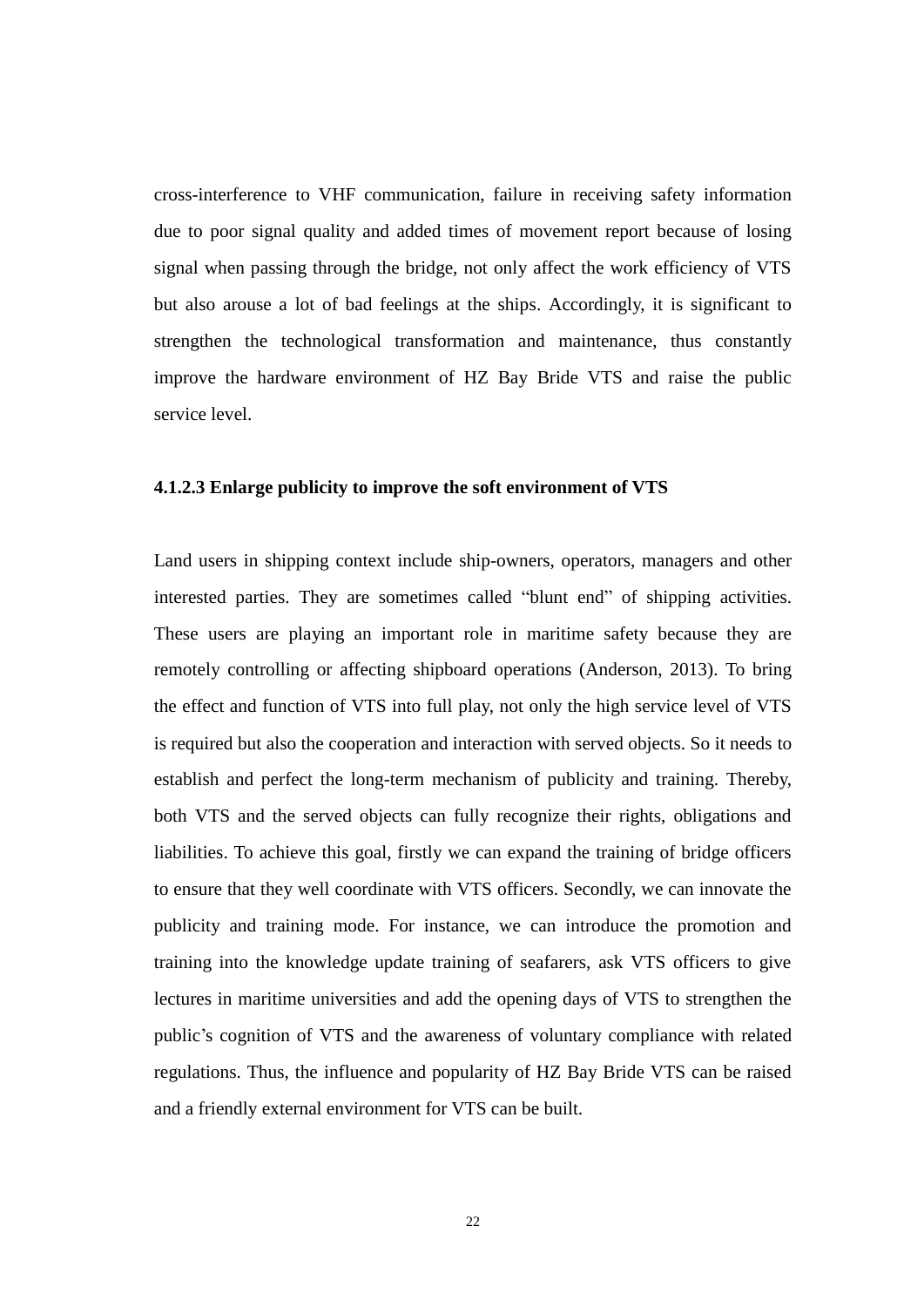#### **4.1.2.4 Improve the logistics support capacity**

The logistics support of VTS must be enhanced. The working and living environment of VTS shall be improved to ensure the reasonable rest of VTS officers. Besides, we should improve the logistics support of manpower and resources to increase the efficiency of immediate responses and to ensure the technical support of VTS equipment.

**4.1.3 Improve the management mechanism of VTS and strengthen the process management** 

#### **4.1.3.1 Perfect the responsibility mechanism**

To define responsibilities of all levels of VTS operation and establish the system of post responsibility. Ensure the carrying out of post responsibility by building and perfecting the self-discipline system, prevention mechanism, safeguard mechanism and punishment mechanism. Once the system and responsibility are defined, everyone need to comply at any time.

#### **4.1.3.2 Strengthen the assessment mechanism**

In order to avoid making the assessment a mere formality, random inspection and supervision mechanism of the assessment result are needed. And the cross-inspection mechanism with other VTS is also necessary. Only by effectively carrying out the assessment mechanism, can the problem be found and then solved, and eventually the quality of VTS operation can be really improved.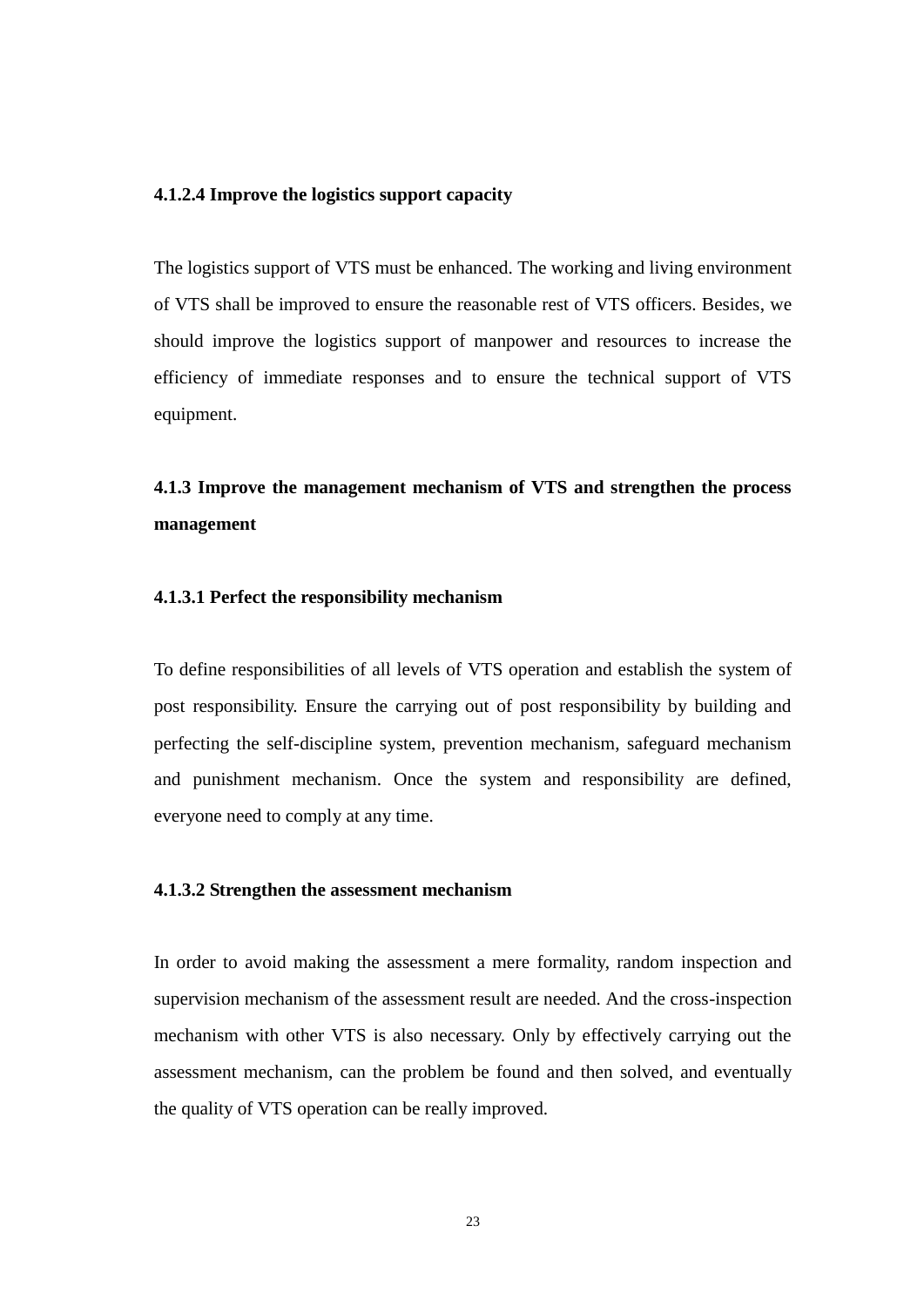#### **4.1.3.3 Optimize the coordination and cooperation mechanism**

According to the requirement of China MSA, all VTS centers shall be built into a command center, coordination center and information center (China MSA, 2011). VTS operation is face-management and field inspection by other departments is the point-management. Only the face and the point are effectually combined, VTS can bring out more comprehensive efficacy. As a result, we need to strengthen the coordination between VTS and other departments and build internal joined force mechanism. It is important to improve the information flow procedure and enhance the communication and coordination. Each department performs its own functions but also cooperate perfectly and then to improve the entire effectiveness.

#### **4.1.3.4 Build the talent management and motivation policy**

#### **(1). Implement people-oriented principle and respect talented**

We shall not only consider the long-term interest and development of VTS, but also take into account of VTS officers' interest and future occupational planning to make them get a clear understanding of their developing direction and enhance their sense of belonging. There are several suggestions: firstly, enhance the motivation mechanism to largely explore VTS officers' enthusiasm and creativity. To give reward to those who make achievements by various forms. The selection of excellent individuals and the chance of studying and training shall be given to more VTS officers then to create the atmosphere that every department is supporting VTS. Besides, increase the publicity of role models to praise the good spirit and working style. In this way, VTS officers can recognize the importance of their work and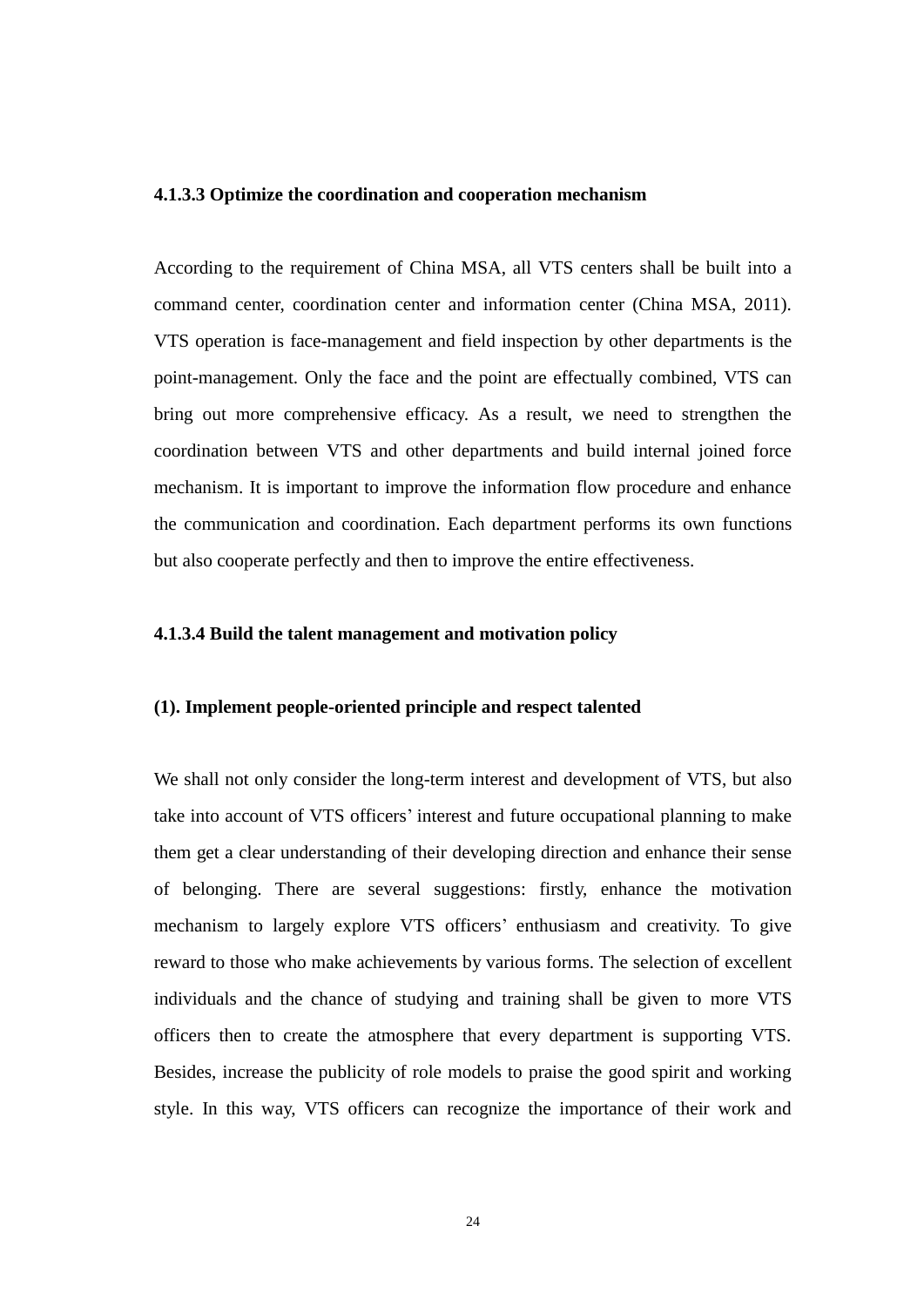immerse themselves in the career. Of course if the salary and the night-work allowance can be raised, VTS officers will have a stronger sense of achievement.

### **(2). Make further efforts to improve the training system and performance appraisal mechanism**

VTS officers need to constantly receive the latest professional training to increase their comprehensive professional qualities. Then it needs to define the standards and content of the appraisal to objectively and dispassionately assess the actual work of VTS officers. The one whose capacity cannot be competent at his/her job will receive more trainings and the one whose capacity is higher than the requirements will be raised to a higher position. Everyone can be encouraged to exert more potentials and enthusiasm. In the meantime, the discipline mechanism shall be carried out strictly. The action which affects the work or bring a negative effect is to be criticized and corrected. And the malversation is also strictly forbidden. It is very important to create an honest, upright and positive working environment.

#### **(3). Perfect the competition mechanism**

Act is driven by motive power. Most people have positive aspects and they have aggressive attitude (Xu, 2012, 18-19). Therefore, healthy, positive and fair competition can be held within VTS to give capable personnel more chances and to make VTS officers encourage themselves and to constantly improve themselves. It is also good for the development of the whole VTS department.

#### **(4). Optimize the working environment and improve the working conditions**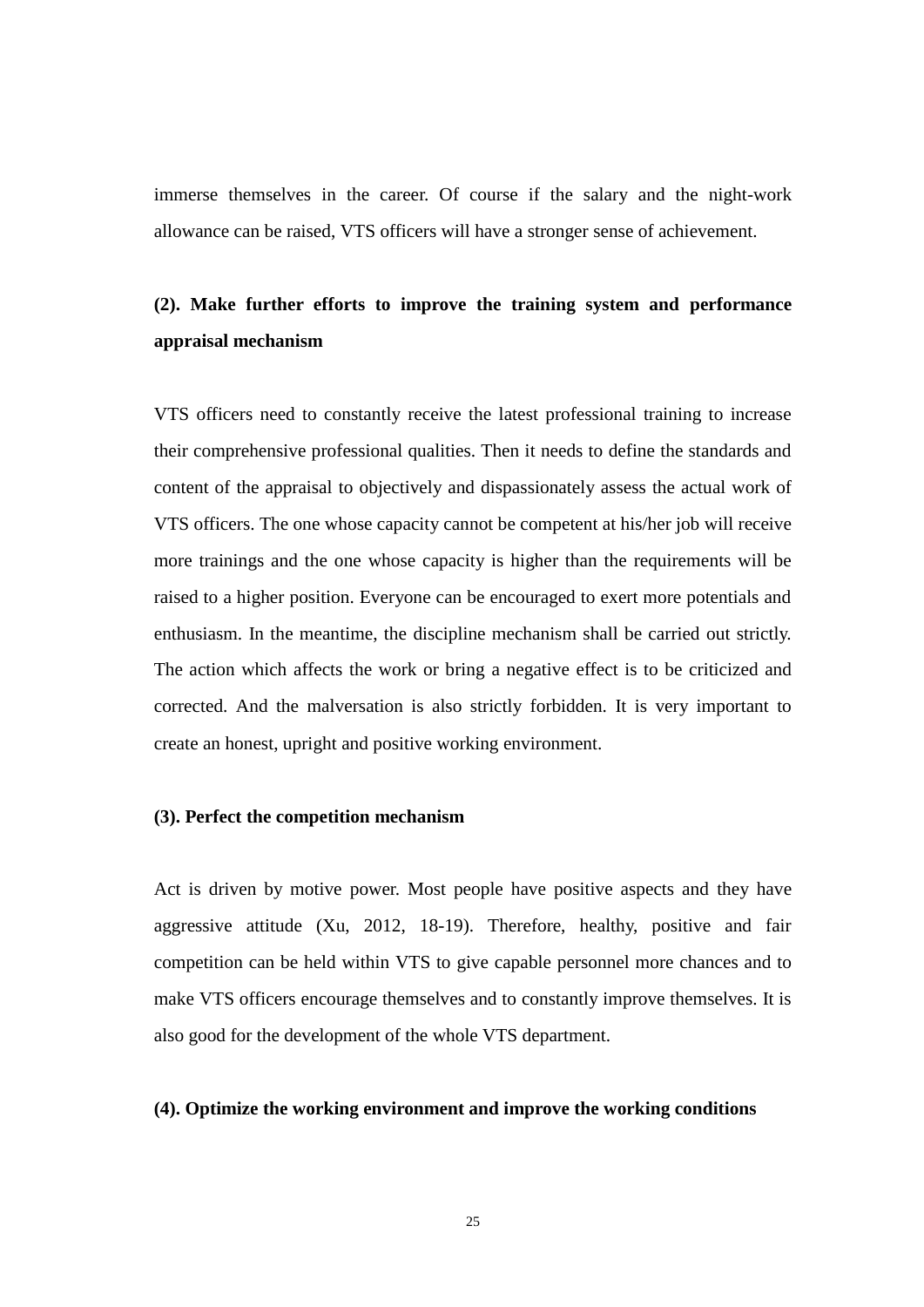It is essential to strengthen the logistic support for VTS officers to assure their rights and interests such as studying, working, rest, training and entertainment. With good logistic support, VTS officers' initiative can be further enhanced.

#### **(5). Build and perfect the job rotation system with other departments**

The VTS officer who has engaged in this work for a certain number of years can be rotated to other positions. If one person does the same job for too many years, one will feel tired, and this mechanism can keep VTS officers' vigor to ensure VTS function in another way.

#### **4.1.4 Build the brand of VTS to expand influence**

Jiaxing is a beautiful city and HZ Bay Bridge is also famous around the world, but most people knew little about JX MSA and VTS. Consequently, HZ Bay Bridge VTS shall recognize that it needs to optimize the policy and public opinion and constantly expand the promotion of itself. In order to increase public awareness of MSA"s service and to set up a good social image, HZ Bay Bridge VTS needs to strengthen the displaying of its positive contribution to the development of JX"s port economy and the important role in safeguarding maritime safety and HZ Bay Bridge.

For the sake of expanding the influence, HZ Bay Bridge VTS can expand ways to communicate, for instance setting up QQ group, micro blog and public service account of Wechat. And then VTS can publish information such as weather, sea conditions, maritime laws and regulations, notices of meetings, navigation environment etc. by these channels. Related ports and shipping companies can get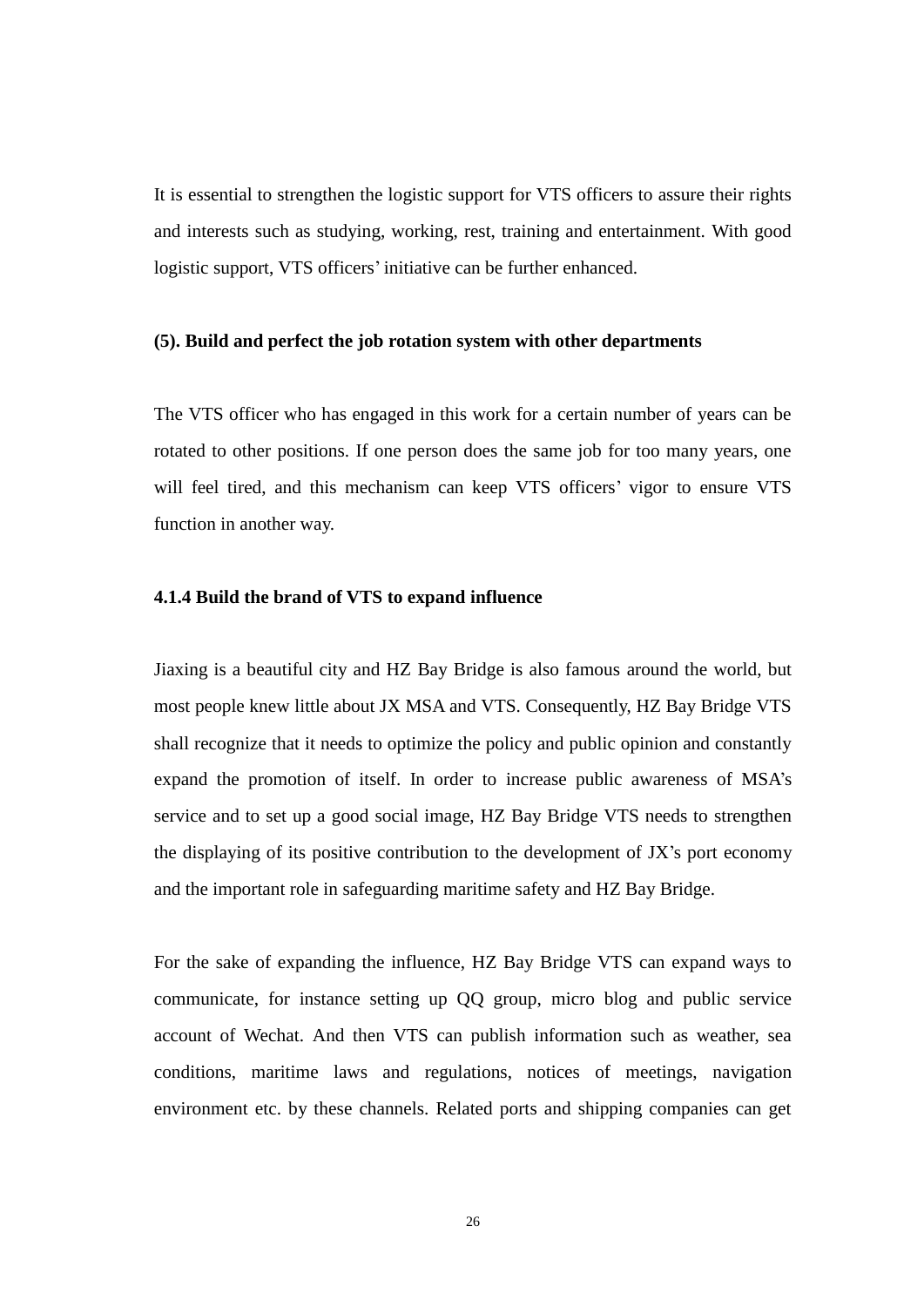information at the first time and then to make adjustment accordingly. Both the VTS and its counterparts can improve work efficiency and the VTS public service level will be largely enhanced.

Next is to believe in the power of brand. Nowadays, brand strategy has been beyond the economic market and many nonprofit institutions such as the government agencies, hospitals and universities have generated brand strategies to create a better image (Ma, 2013). The purpose of brand establishment in governmental public domain is to improve public management and service level of governments as well as promote the public image of governments, whereas the final purpose is to enhance the satisfaction of the public. Generally speaking, in public domain, due to the abstraction of public service, the satisfaction of the public is often reflected by relevant evaluations made by the public on carriers which provides public service (i.e. the specific governmental department providing public service, such as various governmental windows for affairs). Hence, the establishment of public service brand is developed through building the image of public service carrier. As a result, VTS public service brand establishment can effectively improve VTS public service level and comprehensively enhance the window image of VTS public service. As for VTS, under the context when the infrastructure construction (hardware) of VTS projects tends to be saturated and the effectiveness of VTS meet its "bottleneck", the future development of VTS is mainly reflected by the level of public service (software) provided by VTS. In fact, Maritime Safety Administration in China has already realized the importance of "software" construction of VTS. The "four-type Maritime Safety Administration" brand establishment which was launched in 2012 is in fact an initiative to construct "software".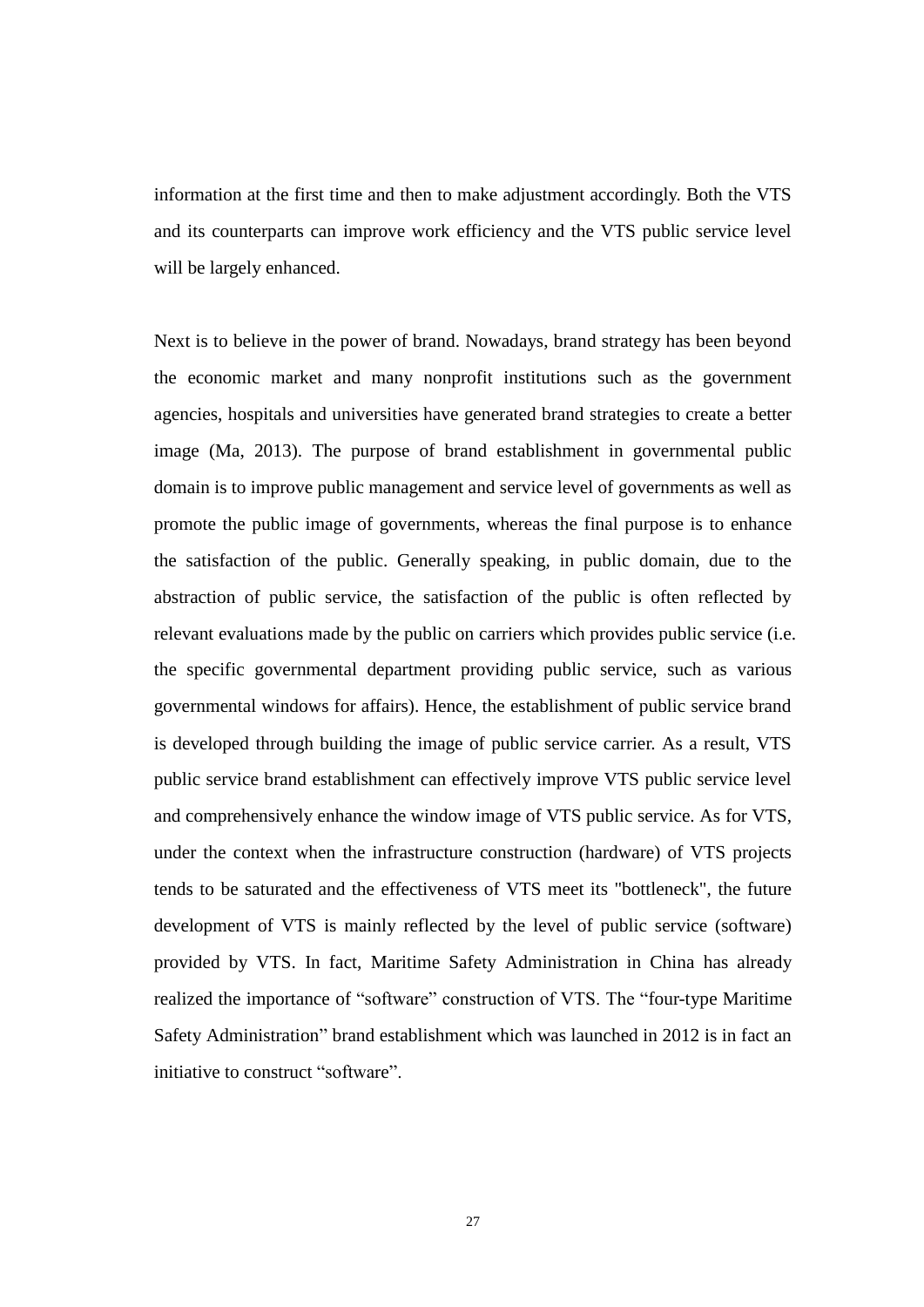HZ Bay Bridge VTS proposed the "Bridge Guard" brand last year, whereas it did not take advantage of the good opportunity to expand its brand influence. VTS officers should strengthen the consciousness of service brand and regulate the process and improve the service quality, in order to make ships realize that it will be a benefit rather than a burden for them to join in VTS. In this way, VTS can be publicized automatically, besides, relevant people and ships can be motivated to join the VTS system. The frequent and basic work of VTS is to provide information service, traffic organization service and navigational assistance service. Therefore, the improvement of VTS public service can effectively expand the influence of VTS. The well establishment of service brand can win strong credit from the service target of VTS. With constant influence, the society will know more about the Maritime Safety Administration and recognize its favorable service image. In this way, more social benefit can thus be created.

With the operation less than 2 years, HZ Bay Bridge VTS has already formed a cultural atmosphere of "transmission, assistance and leadership". The relationship among VTS officers is well handled, and the qualities of them are generally high. In the dull work and life of watchmen, VTS culture is also an important factor to retain talents. The coexistence and communication between leaders and VTS officers are harmonious and delightful; besides, experienced VTS officers transmit practice experience, assist life affairs and lead work process for new officers. Such mutual harmonization among people is also a kind of culture formed by HZ Bay Bridge VTS. In the next working step of HZ Bay Bridge VTS, human-based management and cohesion construction are also very important as well as the basic element to improve public service capacity.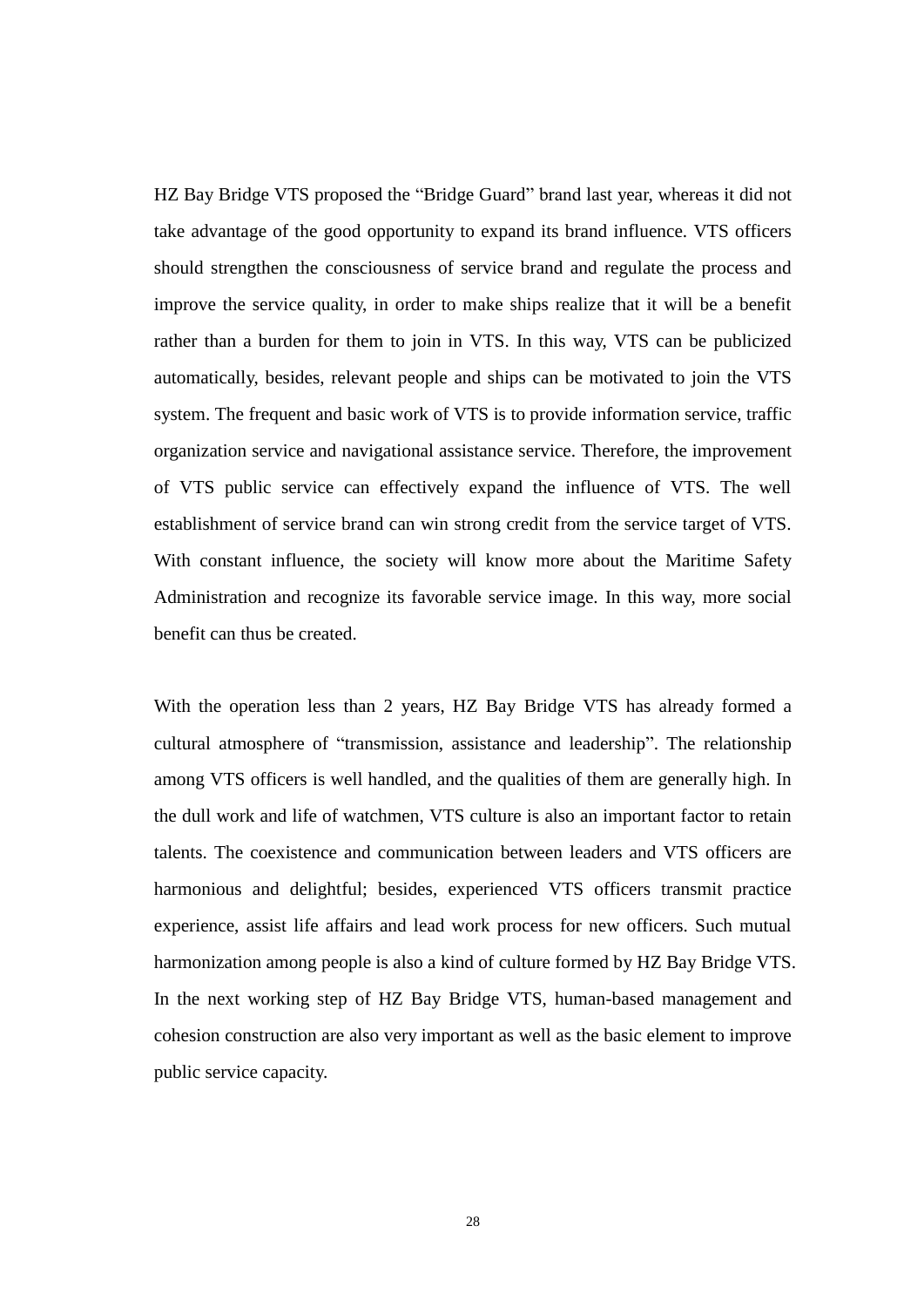#### **4.2 Expand the application of VTS in bridge protection**

Since the official operation of HZ Bay Bridge VTS, it has made positive contribution to maintenance of navigation safety in the water areas within the bridge zone. However, with the swift economic development of JX Port, vessel navigation density in the water area within the bridge constantly increases, and security risk of the bridge has notably risen. Therefore, new requirement is proposed in order to vary security protective measures of the bridge. As a result, we should expand the functions of VTS, strengthen and implement security protective measures of the bridge via informationalization means, further reinforce the interaction among departments, establish and improve comprehensive and long-lasting security management mode and jointly build a solid defensive line of bridge against clash, in order to feasibly enhance the security protective capacity of HZ Bay Bridge.

#### **4.2.1 Existing security protective measures of the bridge**

Currently, the security protective measure taken by HZ Bay Bridge is "joint service of operation and management". All joint service departments shall perform their joint liabilities. As one member department, JX MSA is responsible for the electronic cruise as well as the onsite cruise by maritime cruise boats of the water area within the bridge. According to the arrangement, at present, the security protective measures of the bridge cover hardware equipment and relevant supporting systems, which are mainly constituted of three categories, including security monitoring system, onsite protective equipment and facility, security protective system etc. Figure 4-1 shows the existing security protective measures of the bridge.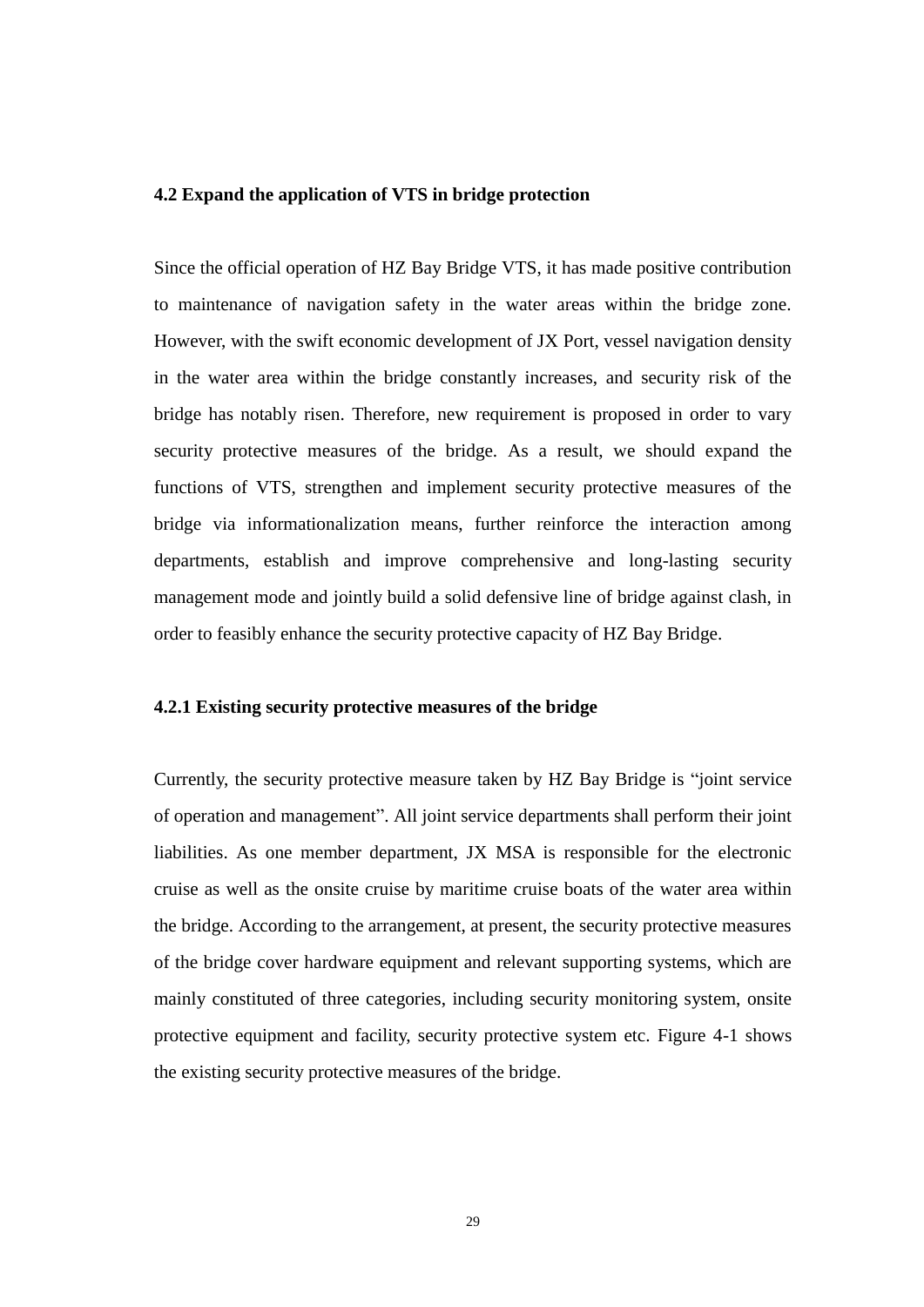

Figure 4-1 Existing security protective measures of the bridge

#### **4.2.1.1 Security monitoring system**

#### **(a). HZ Bay Bridge VTS**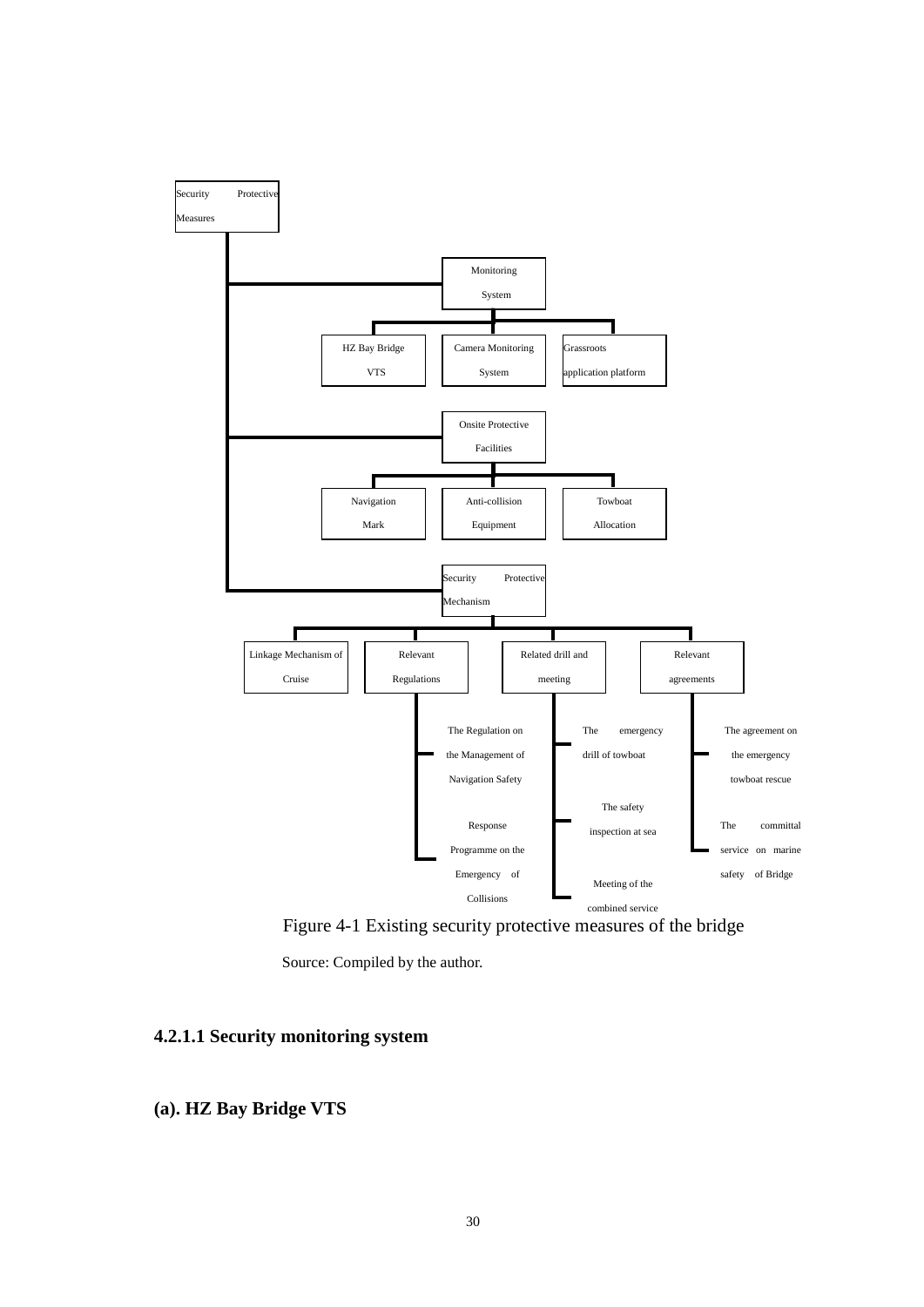At present, HZ Bay Bridge VTS sets two operating platforms, one of which is specially used to monitor HZ Bay Bridge. Meanwhile, the VTS data base has the function of counting the number of ships crossing the bridge.

#### **(b). Camera monitoring system for sea surface**

The camera monitoring center to which the HZ Bay Bridge Development Co. Ltd is subordinated sets the VTS monitoring client-side, in order to monitor the sea areas on the two sides of the bridge. There are totally 36 sets of monitoring cameras on the two sides of the bridge (including 26 sets cameras in non-navigation channel, 6 sets of zooming-controllable cameras in the northern and southern navigation channels and 4 sets of infrared thermal imaging cameras), six sets of high altitude cameras on the tower top of navigation channel bridge and 12 sets of cameras on the continent of the two sides. The dynamic record on the ships navigating or berthing in the navigation-forbidden water area on the two sides of the bridge can monitor the number and direction of ships in the water area in real time, but it may be influenced by fog.

#### **(c). VTS maritime grassroots application platform**

VTS maritime grassroots application platform is a remote access platform developed from the VTS operation platform. The grassroots departments can access the designated server via the Internet to obtain the real-time traffic picture which is as same as the VTS operation platform, meanwhile to inquire the targeted ship's basic information. Different from traditional AIS system, this platform can assist on-site law enforcement officers in grasping the specific position of objects without AIS, so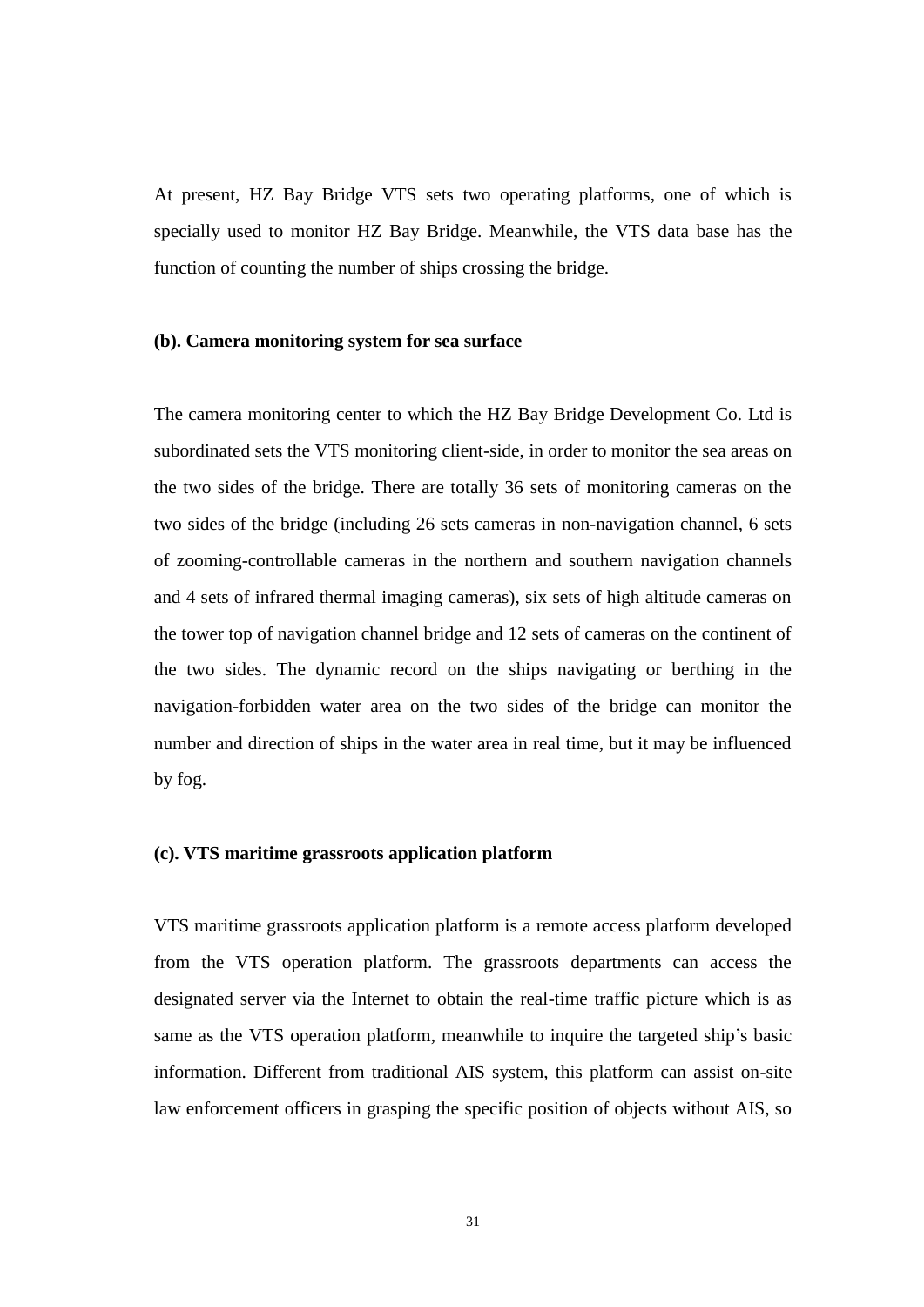

to strengthen the targetry of cruise in specific water areas.

Figure 4-2 The interface of VTS maritime basic application platform Source: Obtained from HZ Bay Bridge VTS center.

#### **4.2.1.2 Onsite protective equipment and facility**

#### **(1). Navigation mark in the water area within the bridge zone**

There are totally 88 navigation marks in the water area within the bridge zone, including 38 buoy lights, 22 bridge and culvert marks, 14 alarm light beacons, 10 anti-test light beacons, three radar transponders and one isolated danger mark. JX Beacon Station is responsible for the daily maintenance of navigation marks, including changing and installing beacon lights as well as environmental and renewable energy, checking, cleaning, maintaining and coloring navigation marks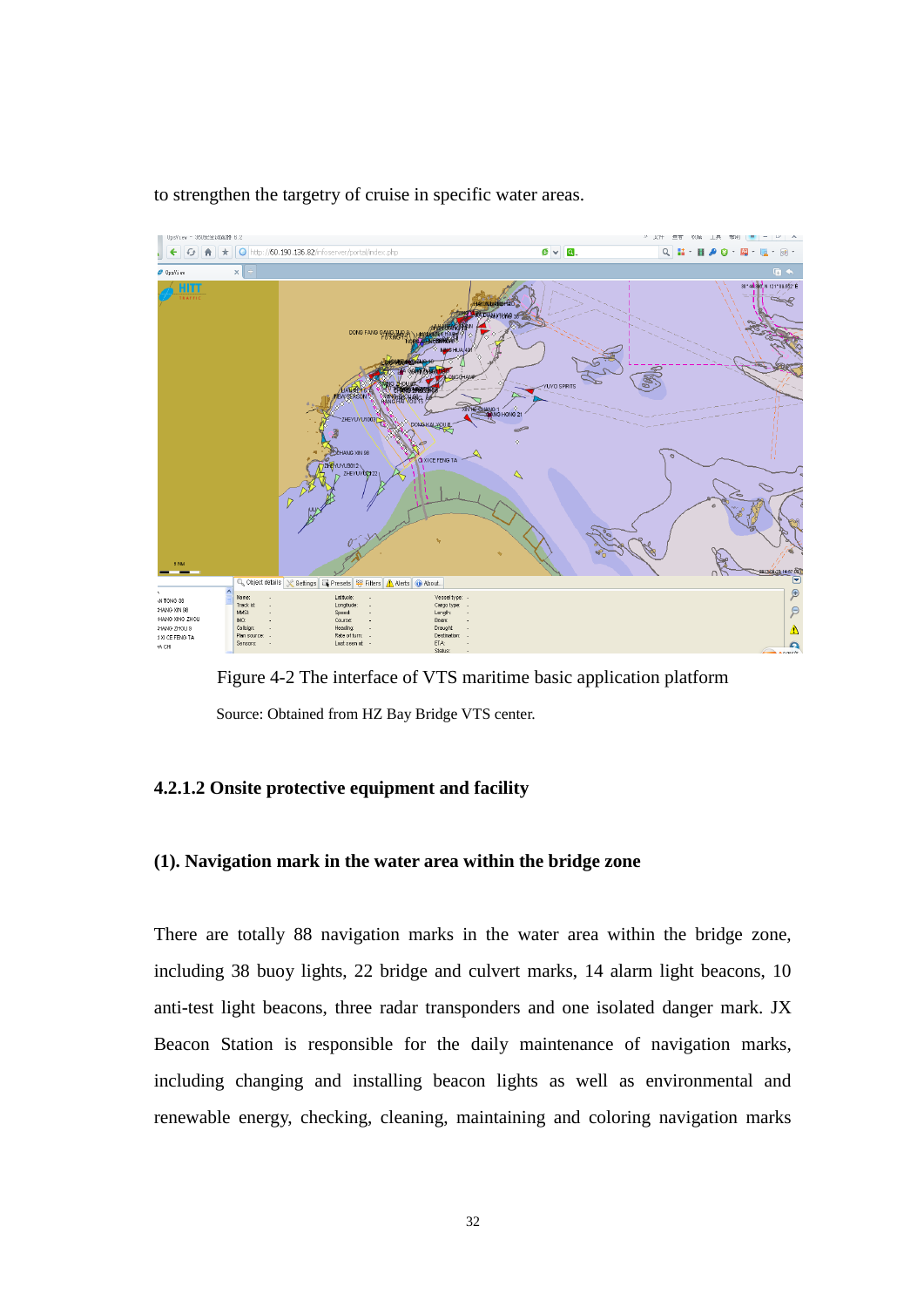and equipment, measuring the position of navigation marks and technical performance as well as supervising, protecting and monitoring those navigation marks. According to statistics, currently, the normality rate of navigation marks reaches 99.6%, the normality rate of navigation mark maintenance reaches 99.8%, the repair rate of navigation rate is more than 80%, whereas the internal abnormality rate is less than 0.05%. Those navigation marks provide great aid to navigation.

#### **(2). Anti-collision equipment in non-navigation channels**

HZ Bay Bridge is currently equipped with anti-collision equipment in non-navigation channels, which are funded by HZ Bay Bridge Company. They are mainly distributed in channels where the north and south navigation channels are nearby. They provide protection to navigation dense areas; however, anti-collision equipment has not covered the water area of the whole non-navigation channels.

#### **(3). Towboat allocation in water area within the bridge zone**

According to the Regulation on the Management of Navigation Safety of HZ Bay Bridge, the berth of ships at wharfs near the water area of the bridge (less than 3000m) shall be forced to use towboat. Currently, there are six towboats within JX Port Areas (one of them was officially authorized in Oct. 2013). The main engine power of five towboats is 3200 KW, and the rest one is 3600 KW. According to statistics, from January to June of 2014, the six towboats assisted 1789 ships in berthing, 3955 times in total. Those towboats assisted 1580 times in berthing or unberthing in the water area near the bridge, which occupied 40% of the total.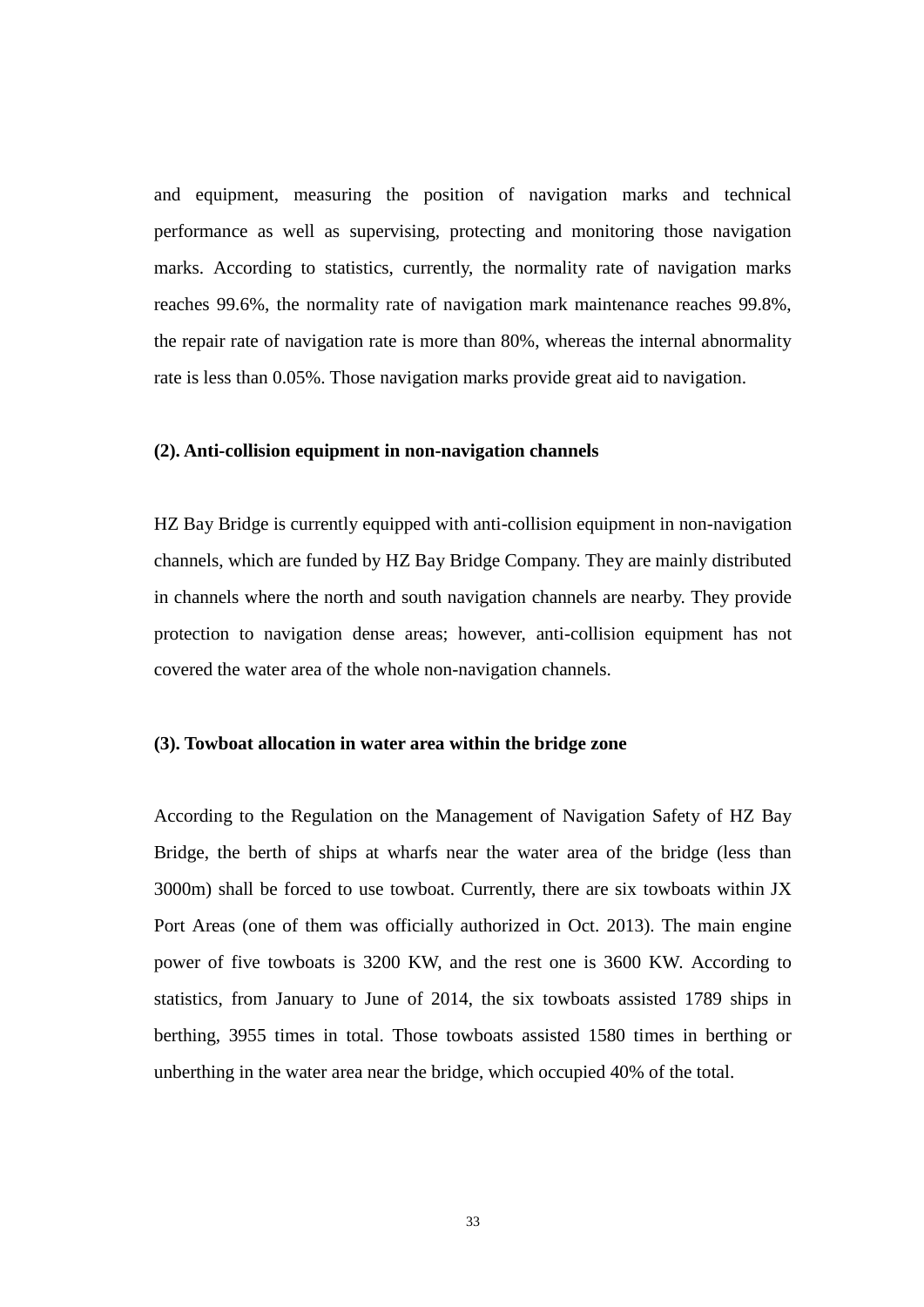#### **(4). The allocation of the maritime cruise boats**

There are two maritime cruise boats in JX MSA, as shown in table 4-1 and Figure 4-3.

Table4-1 The maritime cruise boats of JX MSA

| Ship Name    | <b>Type</b>       | Material         | <b>Main Power</b> | Design Speed |
|--------------|-------------------|------------------|-------------------|--------------|
|              |                   | Quality          |                   |              |
| Haixun 0781  | 40<br>metric<br>A | steel            | $2\times$ 447KW   | 14.2 knots   |
|              | type              |                  |                   |              |
| Haixun 07801 | 12<br>metric<br>A | fibre reinforced | $2\times405$ KW   | 36 knots     |
|              | type              | plastics         |                   |              |

Source: Compiled by the author.



**"Haixun 0781" "Haixun 07801"**

Figure 4-3 The maritime cruise boats of JX MSA Source: Compiled by the author.

#### **4.2.1.3 Security protective mechanism**

**(1). Linkage mechanism between onsite cruise and electronic cruise**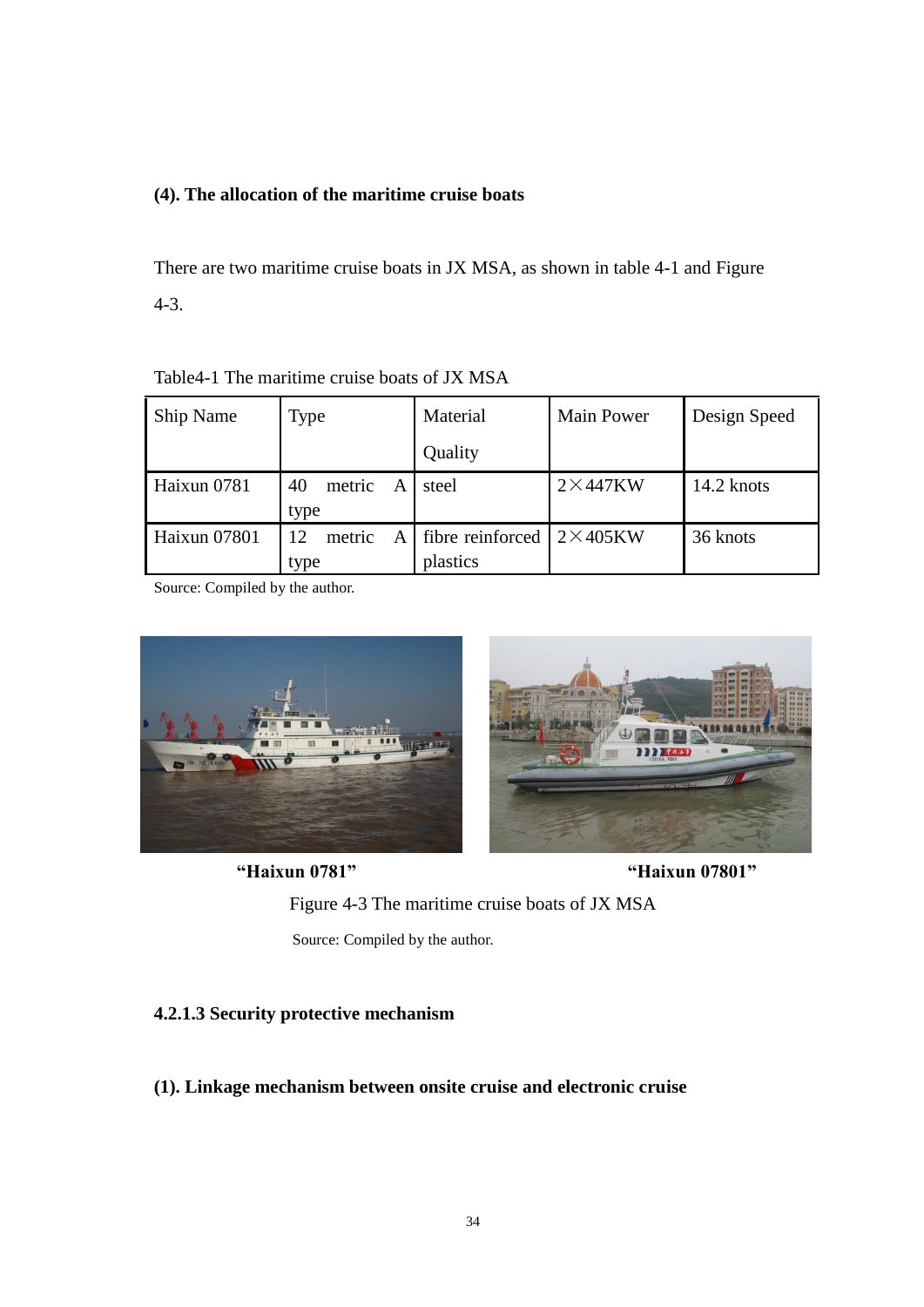Based on geographic information system and business data system, electronic cruise is a modern supervision model of marine safety which integrates various modern supervision platforms including VTS, AIS system, CCTV system etc. It can supervise the dynamic activity of ships, effectively check the data of vessels and positively provide marine safety information service.

Command center and enforcement detachment are specific implementation departments of electronic cruise. The electronic cruise implemented by command center conducts comprehensive supervision on the administrative area (water area of the bridge) during key periods, provides information service of water security, remotely corrects activities of ships which violate laws or regulations, and transmits onsite violation correction command to enforcement detachment when necessary. The enforcement detachment conducts simulative cruise or dynamic supervision within the key water area of the authorized sea zone via the existing informationalization equipment, in order to improve the pertinence and effectiveness of the cruise.

#### **(2). Relevant regulations**

Table 4-2 shows relevant regulations on the protection of HZ Bay Bridge.

| Name                                            | Framework                                     | Reference                  |
|-------------------------------------------------|-----------------------------------------------|----------------------------|
| The Regulation on the $5$ chapters, 32 articles |                                               | The Maritime Traffic       |
| Management of Navigation   Including:           |                                               | General, Safety Law of the |
| Safety of HZ Bay Bridge                         | Navigation, Berthing and People's Republic of |                            |

Table4-2 Relevant regulations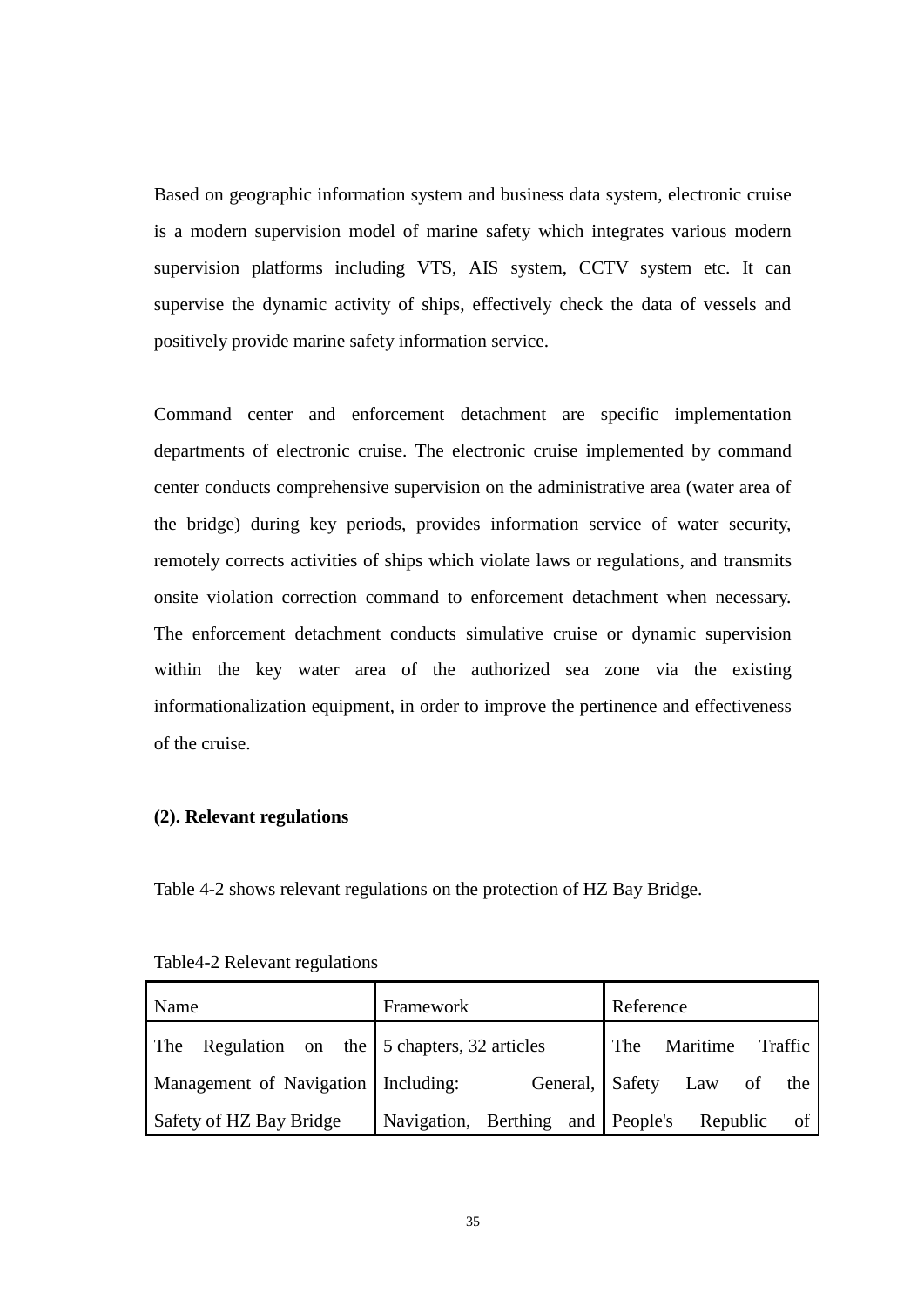|                         | operation,<br>Security,         | China                     |
|-------------------------|---------------------------------|---------------------------|
|                         | <b>Supplementary Provisions</b> | Convention<br>the<br>on   |
|                         |                                 | International Regulations |
|                         |                                 | for Preventing Collisions |
|                         |                                 | at Sea, 1972              |
| Response Programme      | on 6 articles                   | The Contingency Plan on   |
| of<br>Emergency<br>the  | Including: the<br>aim, the      | Public Emergency at Sea   |
| Ship-bridge Collisions. | extent of<br>application,       | of JX                     |
|                         | responsibility<br>and           |                           |
|                         | emergency response              |                           |

### **(3). Relevant drill and meeting**

Table 4-3 shows the relevant drill and meeting held to assure the protective measures.

| Items                              | Content                     | Participants                     |  |
|------------------------------------|-----------------------------|----------------------------------|--|
| emergency drill of<br>The          | The salvation of the ship   | Maritime<br>1.<br>JX             |  |
| towboat (each quarter)             | risks in bridge areas       | Administration                   |  |
|                                    |                             | 2.<br><b>Bridge</b><br>HZ<br>Bay |  |
|                                    |                             | Development Co. Ltd              |  |
|                                    |                             | 3. JX Port Service Co. Ltd       |  |
| safety inspection at<br><b>The</b> | The inspection of the       | Maritime<br>1.<br>JX             |  |
| sea (each quarter)                 | aids, warning<br>navigation | Administration                   |  |

Table4-3 Relevant drill and meeting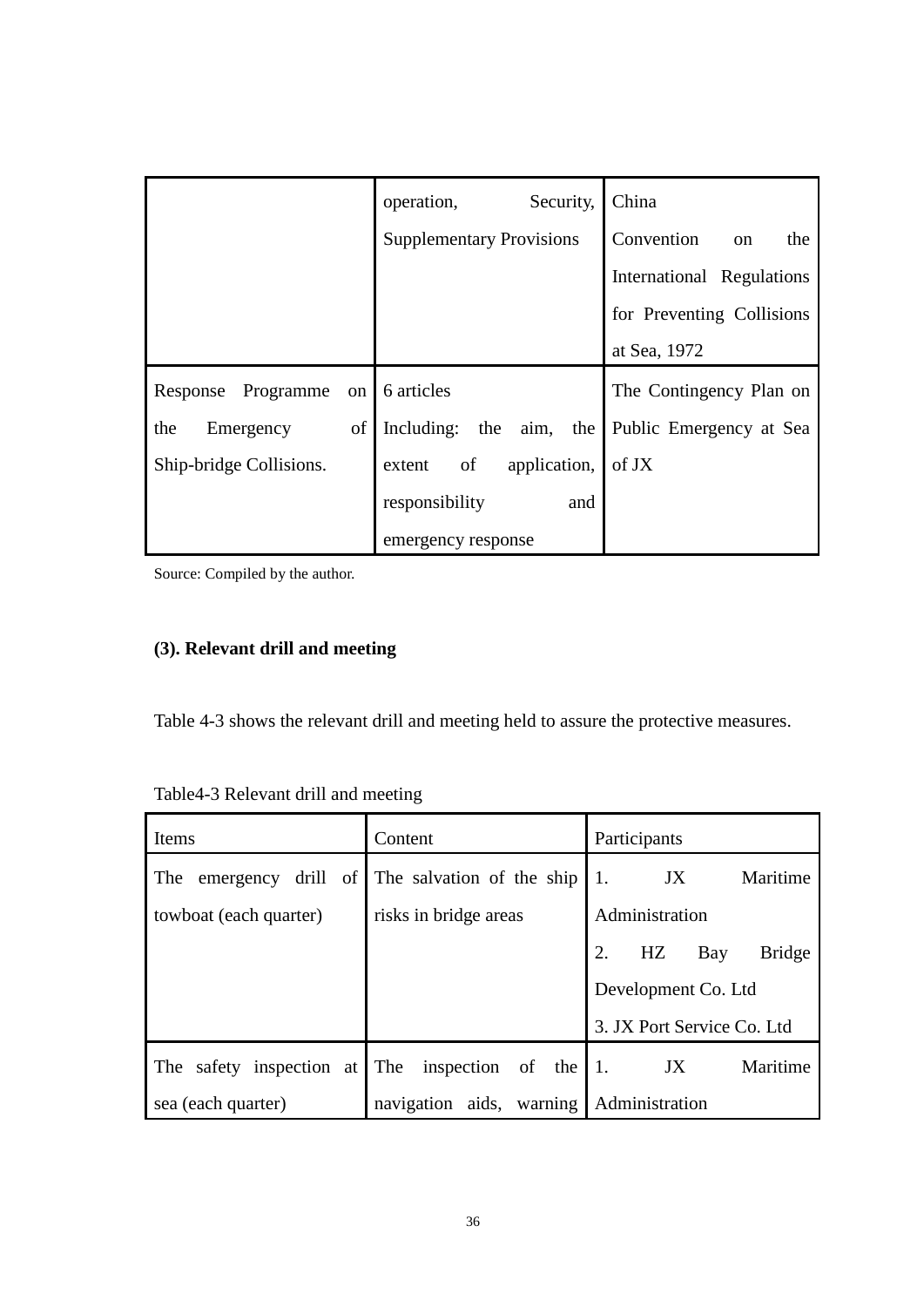|                          | signs, anti-collision box of $\vert 2$ . HZ  | Bay<br><b>Bridge</b>       |
|--------------------------|----------------------------------------------|----------------------------|
|                          | the main piers and other Development Co. Ltd |                            |
|                          | anti-collision facilities                    |                            |
|                          |                                              |                            |
|                          |                                              |                            |
| meeting of<br>The<br>the | Problems<br>and                              | Maritime<br>JX<br> 1.      |
| combined service (every  | deficiencies in maritime                     | Administration             |
| half year)               | safety management                            | HZ<br><b>Bridge</b><br>Bay |

### **(4). Relevant agreements**

Table 4-4 shows relevant agreements signed among several parties to protect the bridge.

| <b>Names</b>                       | Content          | in<br>Parties<br>the                   | Implementation<br>of |
|------------------------------------|------------------|----------------------------------------|----------------------|
|                                    |                  | agreement                              | the agreement        |
| The agreement on The emergency     |                  | 1. HZ Bay Bridge   JX Port Service Co. |                      |
| the<br>emergency                   | rescue in bridge | Development Co. Ltd                    | 1 Ltd                |
| towboat rescue of                  | waters           | 2. JX Port Service                     |                      |
| HZ Bay Bridge                      |                  | Co. Ltd                                |                      |
| The<br>committal                   |                  | 1. patrolling the 1. HZ Bay Bridge     | JX<br>Haian          |
| service on marine                  | bridge waters    | Development Co. Ltd                    | Technology<br>and    |
| safety of HZ Bay $ $ (once a week) |                  | 2.<br>JX<br>Haian                      | Trading Service Co.  |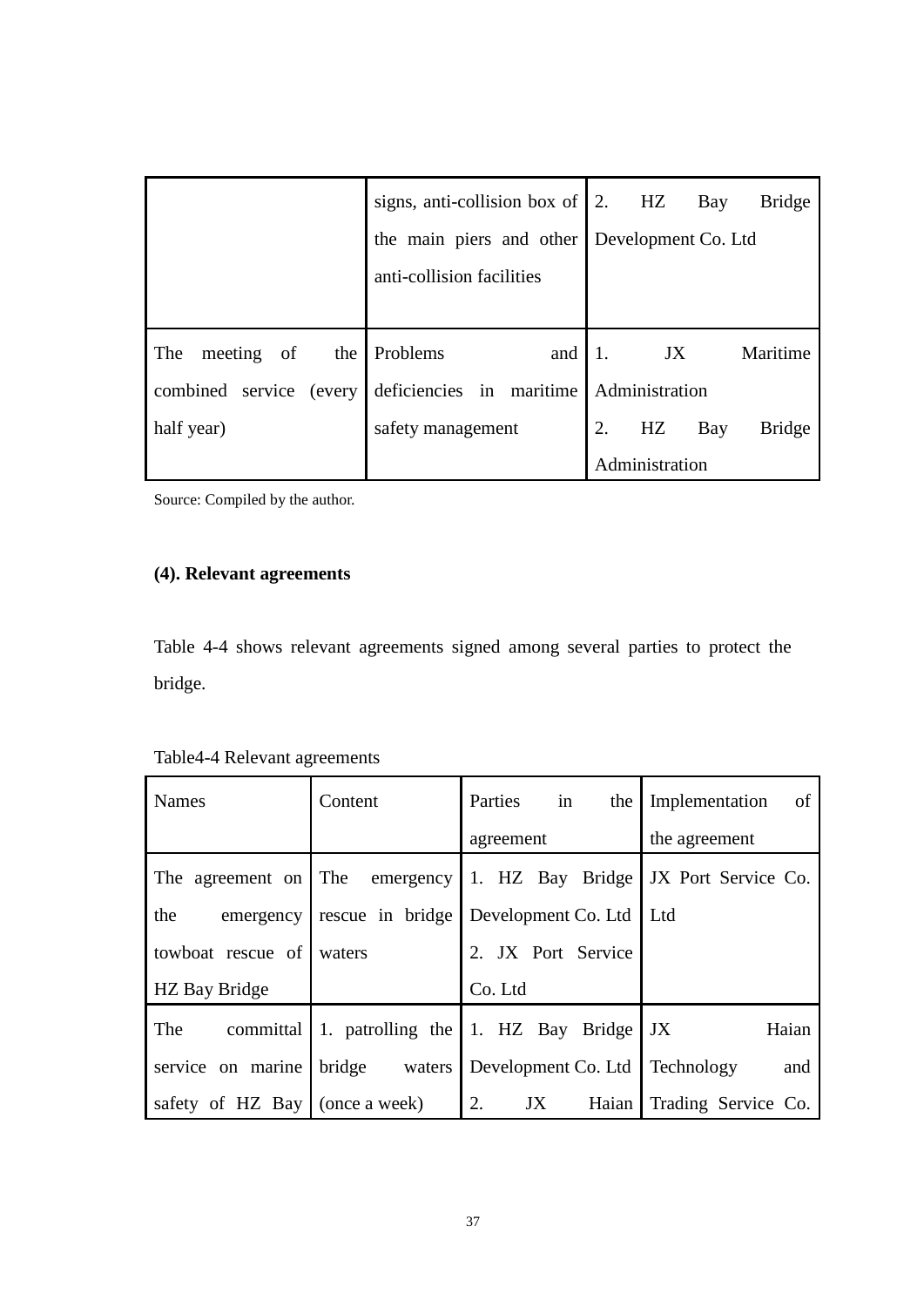| <b>Bridge</b> | 2. depth sounding Technology | and Ltd             |  |
|---------------|------------------------------|---------------------|--|
|               | of<br>the bridge             | Trading Service Co. |  |
|               | channel                      | Ltd                 |  |
|               | 3.patrolling<br>the          |                     |  |
|               | warning<br>signs             |                     |  |
|               | and anti-collision           |                     |  |
|               | facilities                   |                     |  |
|               | 4.submitting the             |                     |  |
|               | safety conditions            |                     |  |
|               | and the sounding             |                     |  |
|               | data (the end of a           |                     |  |
|               | month)                       |                     |  |

#### **4.2.2 Problems encountered by HZ Bay VTS in present bridge protection**

#### **4.2.2.1 The change of objective environment proposes new requirements to VTS**

#### **(1). Increasing ships that cross the bridge bring pressure to VTS**

With the swift development of the port economy in JX and the employment of newly added port in Haiyan, the density of ships that cross the HZ Bay Bridge is constantly increasing. According to VTS database of JX (which was established in June, 2012), from July, 2013 to June, 2014, the number of ships that went across the navigation channels of HZ Bay Bridge is on the rise, among which the number of identifiable vessels (equipped with AIS) that went across the bridge has increased notably. The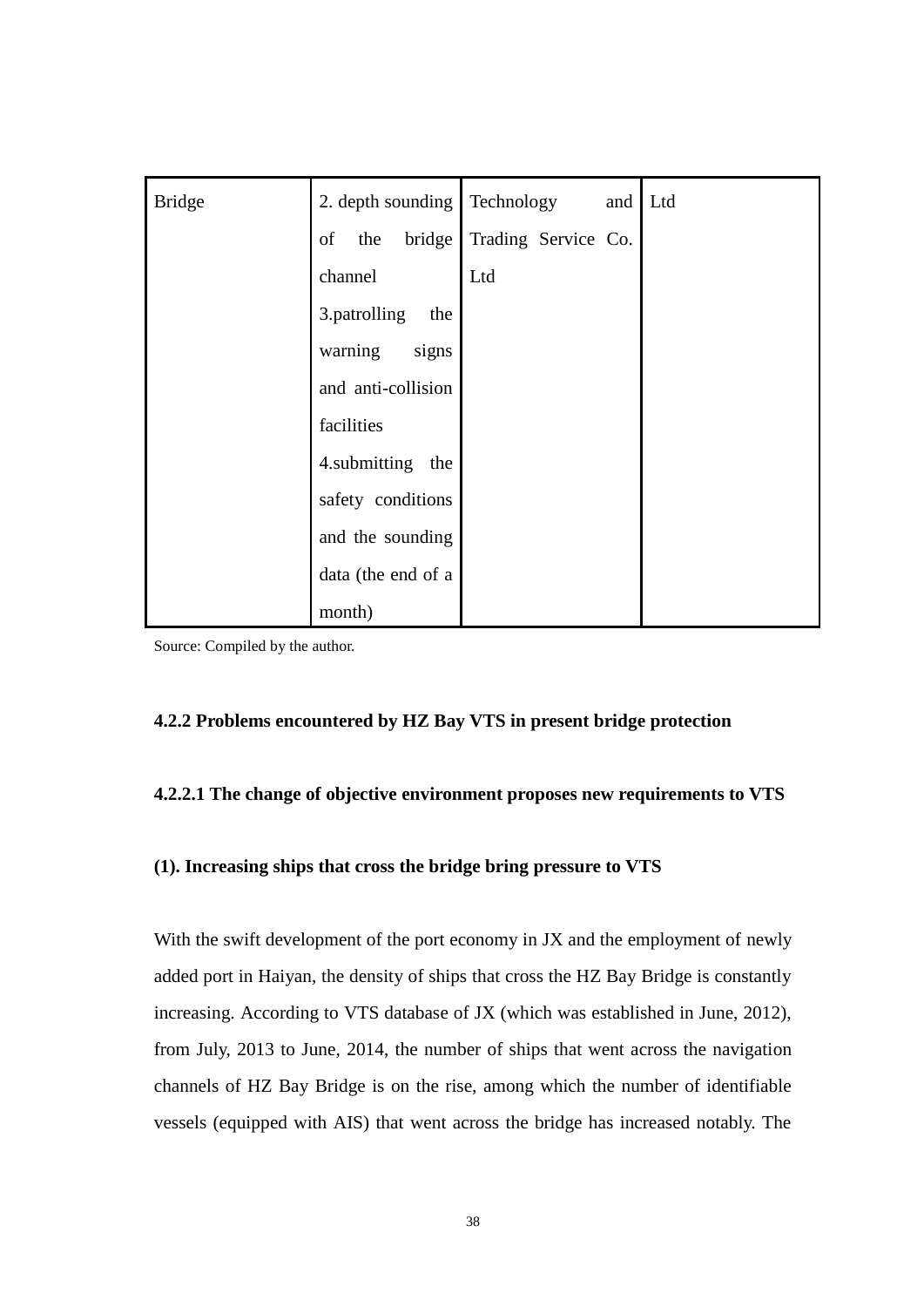numbers are shown in Figure 4-4. Such a dense transportation proposes higher requirements to the daily supervision of VTS.



Figure 4-4 The number of ships crossing HZ Bay Bridge Source: Compiled by the author using statistics data of HZ Bay Bridge VTS

#### **(2). Numerous unidentifiable ships brings difficulties to VTS**

From January to June of 2014, the monthly average number of vessels that crossed the north navigation channel of HZ Bay Bridge was 233, among which 122 vessels can be displayed by AIS information, occupying 52.3%; the monthly average number of vessels that crossed the south navigation channel of HZ Bay Bridge was 465, among which 62 vessels can be displayed by AIS information, occupying only 13.3%. Figure 4-5 and figure 4-6 show the numbers of ships crossing the north and south navigation channel in the first half year of 2014, and we can find the numbers of the unidentifiable ships are very large. Via interview it was known that most of them that went across the bridge were passerby ships, among which the majority of them were ships carrying sand. The time rule of ships that went across the navigation channel was generally three hours before the flood slack. Due to sight factors, cameras set on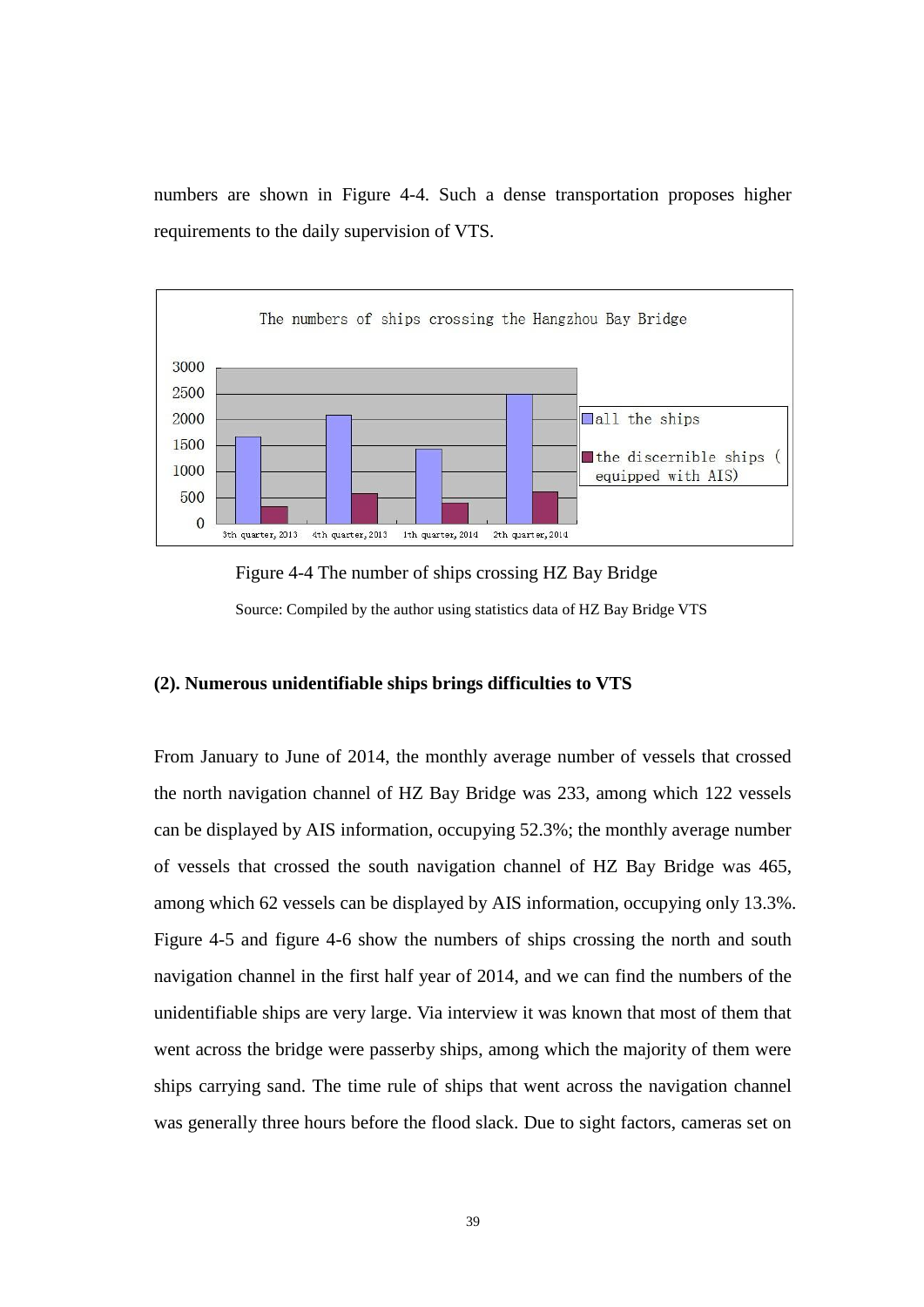the north and south navigation channels cannot conduct effective supervision. As a result of no AIS or information errors of AIS, VTS could not provide effective security information service as well. Those deficiencies will result in hidden risks for the security of the bridge.



Figure 4-5 The numbers of ships crossing the north navigation channel in

#### the first half of 2014

Source: Compiled by the author using statistics data of HZ Bay Bridge VTS



Figure 4-6 The numbers of ships crossing the south navigation channel in

#### the first half of 2014

Source: Compiled by the author using statistics data of HZ Bay Bridge VTS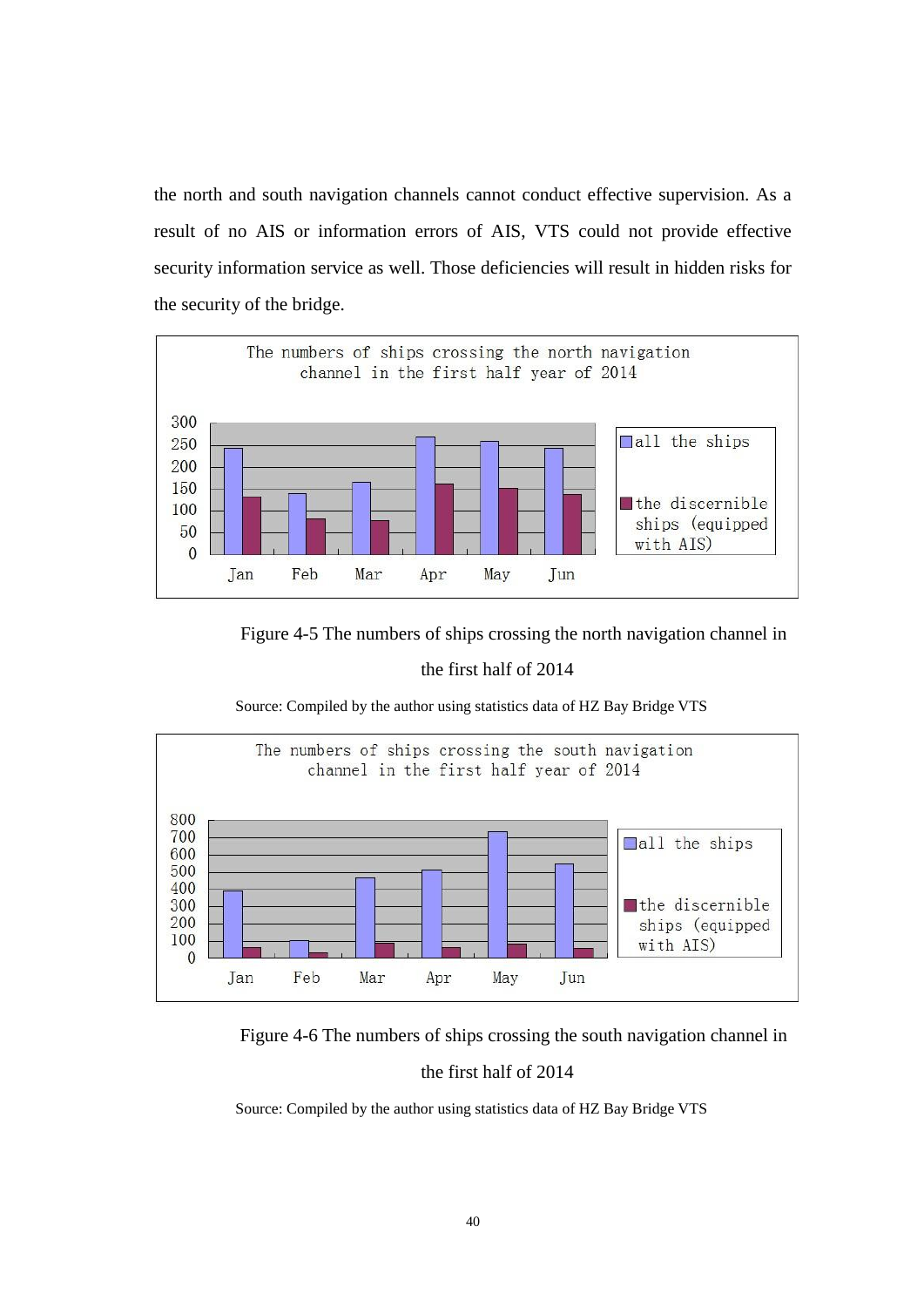### **(3). Ships which go across non-navigation channels bring hidden dangers to security of the bridge**

After the bridge was completed, the original broad navigation water area is restricted to two passageways-the navigation channels in the north and south. It is difficult to forbid some small ships (most of them are fishing boats) which want to cut corners to arbitrarily go across non-navigation channels. When the safe space between the bridge pier and these ships is not enough, the latter will easily sink or capsize. On Sep.12, 2010, "Zhesheng 89003" was collided near F03 bridge pier of HZ Bay Bridge, which resulted in the sinking of the ship, and three persons fell into water (Jiaxing MSA, 2010). Fortunately, the bridge was not seriously damaged.

### **4.2.3 The subjective interaction between VTS and onsite supervision protection is lacking**

### **4.2.3.1 Onsite enforcement boats cannot positively update dynamic plans of ships**

In the first half of 2014, enforcement detachment implemented 152 cruises and patrols in the water area of the bridge, 110 order safeguards in the north and south navigation channels of the bridge, and inspected 122 vessels which went across this water area. The accumulative navigation time was 219.7 hours, and the total distance was 2054 nautical miles (Jiaxing MSA, 2014). With the popularization of VTS maritime basic application platform, onsite enforcement boats can effectively conduct targeted cruise and supervision. However, since there were no effective methods which can positively update the dynamic plans of ships, there is still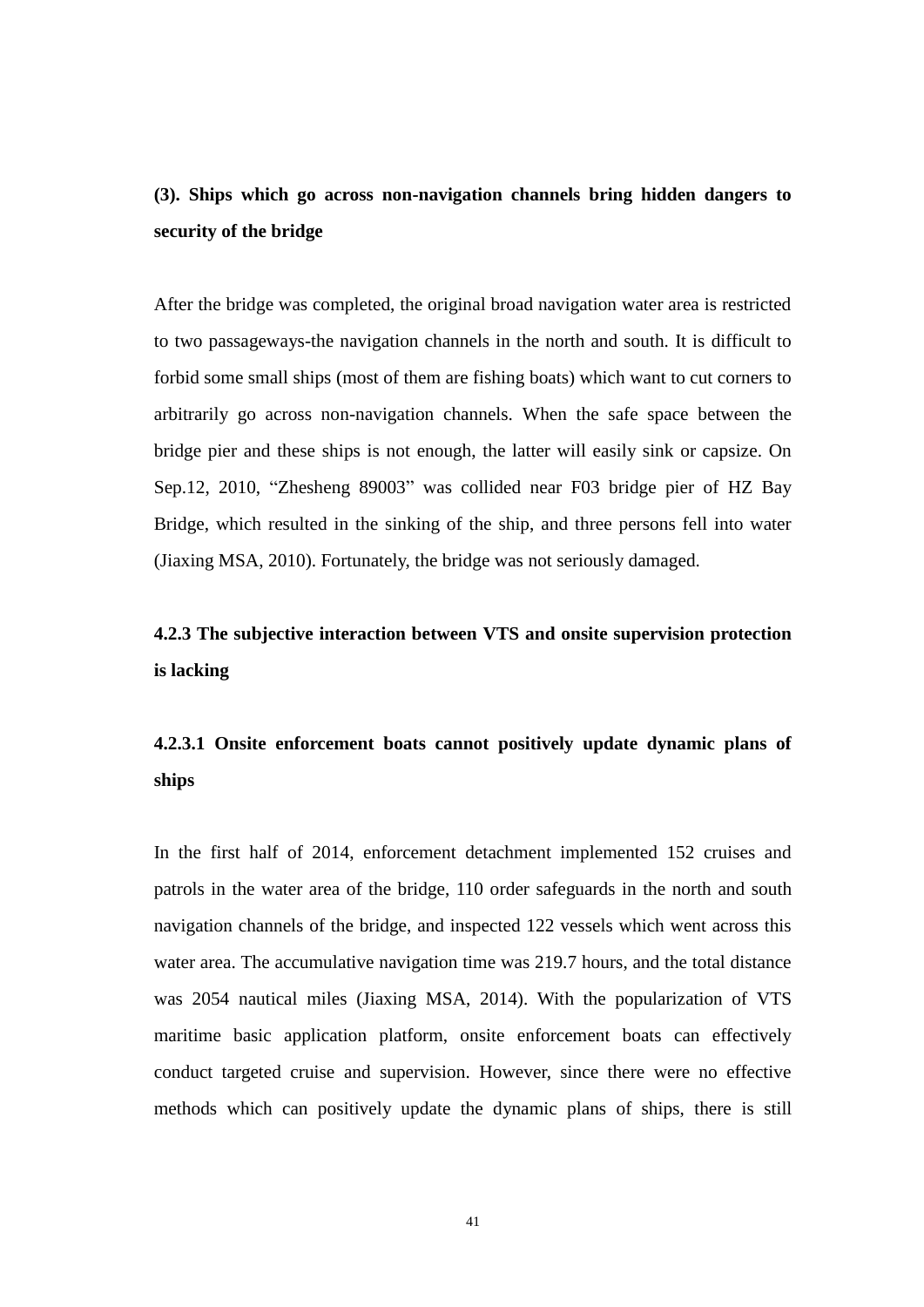possibility to improve the orderly arranged cruise and supervision.

### **4.2.3.2 The arrangement of rescue power such as towboats is not enough to fulfill the emergency needs**

In JX Port, the tidal range is large, and tide is turbulent. The number of towages within the area is small, whereas the demand quantity of berth assistance is large. The berth assistance by towages is operated tensely. When ship accident happens, towages are in turn needed to provide rescue. However, slow emergency reaction which is resulted from lack of emergency towages or impossibility of towage unberthing due to tide, may appear.

### **4.2.3.3 The dense traffic in the north navigation channel of the bridge and the pilot anchorage may cause risk**

The east part of the north navigation channel is a dense area for navigation. The connecting part of bridge-crossing channel and port entrance channel forms two right angle turns here. Besides, Zhapu Joint Inspection and Pilot Anchorage locates on the south of this channel, and the influence among ships are relatively strong. When maritime transportation accidents happen or the operation of ships is limited, it is easy to cause threats to the security of the bridge. Zhapu Joint Inspection and Pilot Anchorage is just 0.7 nautical mile far from the bridge. The depth of water is 7-12 m. The substrate of the water is generally sludge, which results in unfavorable anchoring effects. If ships meet accident of dragging or the main engine is out of control in this anchorage, the time for taking measures is quite limited. In case that towboats are needed for rescue, it will cost 30 minutes for towboats get the engine ready and reach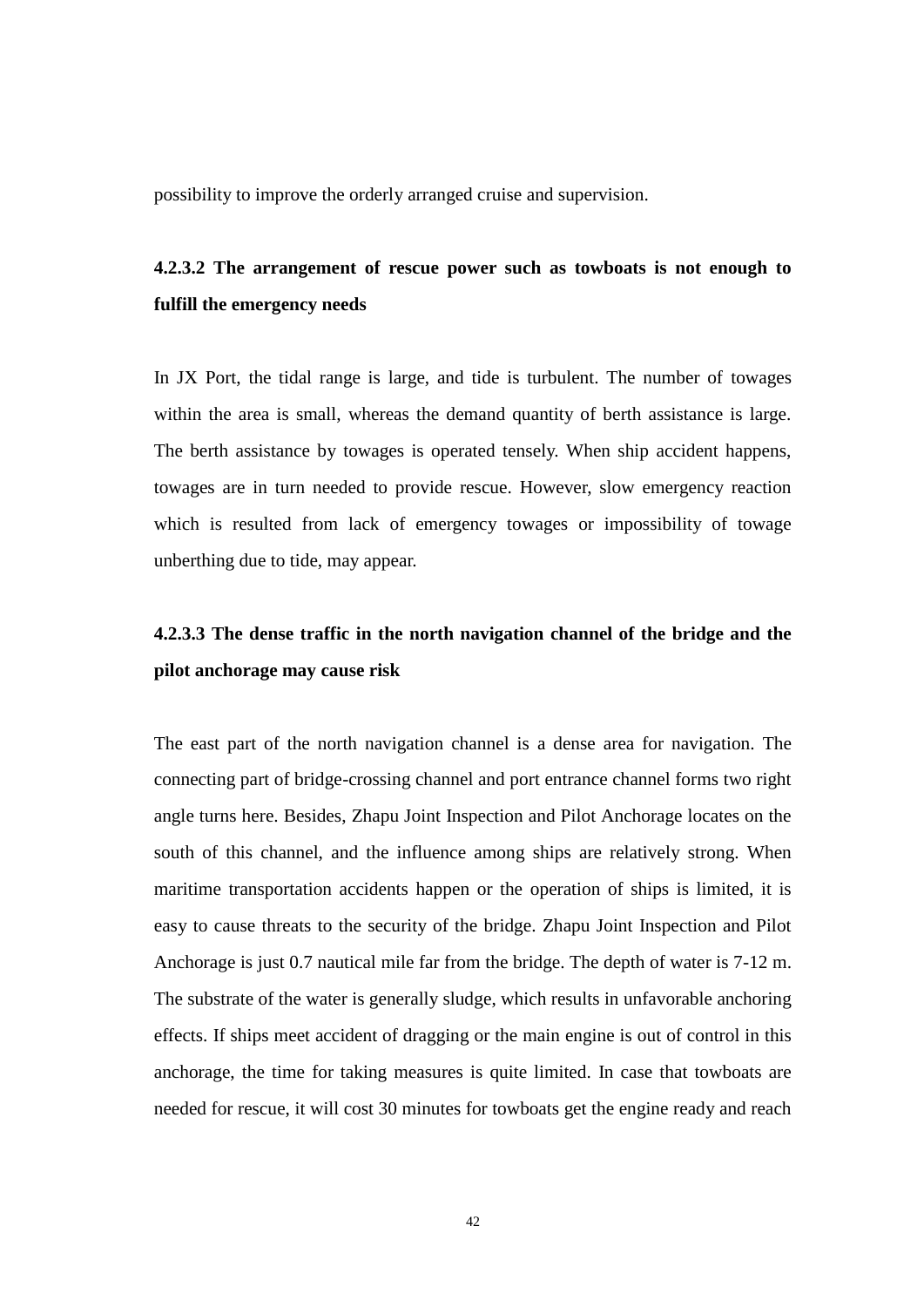this water area, and almost no time is left for rescue.

#### **4.2.4 Comments and suggestions**

Targeted at the current security protective measures for bridges and the problems of VTS in present bridge protective work, the author advises to start from the following three aspects to achieve the informatization, automation and intelligentization of safety supervision for water area of the bridge.

#### **4.2.4.1 Develop automatic early warning by collective broadcast**

Based on the current VTS system, the three-level (reminding area, warning area and navigation-forbidden area) automatic early warning by collective broadcast for bridge can be developed so as to achieve the objective of automatic release of security information for ships at water area of the bridge, moreover, it can also optimize the labor resource allocation for supervising the water area of the bridge in the heavy traffic flow organization, liberate labor and innovate the new mode for maritime safety supervision.

#### **(a). Automatic early warning by collective broadcast**

Set the warning line and user-defined triggering conditions in VTS system. When the user-defined vessel enters the reminding area (the specified position), warning area (within 3000m away from the bridge axis) and navigation-forbidden area (within 1200m away from the bridge axis), the sound-light alarm and corresponding VHF collective broadcast will be triggered automatically so as to guarantee the reminding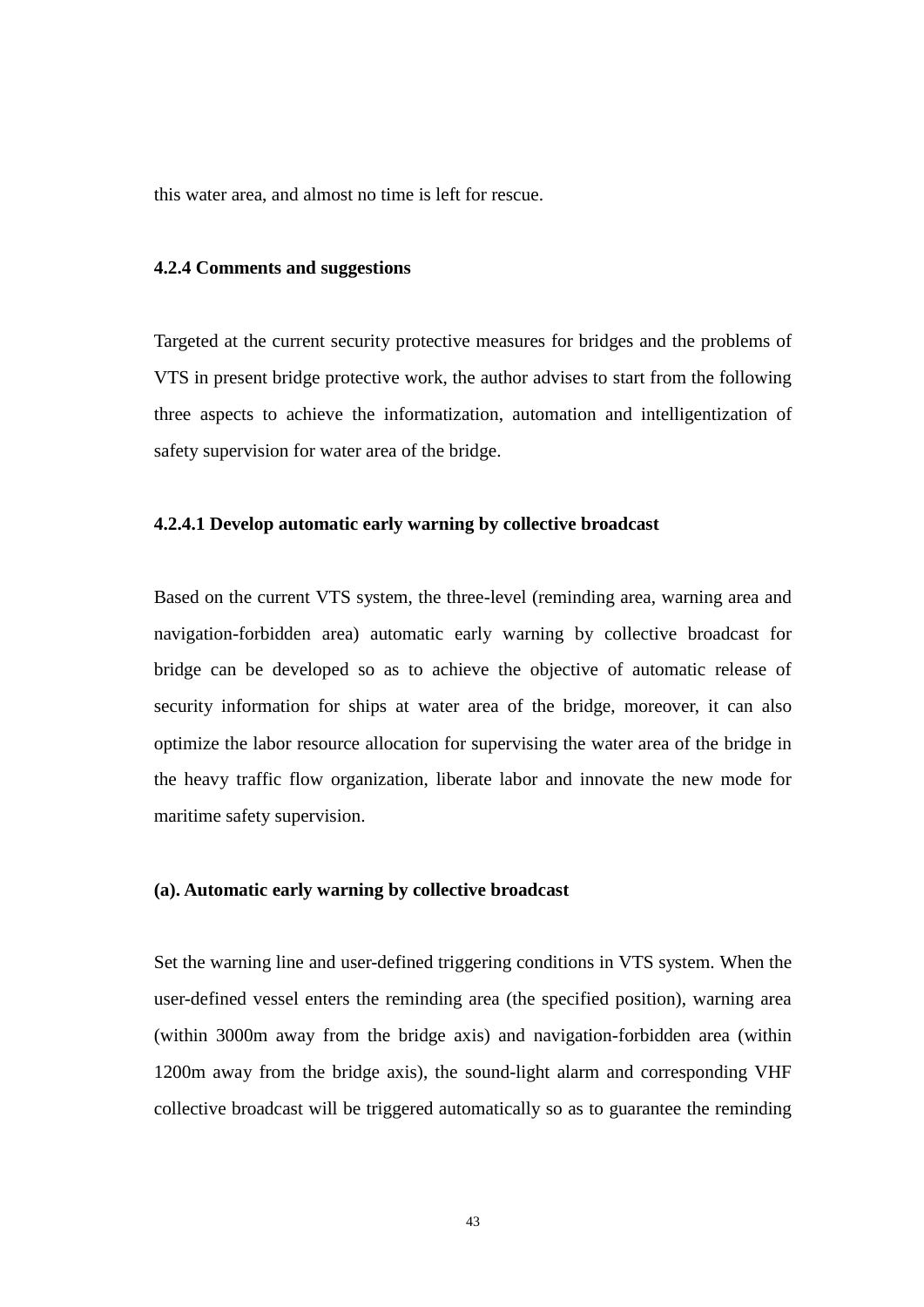service of security information.

Triggering conditions: 1. according to the berthing and unberthing plan in VTMIS as well as the navigation routes, whether the ships will cross the bridge is predicted and judged. 2. According to the berthing and unberthing plan in VTMIS as well as the navigation routes, whether the vessel tends to berth near the water area of the bridge (within 3000m) can be predicted and judged. 3. When ships want to berth against the tide downstream the north navigation channel at high tide, judge whether it has the hidden danger of hitting the bridge based on the ship track line and predicted positions.

Broadcasting content: if ships have AIS or are recorded in VTS database, ships' names will automatically join the collective broadcast.

Rules: 1. when ships enter the reminding area, the sound-light alarm will be triggered to arouse VTS officers" attention. 2. When the non-navigable water areas also designate warning area and navigation-forbidden area, the priority of warning area is higher than navigation-forbidden area.

#### **(b). Tracking objects without AIS**

When the ship enters the three-level automatic early warning for bridge, in the case without AIS, the system will automatically judge whether it is error tracking. If it is not error tracking, the sound-light alarm will remind the VTS officer and enter the manual intervention stage.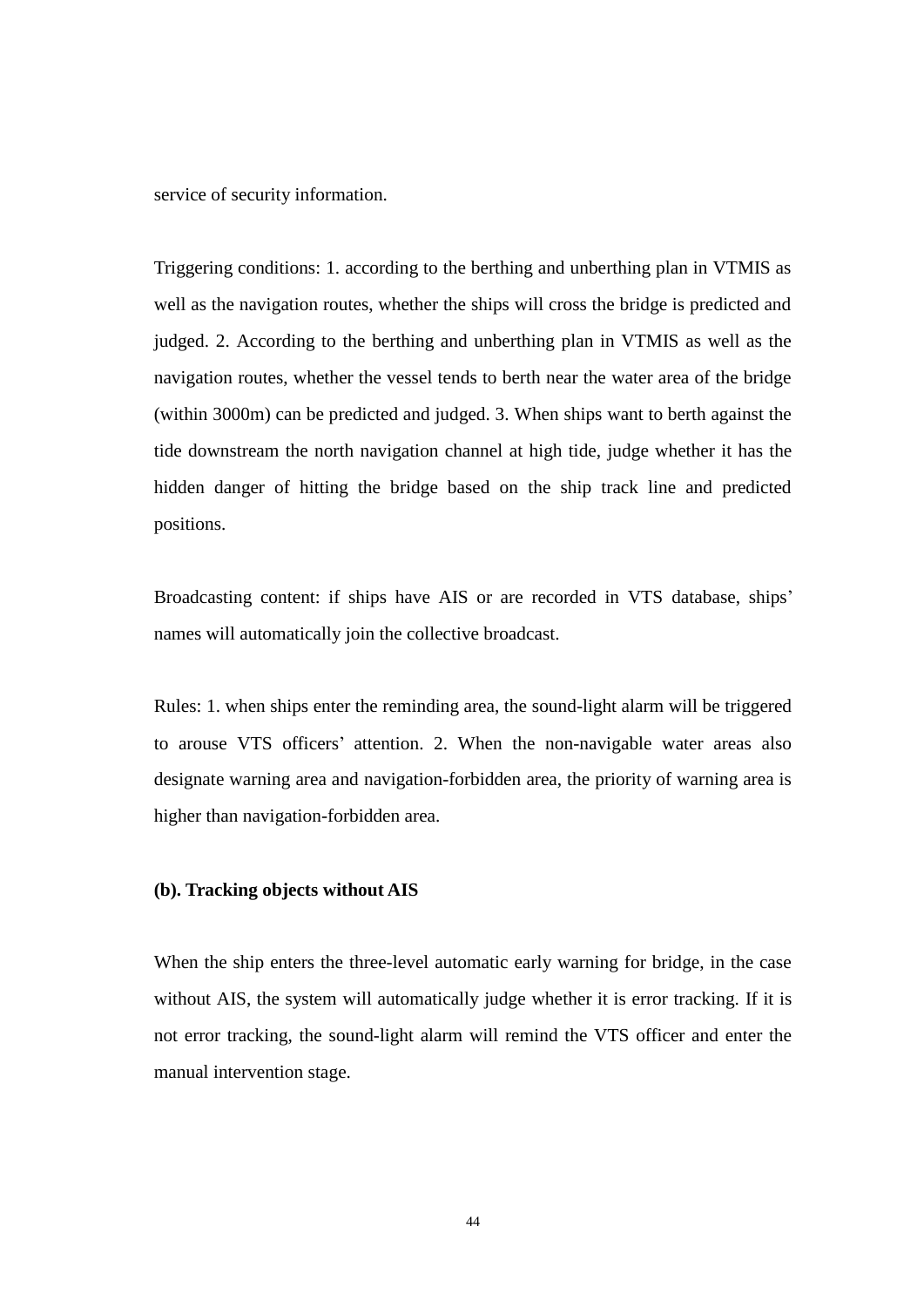#### **(c). Security reminding of non-navigation channels**

Set warning area at the non-navigable water areas. When the tracking object (which is automatically judged by system) satisfies the triggering conditions, it will implement valid reminding of security information, including the sound-light alarm for VTS officers.

#### **4.2.4.2 Establishment of VTS database sharing platform**

At present, the VTS maritime basic application platform is limited to the synchronous transmission of ships' real-time dynamics, and the interflow of data like the berthing and unberthing plan and historic records of entering and leaving port has not been realized. It is suggested to build a VTS database network access platform which integrates the current application platform to truly achieve data interflow (Yang, 2012). And the following three functions are expected to be realized: 1. the relevant internal departments of MSA can take the initiative to update and grasp the ships" movements within the area under administration through accessing this platform. 2. Maritime onsite law-enforcing department can record the real-time on-site law-enforcing dynamics through accessing this platform, and the VTS center can realize the real-time inquiry. 3. The rescue vessels can acquire the ships' distribution and their relevant plans as well as realize the reasonable and dynamic distribution of rescue vessels by accessing this platform.

#### **4.2.4.3 Safety precautions for dense traffic areas**

#### **(1). Application of racon (radar transponder)**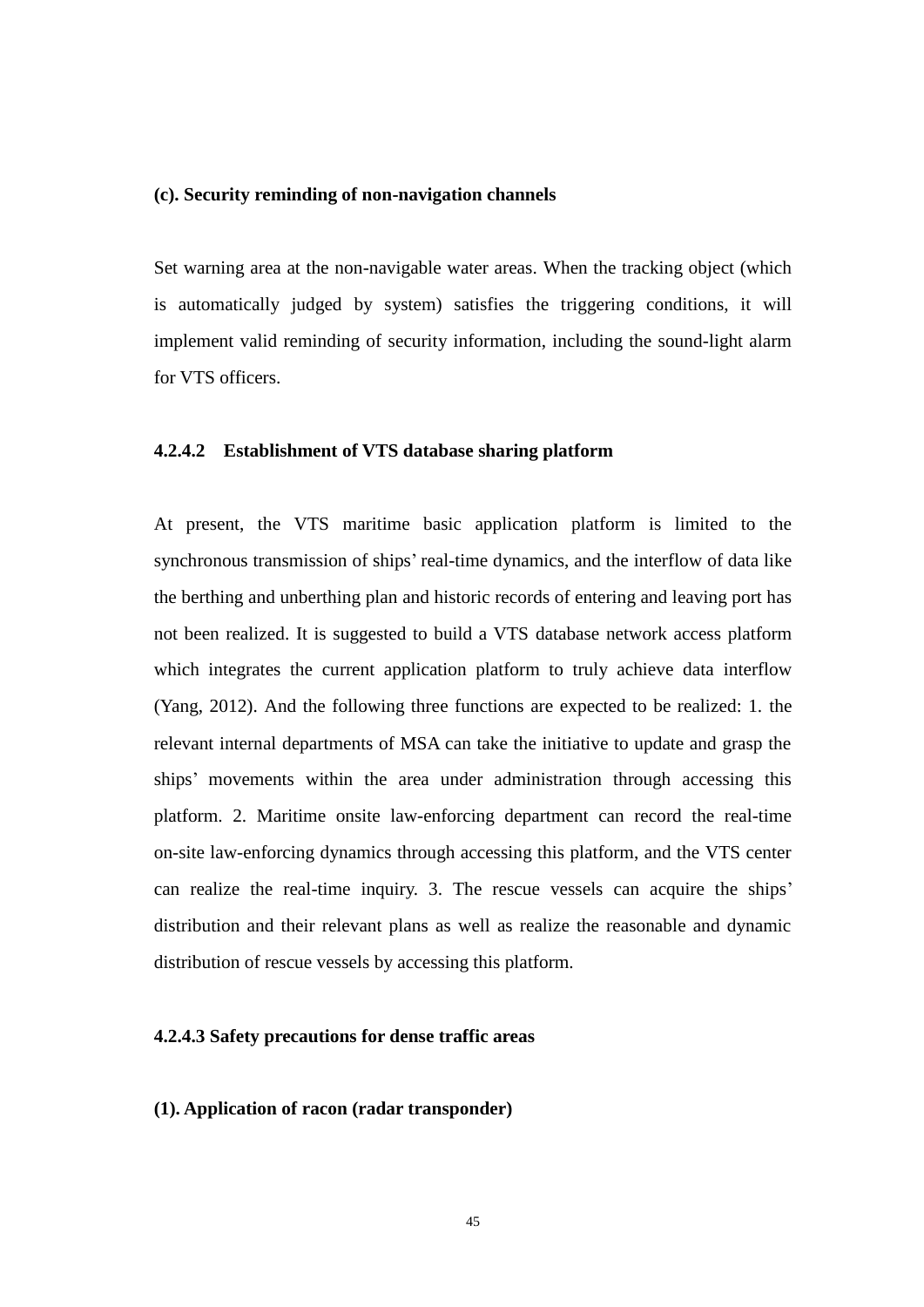In the case of ships entering the port for the first time or ships unfamiliar with navigation channels of the bridge that may suffer course deviation while crossing the bridge, it is advised to set racon at northern and southern navigation channels of the bridge to assist ships to navigate and avoid risks. As the location of racon is distinctively fixed and completely different from other objects, its location and distance can be simultaneously measured on the ship"s radar screen based on recall signals so as to facilitate ships crossing the bridge to correct navigation direction and guarantee the security of bridge crossing (Zhang, 2012, 29-30).

### **(2). Strengthen linkage of departments and properly strike ships crossing the bridge unlawfully**

It is necessary to further strengthen the management of onsite cruise, grasp the onsite cruise of key periods and water areas, positively implement night staggered cruise, vigorously renovate the illegal navigation behavior, actively explore the comprehensive management mode of the cruise with VTS and electronic cruise, and constantly purify the navigation environment (Lou, 2010, 42-43). Firstly, the onsite guard and security maintenance shall be carefully implemented to enhance the cruise work quality. Secondly, effective and vigorous onsite cruise for key water areas and periods shall be actively implemented, and the reorganization of key ships" navigation behaviors in key water areas shall be carried out properly so as to constantly purify the navigation environment. Thirdly, the new mode for cruise combined and supplemented by electronic cruise, maritime patrol boats and law-enforcement vehicles shall be deepened.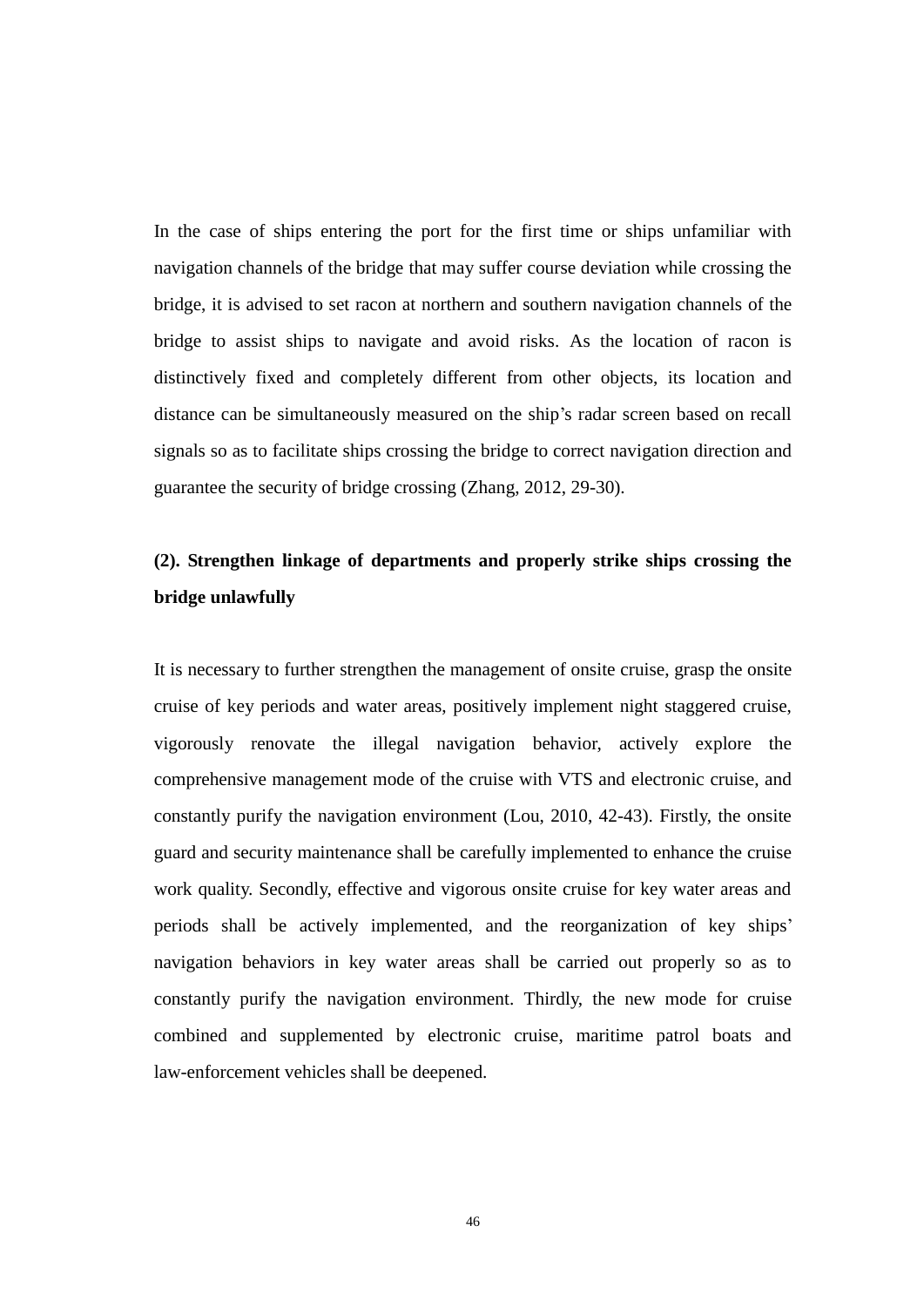#### **CHAPTER 5 Conclusion**

In this paper, based on the research of HZ Bay Bridge VTS, the author mainly has discussed the problems existing in HZ Bay Bridge VTS, proposed the suggestions to improve the public service capacity and level and analyzed the feasibility of expanding the function on bridge protection. The following is a summary of my conclusions:

(a). It is important to make a reasonable position of HZ Bay Bridge VTS.

(b). It needs to strengthen functional support, such as legal system, technological support, soft environment and logistics support, to lay a solid foundation of VTS service.

(c). It is necessary to improve and perfect the management mechanism.

(d). It is a matter of cardinal significance to building the brand of VTS.

(e). It is essential to expand the function of bridge protection by establishing Automatic early warning system by collective broadcast and VTS database sharing platform, as well as strengthening the safety precautions for dense traffic areas.

In conclusion, this paper is developed by combining the work needs with actual investigation. It lays particular stress on investigation reports, but the theoretical research is based on the practice. Due to the author"s limitation of theoretical and professional knowledge, the author cannot implement more profound and thorough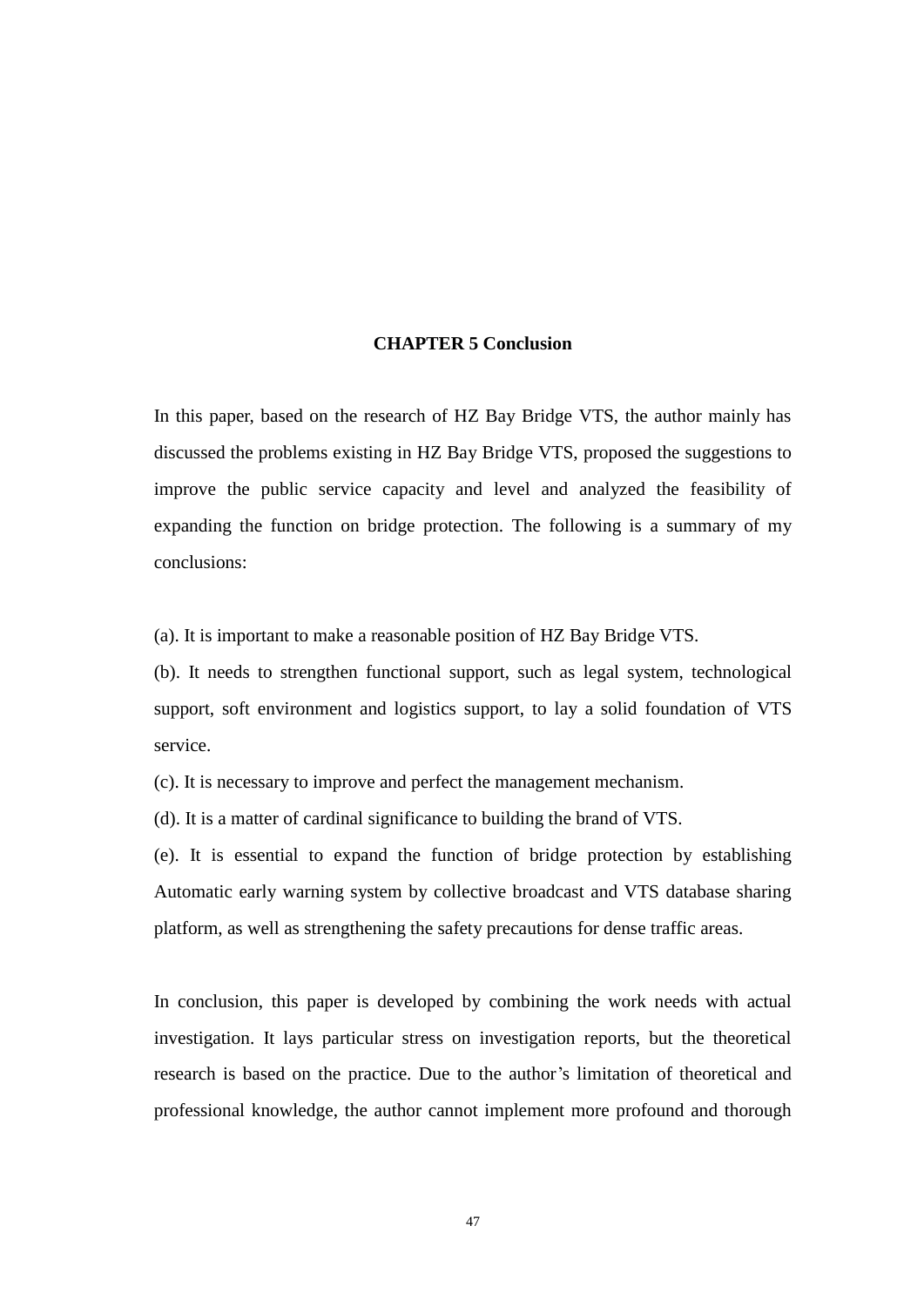analysis on how to improve the VTS public service ability and function, and the proposed suggestions are relatively macroscopic. Moreover, suggestions for the specific operation based on the actual features of HZ Bay Bridge VTS are defective. However, with more and more people concerning this problem in the field of maritime and shipping industry. the author believes the prospect of VTS development in China, including HZ Bay Bridge VTS, will be promising.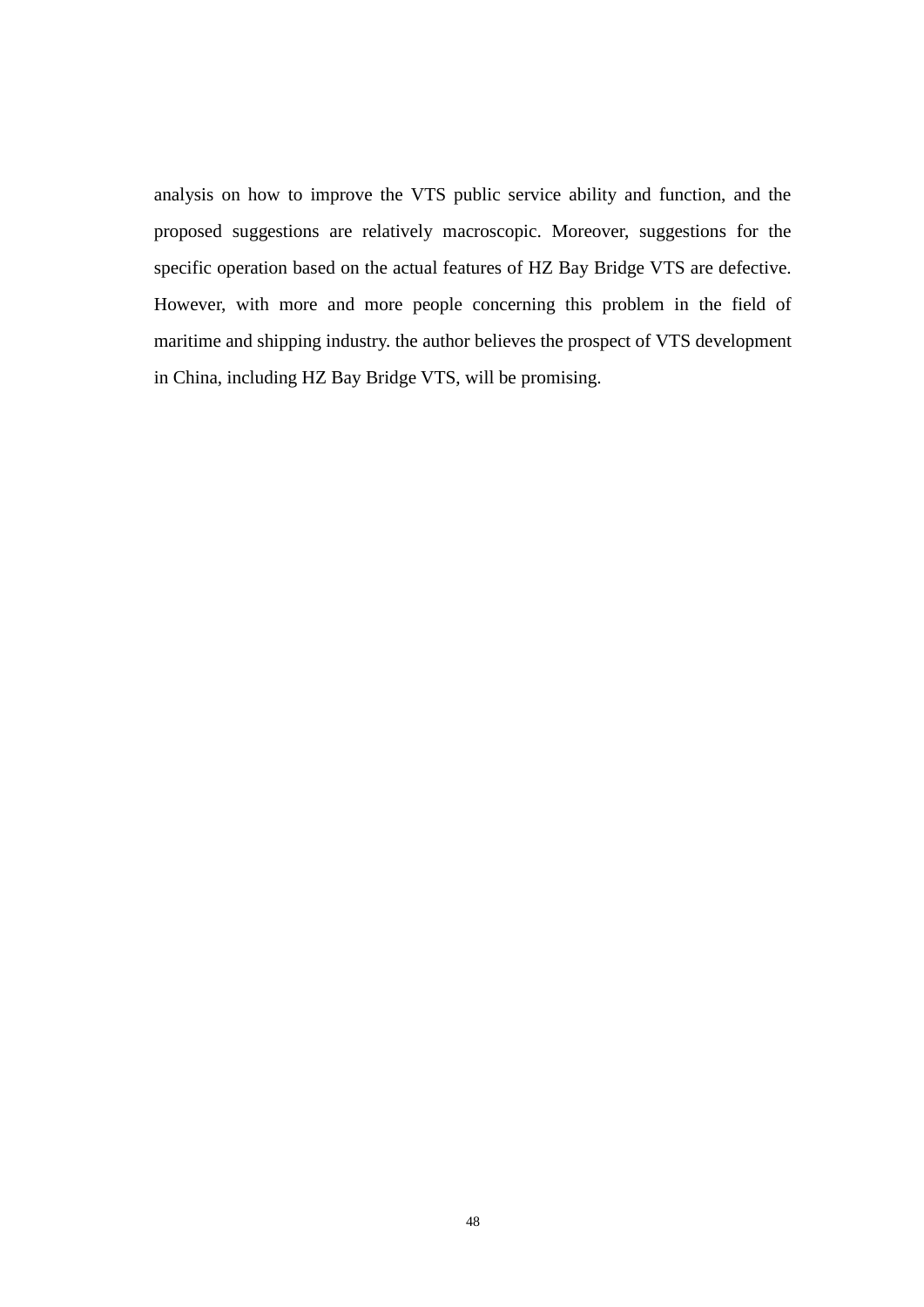#### **References**

- Anderson, P. (2013). *The ISM Code and Related Issues.* Unpublished lecture handout. Dalian Maritime University, Dalian, China.
- Chen, X. L. (2013). *Study on Promotion Countermeasure of VTS Public Services Level.* Unpublished master's thesis, Dalian Maritime University, Dalian, China.
- China MSA. (2011). Proceedings of China MSA"s 1st National Conference on Ship Traffic Management, Ningbo, China.
- Guidelines for Vessel Traffic Services, IMO, (1997).
- International Association of Marine Aids to Navigation and Lighthouse Authorities (IALA). (2008). *IALA Vessel Traffic Manual (4th ed.)*. St Germain-en-laye: Author.
- Jiaxing MSA. (2010). The Accidents Statistics for 2010 of Jiaxing MSA.
- Jiaxing MSA. (2013). The Statistics of Hangzhou Bay Bridge VTS Center.
- Jiaxing MSA. (2014). The Statistics of Hangzhou Bay Bridge VTS Center.
- Li, C. (2013). *Strategic Research and Study on Improving Public Service Ability of Qingdao VTS*. Unpublished master's thesis, Dalian Maritime University, Dalian, China.
- Lou, Y.J. (2010). Study on the Navigation Safety Management in Jintang Bridge Areas based on Risk Management. *China Water Transport, 10,* 42-43.
- Ma, J. (2013). *Study on Development of VTS Public Services.* Unpublished master"s thesis, Dalian Maritime University, Dalian, China.
- Min, C.F. (2008). Value Orientation of the Building of Service-oriented Government in China. *Chinese Cadres Tribune, 7,* 27-28.
- The Wikipedia web site gives further information on courses [http://en.wikipedia.org/wiki/](http://en.wikipedia.org/wiki/Service)
- Westrenen, F.V., & Praetorius, G. (2014). Maritime Traffic Management: a Need for Central Coordination? *Cognition, Technology & Work, 16,* 59-70. Retrieved July 1, 2014 from the World Wide Web: <http://dx.doi.org/10.1007/s10111-012-0244-5>

Xu, B. (2011). A Study on Enhancement of VTS Public Service in our Country.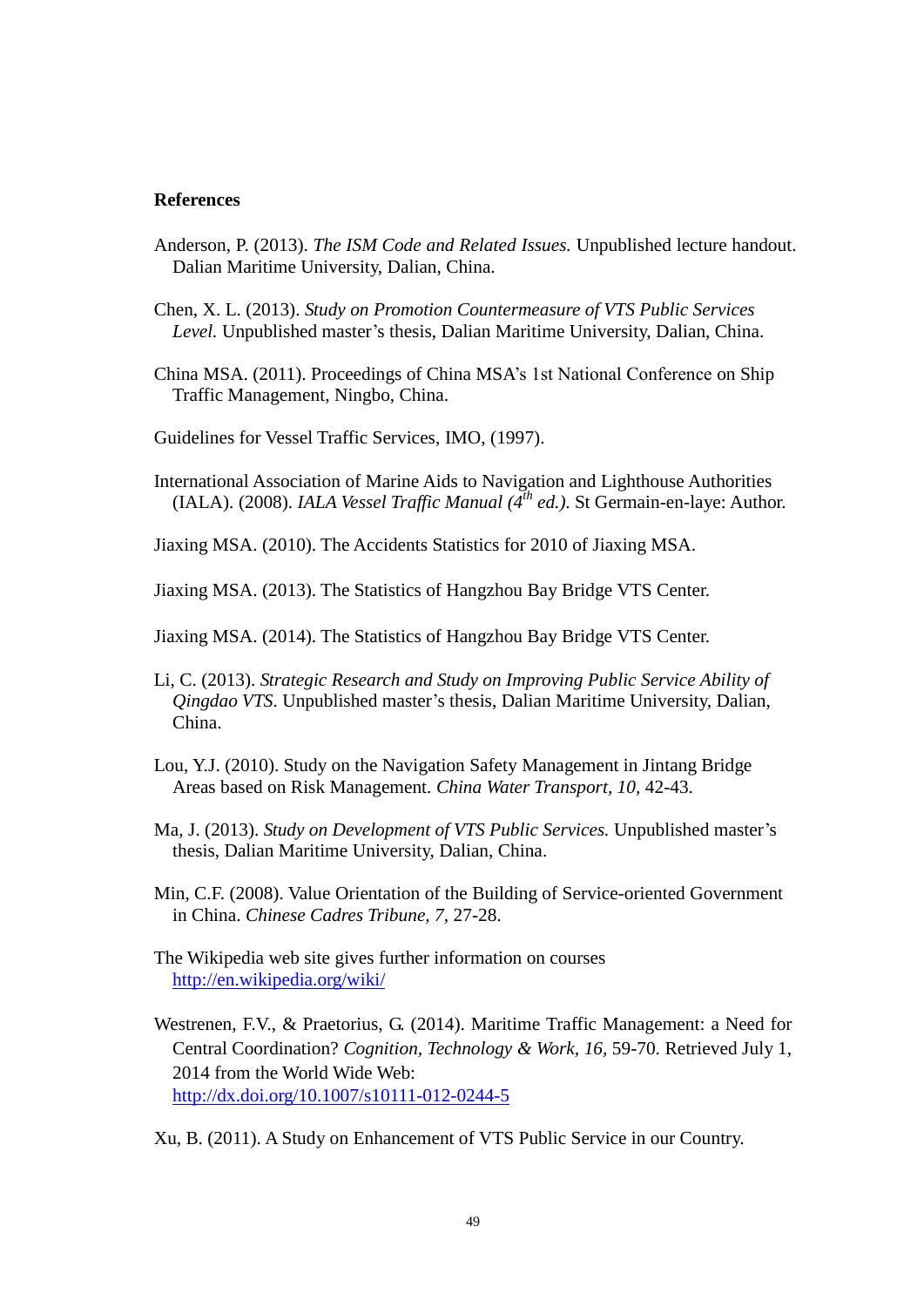*China Maritime Safety, 11,* 46-48.

- Xu, Z.H. (2012). Build Service-oriented Government and Improve Public Service Capacity of MSA. *China Water Transport, 5,* 18-19.
- Yang, X. (2012). *Research of Key Technology and Practical Application of Intelligent Vessel Traffic System.* Unpublished master's thesis, Dalian Maritime University, Dalian, China.
- Zhang, G.X. (2012). Application of Racon in Sailing in VTS Areas. *World Shipping, 35,* 29-30,50.
- Zhang, J.L. (2011). *The Study of Improving VTS Public Service Function.*  Unpublished master"s thesis, Dalian Maritime University, Dalian, China.
- Zhou, Z.B. (2008). How to Do Well in the Safety Information Service of VTS. *Marine Technology, 2,* 76-77.
- Zhu, J.G., & Chen, J.H. (2008). Effectiveness of VTS and Status of VTS Management in China. *Journal of Dalian Maritime University, 34*, 30-33.